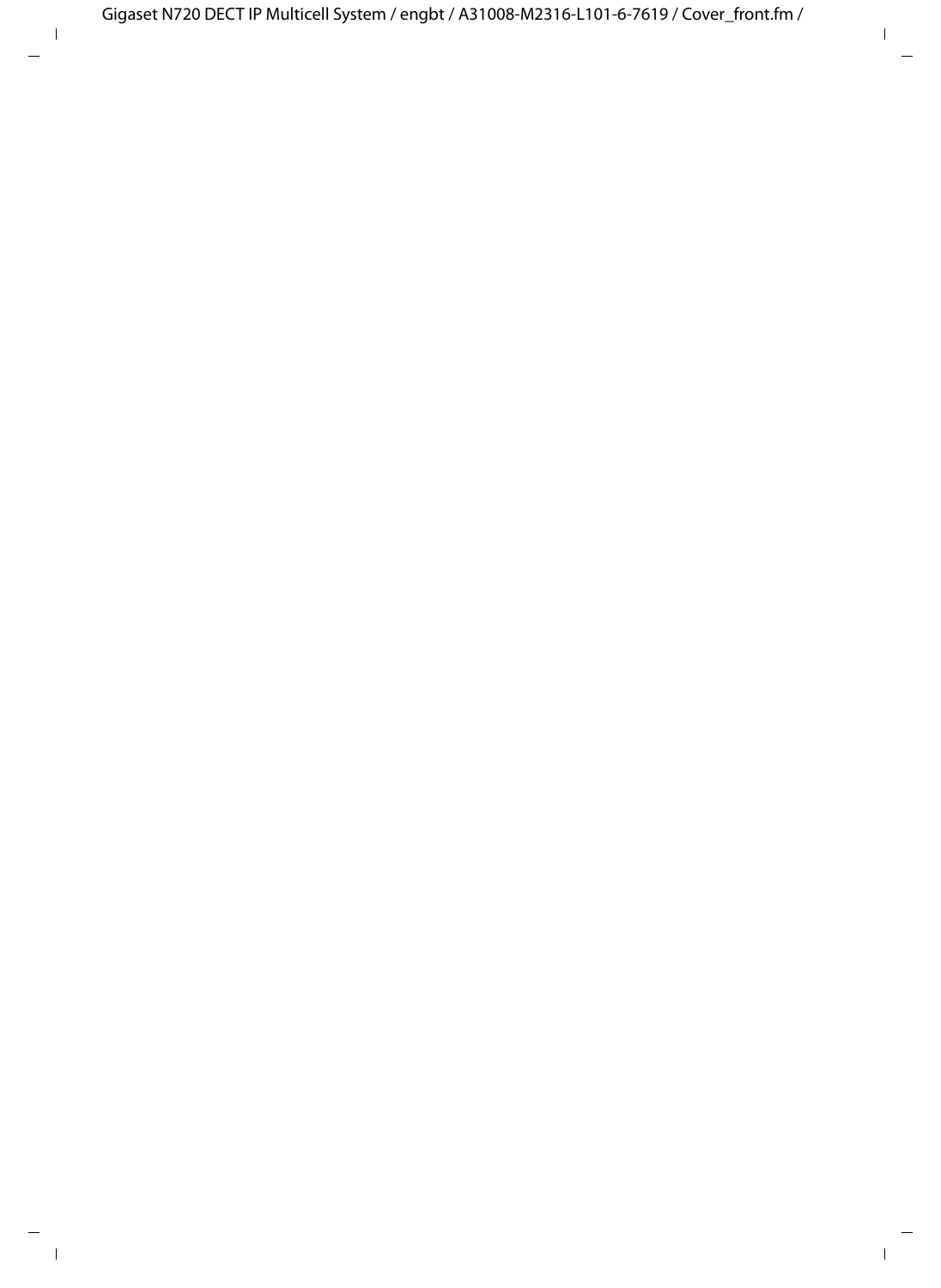# **Table of Contents**

| Preliminary identification of the positions of the base stations  18 |    |
|----------------------------------------------------------------------|----|
| Measuring the wireless range of the planned base stations  23        |    |
| Working with the Gigaset N720 SPK PRO  29                            |    |
| DECT installations in special environments  41                       |    |
|                                                                      |    |
|                                                                      |    |
|                                                                      |    |
|                                                                      |    |
|                                                                      | 47 |
|                                                                      |    |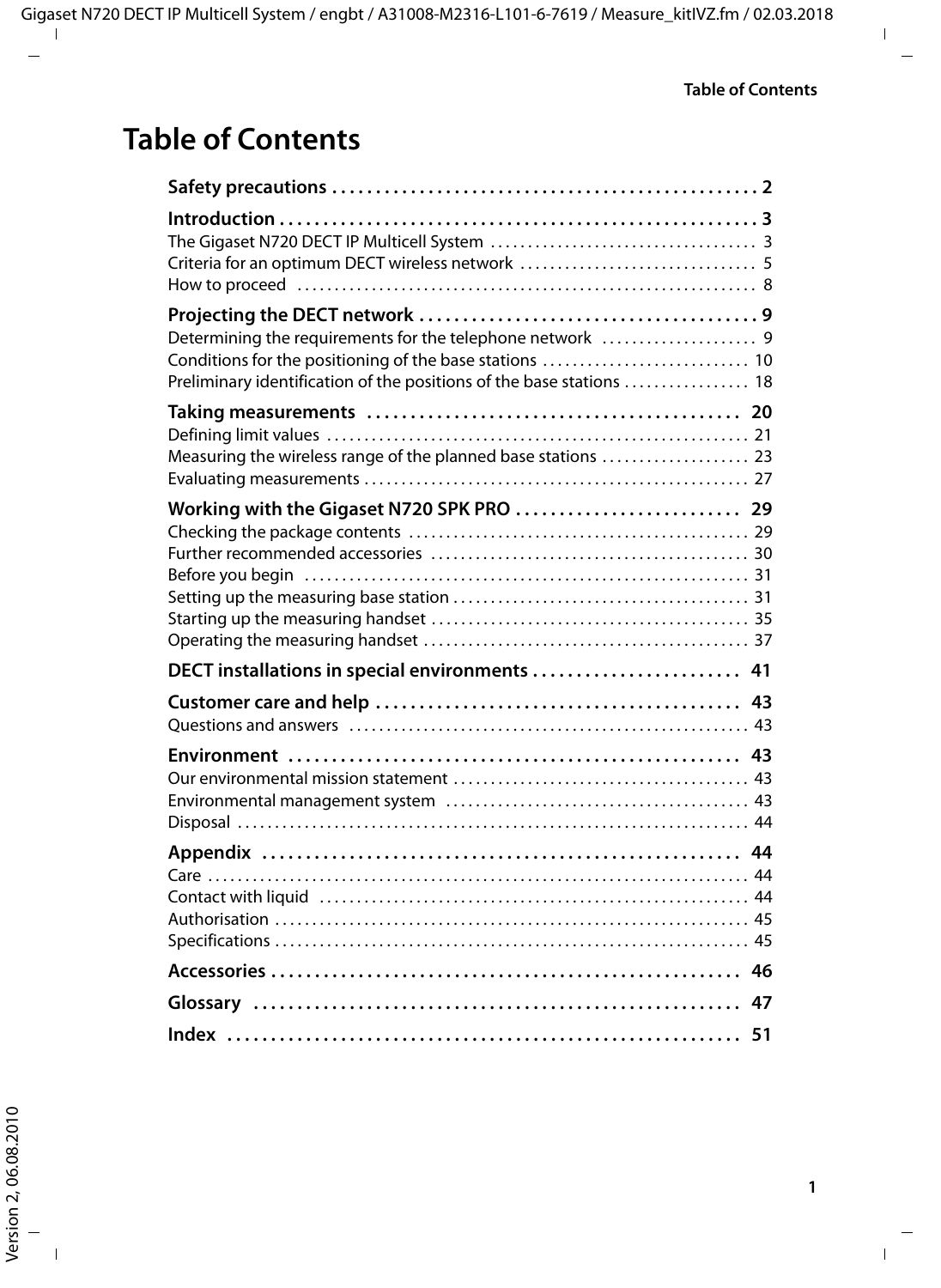# **Safety precautions**

|                               | Read the safety precautions and the user guide before use.                                                                                                                                                                                                                                                                                                                                                                                                 |
|-------------------------------|------------------------------------------------------------------------------------------------------------------------------------------------------------------------------------------------------------------------------------------------------------------------------------------------------------------------------------------------------------------------------------------------------------------------------------------------------------|
|                               | Comprehensive user guides for all telephones and telephone systems as well as for<br>accessories can be found online at gigasetpro.com in the Support category. We<br>thereby help to save paper while providing fast access to the complete up-to-date<br>documentation at any time.                                                                                                                                                                      |
|                               |                                                                                                                                                                                                                                                                                                                                                                                                                                                            |
| $ \mathcal{S} $               | Use only rechargeable batteries that correspond to the specification (see list of permit-<br>ted batteries  ighthorographs (non-rechargeable) below the above the distributional (non-rechargeable)<br>battery or other battery types as this could result in significant health risks and personal<br>injury. Rechargeable batteries, which are noticeably damaged, must be replaced.                                                                     |
| ⚠                             | The handset must not be operated if the battery cover is open.                                                                                                                                                                                                                                                                                                                                                                                             |
| 当                             | Do not use the devices in environments with a potential explosion hazard<br>(e.g. paint shops).                                                                                                                                                                                                                                                                                                                                                            |
| K                             | The devices are not splashproof. For this reason do not install them in a damp environ-<br>ment such as bathrooms or shower rooms.                                                                                                                                                                                                                                                                                                                         |
|                               | Use only the power adapter indicated on the device.                                                                                                                                                                                                                                                                                                                                                                                                        |
|                               | Whilst charging, the power socket must be easily accessible.                                                                                                                                                                                                                                                                                                                                                                                               |
| $\underline{\mathbb{U}}^\ast$ | Use only the cable supplied for LAN connection and connect it to the intended ports<br>only.                                                                                                                                                                                                                                                                                                                                                               |
| ✓                             | Remove faulty devices from use or have them repaired by our Service team, as these<br>could interfere with other wireless services.                                                                                                                                                                                                                                                                                                                        |
| ¥                             | Do not use the device if the display is cracked or broken. Broken glass or plastic can cause<br>injury to hands and face. Send the device to our Service department to be repaired.                                                                                                                                                                                                                                                                        |
| V                             | Using your telephone may affect nearby medical equipment. Be aware of the technical<br>conditions in your particular environment, e.g. doctor's surgery. If you use a medical<br>device (e.g. a pacemaker), please contact the device manufacturer. They will be able to<br>advise you regarding the susceptibility of the device to external sources of high fre-<br>quency energy (for the specifications of your Gigaset product see "Technical data"). |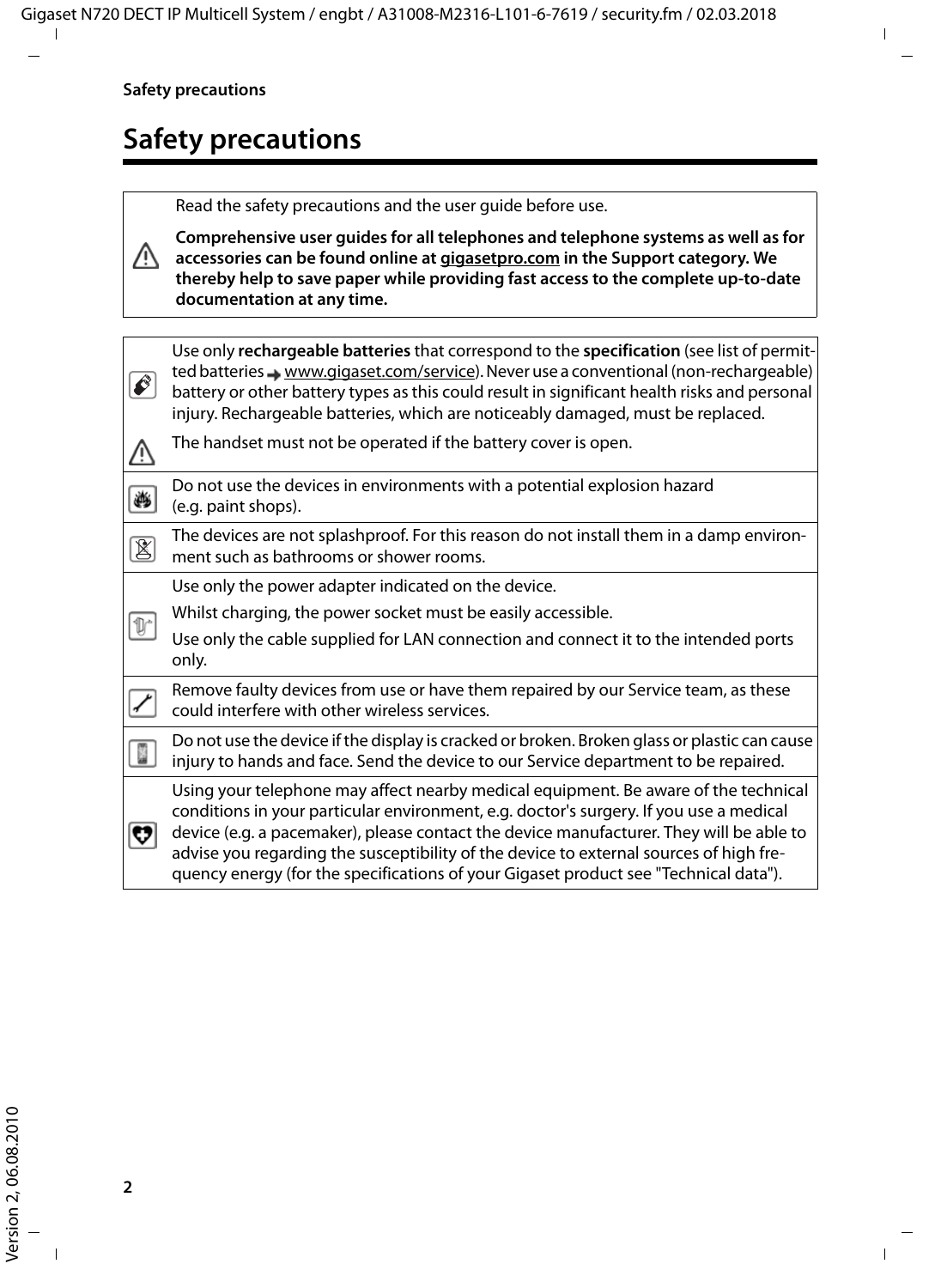### <span id="page-4-0"></span>**Introduction**

This document explains the preparations necessary to install a multi-cell DECT network and take measurements for the optimum positioning of the base stations. It also provides technical and practical background information.

### <span id="page-4-1"></span>**The Gigaset N720 DECT IP Multicell System**

<span id="page-4-7"></span><span id="page-4-6"></span><span id="page-4-3"></span>The Gigaset N720 DECT IP Multicell System is a DECT multi-cell system for connecting DECT base stations to a VoIP PABX. It combines the options of IP telephony with the use of DECT telephones.

The following illustration shows the components of the Gigaset N720 DECT IP Multicell System and how they are embedded in the IP telephone environment:



#### <span id="page-4-4"></span>◆ **DECT Manager Gigaset N720 DM PRO**

<span id="page-4-2"></span>Central management station for managing the DECT network. One DECT Manager must be used for each installation.

- Manages up to 30 DECT base stations
- Manages up to 100 handsets on multi-cell systems
- Enables division into subnets (**[Cluster](#page-48-1)** formation)
- Forms the interface to an IP PABX (e.g., Gigaset T640 PRO or Gigaset T440 PRO)

<span id="page-4-5"></span>A Web user interface is available for configuring and administering the DECT network.

#### ◆ Gigaset N720 IP PRO DECT base stations

- These are the cells of the DECT telephone network.
- Each b[ase station](#page-7-0) can manage up to eight calls simultaneously (see the **[Capacity](#page-7-0)** section  $\rightarrow$  **page 6**)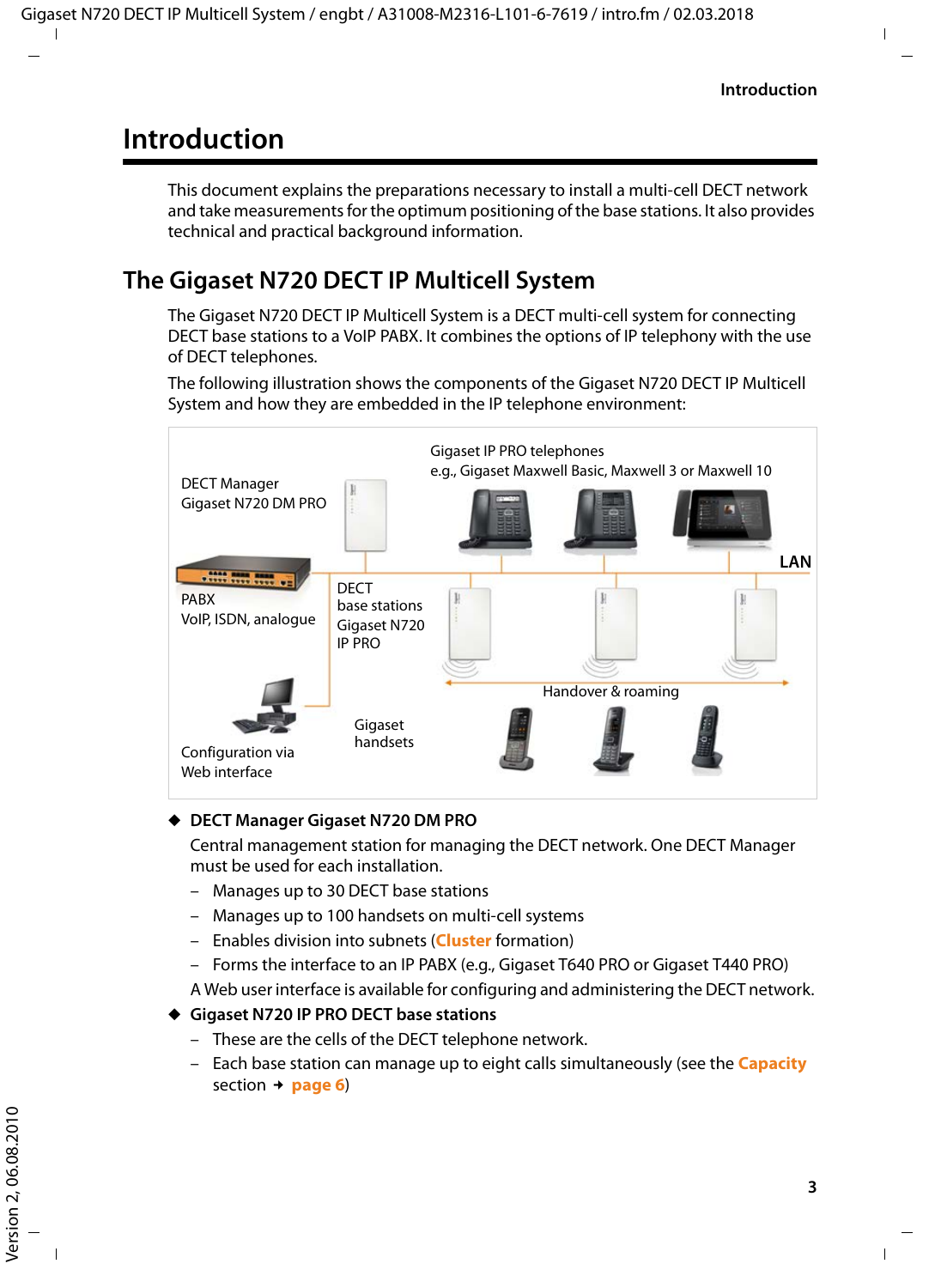- ◆ Gigaset handsets
	- Up to 100 handsets can be connected and up to 30 calls conducted simultaneously.
	- Subscribers can accept or initiate calls in all DECT cells with their handset (**[Roam](#page-51-0)[ing](#page-51-0)**), and can also switch between the DECT cells during a call (**[Handover](#page-50-0)**).

**← PABX** 

<span id="page-5-2"></span><span id="page-5-1"></span>You can connect your DECT telephone system to a PABX for VoIP, ISDN or analogue telephony, e.g., a Gigaset T640 PRO.

- Establishes the connection to a public telephone network for analogue, VoIP or ISDN calls.
- Enables central management of telephone connections, directories, network mailboxes, etc.

#### <span id="page-5-0"></span>◆ Cluster formation with Gigaset N720 DECT IP Multicell System

You can divide DECT base stations that you have installed at your location into several independent groups, i.e., clusters, and manage them using **one** Gigaset N720 DM PRO DECT Manager.



The DECT Manager is connected to the base stations and the PABX via the local network and is therefore not dependent on DECT ranges. This means that you can install separate DECT islands at your location but manage them centrally, i.e., they have access to the centrally configured IP connections, directories, etc.

For further information about the options provided by the Gigaset N720 DECT IP Multicell System, and about installing, configuring and operating the Gigaset devices mentioned, see the relevant user guide. These are provided on the product CD or on the Internet at <wiki.gigasetpro.com>.

Gigaset offers the Gigaset N720 SPK PRO (Site Planning Kit) to help you with measuring the wireless coverage and quality of your DECT network. For information on setting up and using the Gig[aset measur](#page-30-2)ing equipment, see the **[Working with the Gigaset N720](#page-30-2)  [SPK PRO](#page-30-2)** chapter → **page 29.**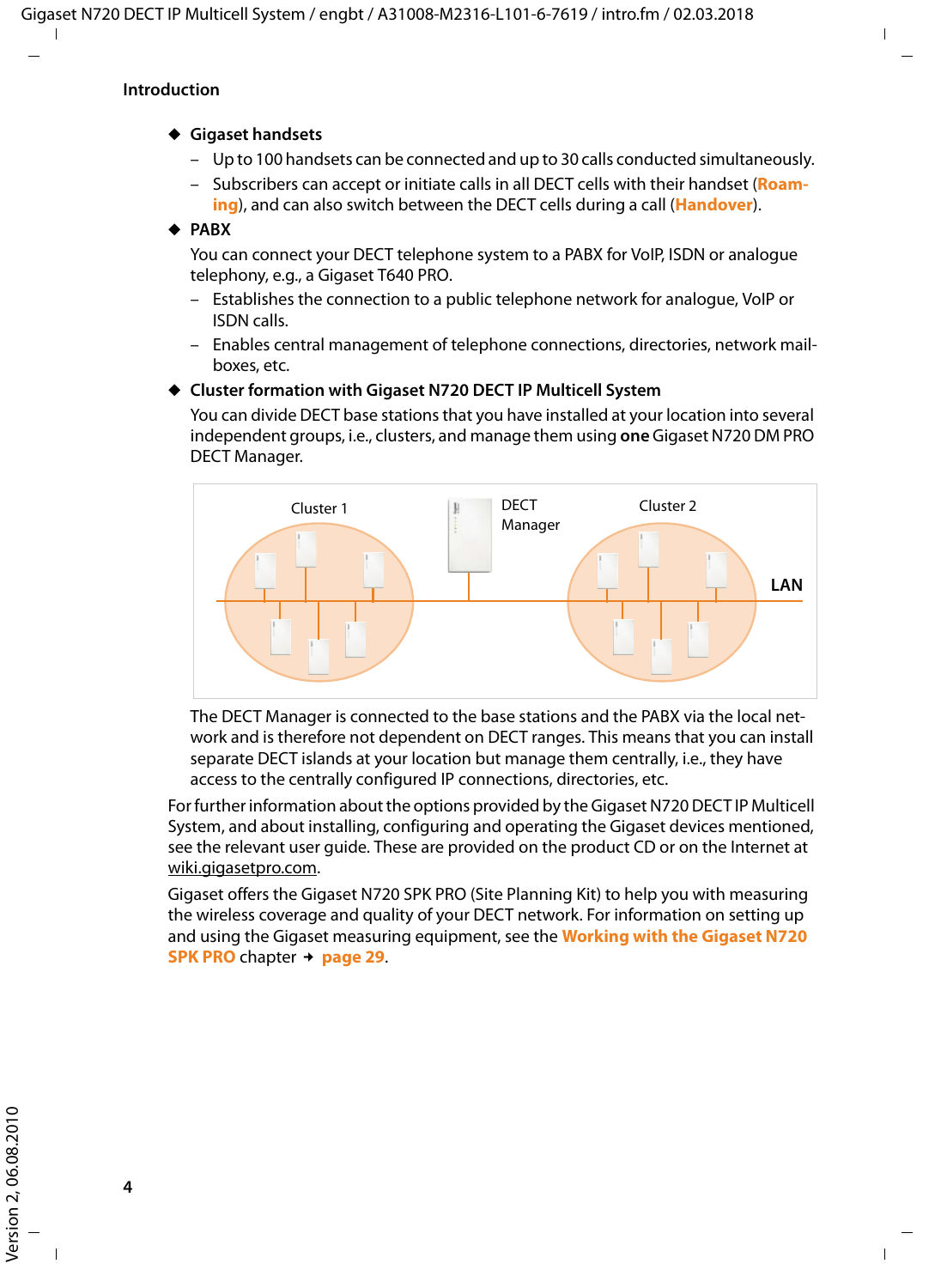### <span id="page-6-0"></span>**Criteria for an optimum DECT wireless network**

A carefully planned DECT wireless network with adequate coverage is the prerequisite for operating a telephone system that offers good call quality and sufficient call options for all subscribers in all buildings and areas belonging to the PABX.

It is difficult to assess the technical wireless conditions of a DECT installation in advance as they are influenced by many environmental factors. Therefore, the specific circumstances on-site must be determined by taking measurements. This produces a reliable statement about the material required as well as the locations of the wireless units.

<span id="page-6-1"></span>Various aspects need to be taken into consideration when planning a DECT wireless network. The following requirements must be considered when deciding how many base stations are required and where they should be placed:

- $\blacklozenge$  Sufficient DECT wireless coverage of the entire site so that every subscriber can be reached.
- ◆ Sufficient wireless channels (DECT bandwidth), in particular in "hotspots", to avoid capacity bottlenecks.
- $\blacklozenge$  Sufficient overlap of cells to enable synchronisation of the base stations and to quarantee freedom of movement for subscribers when making calls.

### **Wireless coverage**

<span id="page-6-2"></span>The selection of locations where the base stations are to be installed should guarantee optimum wireless coverage and enable cost-effective wiring.

<span id="page-6-3"></span>Optimum wireless coverage is achieved if the required reception quality is delivered at all points of the wireless network. If costs need to be considered, this should be done with a minimum number of DECT base stations.

To ensure an interference-free switch of call connections from one cell to another (handover), there must be an area where good reception is ensured for both base stations. To achieve this, a minimum quality for reception must be defined.

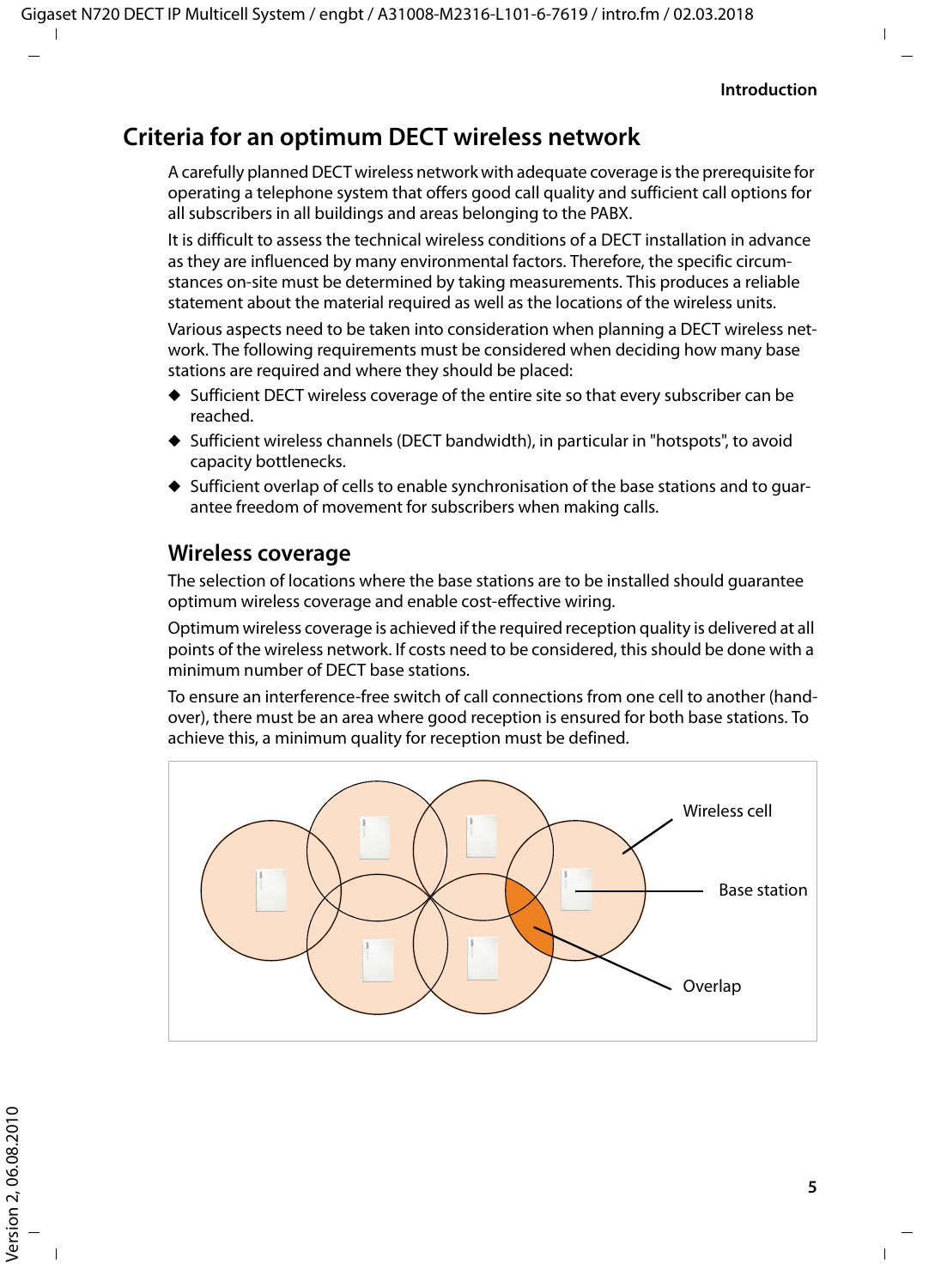#### **Introduction**

### <span id="page-7-4"></span>**Signal transmission**

The ideal signal transmission of a base station is shaped like a ring, i.e., so that the registered handsets can be the same distance away from the base station in all directions without the wireless signal being interrupted.

However, the transmission is influenced by various environmental conditions. For example, obstacles such as walls or metal doors can impede the wireless signals or interfere with their even transmission.

You should investigate the actual conditions that the planned wireless network will be subjected to by measuring the signal transmission of the measuring base station at appropriate positions.



### <span id="page-7-0"></span>**Capacity**

<span id="page-7-2"></span>The capacity of the cells must be large enough to guarantee that the subscribers can be reached in high-density traffic. A cell is at full capacity when the number of connections required for each base station is larger than the number of possible connections.

<span id="page-7-3"></span>A Gigaset N720 IP PRO can manage eight connections simultaneously when operated in narrowband mode ( $\rightarrow$  **[Narrowband mode](#page-50-1), [page 49](#page-50-1)**). In broadband mode, four simultaneous connections are possible (£**[Broadband mode](#page-48-2)**, **[page 47](#page-48-2)**).

There are two options for increasing the capacity:

 $\blacklozenge$  Reducing the distance between the base stations. This means that the cells overlap more, giving the subscriber access to the base stations of the neighbouring cells. This results in a more even wireless quality. However, this can result in considerable installation costs for an existing system.

<span id="page-7-1"></span>

 $\triangleleft$  Installing parallel base stations.

The cell size remains generally constant but the number of possible connections increases. Installing the base stations close to one another means that the additional assembly costs are low, but a minimum distance must be observed between the base stations (£**Technical conditions**, **[page 11](#page-12-0)**).



To keep the costs for the devices and for the

installation and maintenance low, as few base stations as possible should be installed.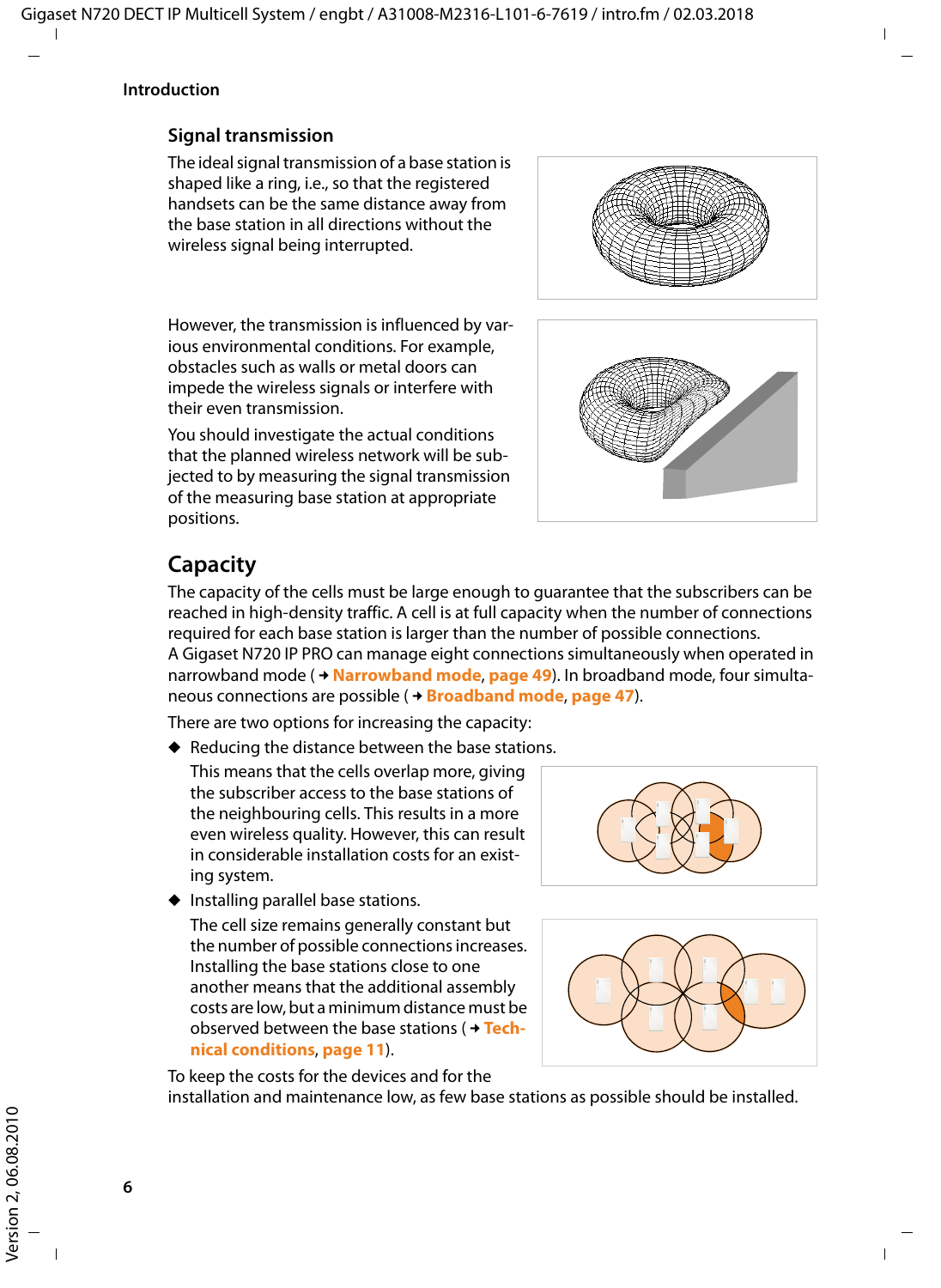### **Overlapping and synchronising**

<span id="page-8-0"></span>For interference-free cooperation in a multi-cell DECT network, the base stations must synchronise. In order to synchronise the base stations and ensure a smooth handover, the cells must overlap.



A sufficient number of large overlapping zones between neighbouring cells must be ensured. To achieve synchronisation, the reception must be of sufficient quality to ensure that the base stations can receive one another securely. For a handover, a handset must have a connection of sufficient quality to both base stations. You [will find infor](#page-22-1)mation about possible interferences in the **[Defining limit values](#page-22-1)** section £**page 21**.

The more densely the base stations are installed, the greater the overlap. Here, a compromise must be found between keeping the area relatively open and installing the lowest possible number of base stations.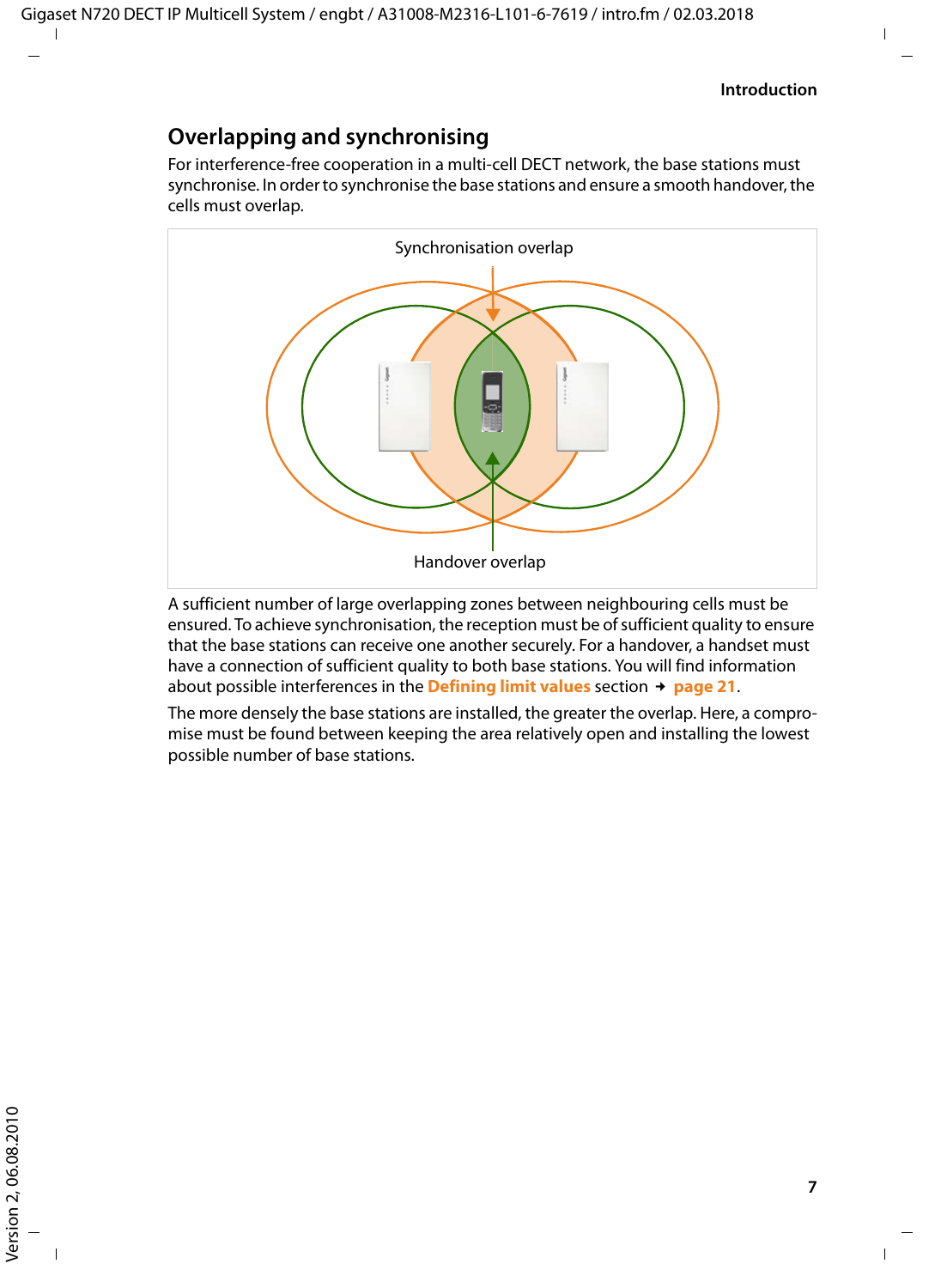### <span id="page-9-0"></span>**How to proceed**

Use the following guide to quickly locate the most important topics.

| Information on                                                                                                                                                                                                                                            | is located here. |
|-----------------------------------------------------------------------------------------------------------------------------------------------------------------------------------------------------------------------------------------------------------|------------------|
| Determining the requirements for the telephone network<br>Determine the requirements for the telephone network and collect<br>information about the environmental conditions for the planned<br>DECT wireless network.                                    | page 9           |
| Creating an installation plan<br>Create a building plan and enter the planned DECT base stations in<br>this plan. You should take account of the general conditions deter-<br>mined and the technical requirements of DECT telephony in the pro-<br>cess. | page 18          |
| <b>Taking measurements</b><br>Use the installation plan to take measurements and adapt the instal-<br>lation plan to your measurement results.                                                                                                            | page 20          |
| Working with the Gigaset measuring equipment<br>Have you purchased the Gigaset N720 SPK PRO (Site Planning Kit)?<br>Here you can read about how to set up the measuring equipment<br>and how to use it to take measurements.                              | page 29          |
|                                                                                                                                                                                                                                                           |                  |
| <b>Special environments</b><br>Do you want to set up your DECT network in a difficult environment?<br>Helpful information and tips are available here.                                                                                                    | page 41          |

**If you have any questions about using your measuring devices, please contact our Customer care team (** $\rightarrow$  [page 43\).](#page-44-5)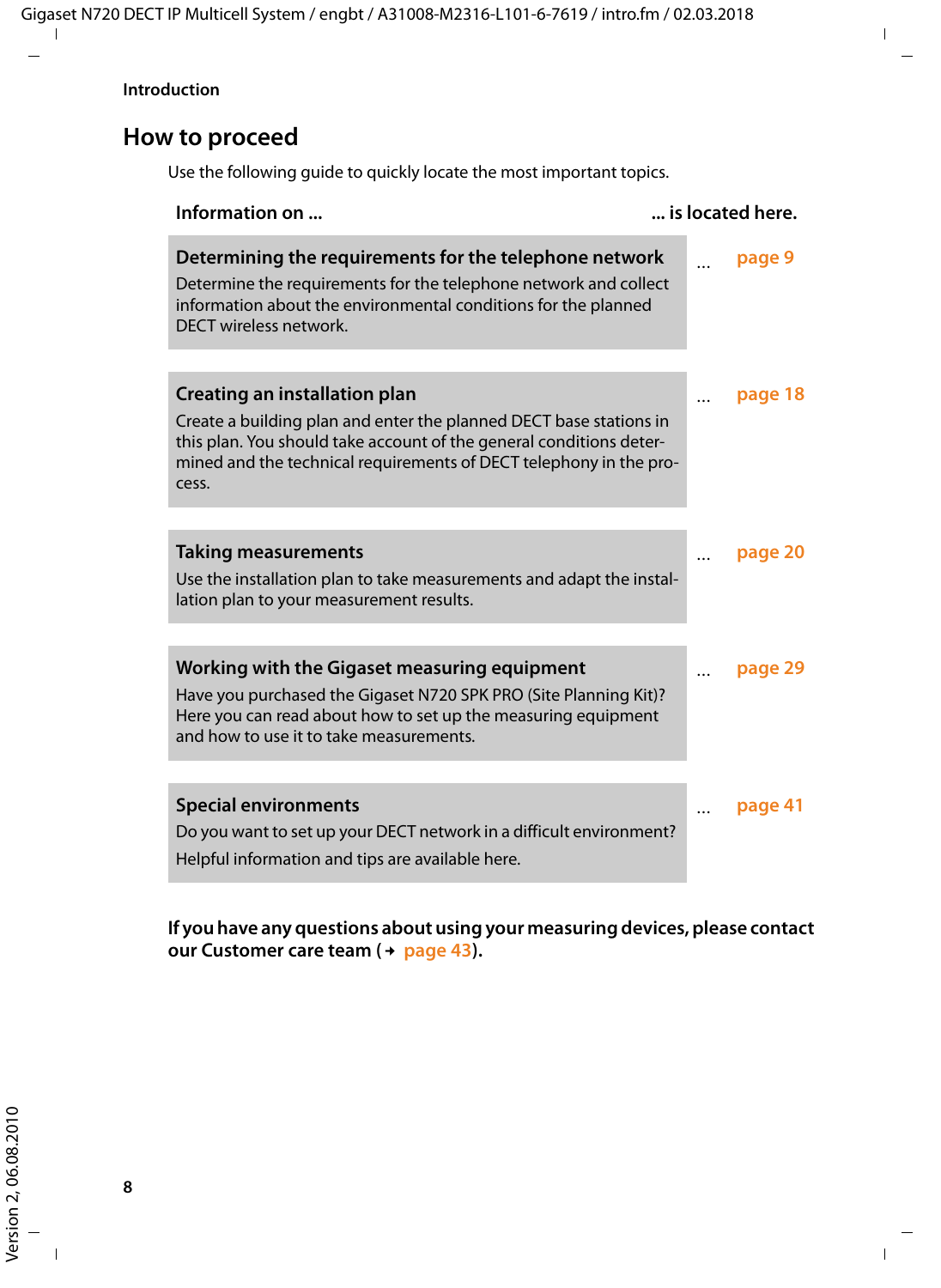## <span id="page-10-3"></span><span id="page-10-0"></span>**Projecting the DECT network**

<span id="page-10-5"></span>There are a number of conditions to be considered when setting up a DECT network. They affect the subscribers' requirements for the telephone system as well as the technical requirements for the DECT wireless network. These conditions must therefore be recorded and evaluated in a projection phase.

<span id="page-10-4"></span>To project your DECT network, proceed as follows:

- $\blacklozenge$  First determine the requirements for the telephone network and establish the environmental conditions for the DECT wireless network.
- $\blacklozenge$  Define how many base stations are required and their probable optimum positioning. Create an installation plan for the base stations.
- $\blacklozenge$  Take measurements to check whether the positioning of the base stations at the assumed positions meets the requirements and whether the reception and sound quality is sufficient everywhere. If necessary, change the installation plan to optimise the DECT wireless network.

### <span id="page-10-2"></span><span id="page-10-1"></span>**Determining the requirements for the telephone network**

<span id="page-10-6"></span>Clarify the following questions to determine the requirements for the telephone network:

#### **Subscribers and subscriber behaviour**

- $\blacklozenge$  How many employees should be able to make calls and how many subscribers should be able to make calls simultaneously?
	- How many handsets are required?
	- How many base stations are required?
- $\blacklozenge$  Where should telephone calls be possible?
	- In which buildings (floors, stairwell, basement, underground garage)?
	- Outdoors (on footpaths, on the car park)? For more i[nformation a](#page-43-0)bout this, please refer to the information in the section **[Out](#page-43-0)** $side area, + page 42.$  $side area, + page 42.$
	- How are the handsets distributed from a location perspective?
- $\blacklozenge$  How many calls will be made?
	- What is the telephony behaviour of the subscribers? How long is the average call?
	- Where are the hotspots, i.e., where do a lot of subscribers gather simultaneously (open-plan office, canteen, cafeteria, etc.)?
	- Where are telephone conferences held? How many telephone conferences are held and how long are these?

#### **Environmental conditions**

- $\blacklozenge$  Where is the site that is to be covered by the DECT wireless network?
	- Total area of the required wireless coverage
	- Position and dimensions of the rooms, building plan
	- Number of floors, basements
	- $\triangleright$  Request a building plan that shows positions and dimensions and that can be used to document the subsequent installation planning.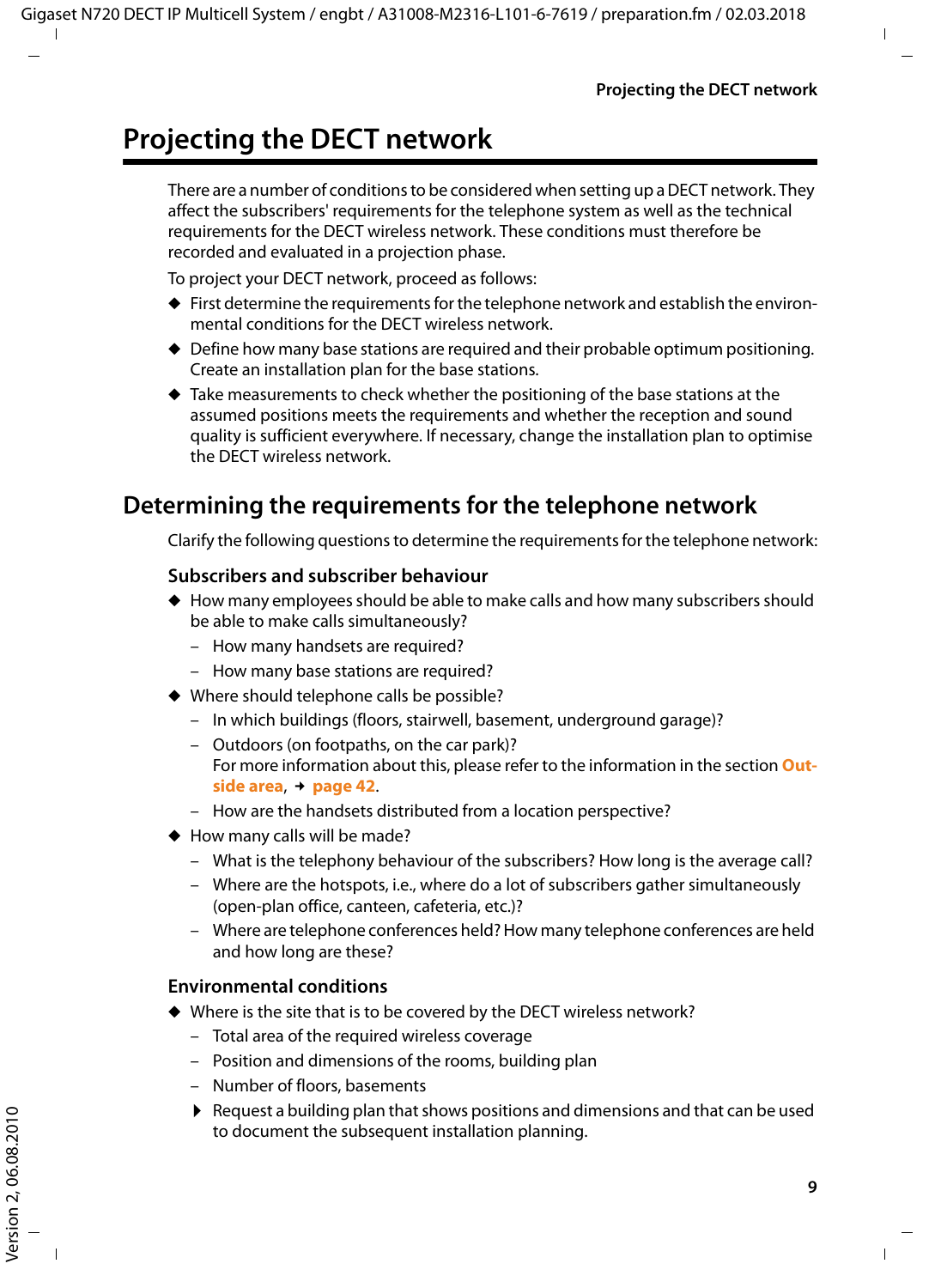#### **Projecting the DECT network**

- $\blacklozenge$  What is the basic structure of the building?
	- What materials and construction types have been used for the buildings?
	- What type of windows does the building have (e.g., tinted glass)?
	- What construction changes are expected in the near future?
- $\blacklozenge$  What disruptive influences can be identified?
	- What are the walls made of (concrete, brick, etc.)?
	- Where are the lifts, fire doors, etc. located?
	- What furniture and devices are present or planned?
	- Are there other wireless sources in the vicinity?

For detailed information on material characteristics and interference factors,  $\rightarrow$  [page 16](#page-17-0).

### <span id="page-11-1"></span><span id="page-11-0"></span>**Conditions for the positioning of the base stations**

### <span id="page-11-3"></span>**Features of the Gigaset N720 DECT IP Multicell System**

- ◆ A Gigaset N720 DM PRO DECT Manager can manage a maximum of 30 base stations and 100 handsets.
- $\blacklozenge$  The DECT network can be divided into clusters; i.e., you can install several independent DECT islands that are managed centrally by a DECT Manager.
- $\triangle$  A Gigaset N720 IP PRO base station can establish a maximum of eight connections simultaneously (four connections in **[Broadband mode](#page-48-2)**).

This must be taken into consideration in the capacity calculations ( $\rightarrow$  **[page 13](#page-14-0)**).

### **Technical conditions**

The following values can be used as a guide for the planning. They are values that are influenced by environmental conditions and that should therefore be checked via measurements.

- <span id="page-11-4"></span><span id="page-11-2"></span> $\blacklozenge$  The wireless range of a DECT base station for handsets is (quide values)
	- Up to 50 m indoors
	- Up to 300 m outdoors

These guide values do not apply to the maximum possible distance between two base stations. To ensure the handover of a handset from the cell of one base station to the cell of another, this distance is derived from the necessary overlap zone.

 $\triangle$  Ensure adequately sixed overlap zones between neighbouring cells are taken into consideration. For an interference-free handover, a spatial overlap of 5 to 10 metres with satisfactory signal strength should be sufficient, even for fast walking. Neighbouring base stations must be able to receive one [another with s](#page-22-1)ufficient signal strength to guarantee the synchronisation and handover (£**page 21**).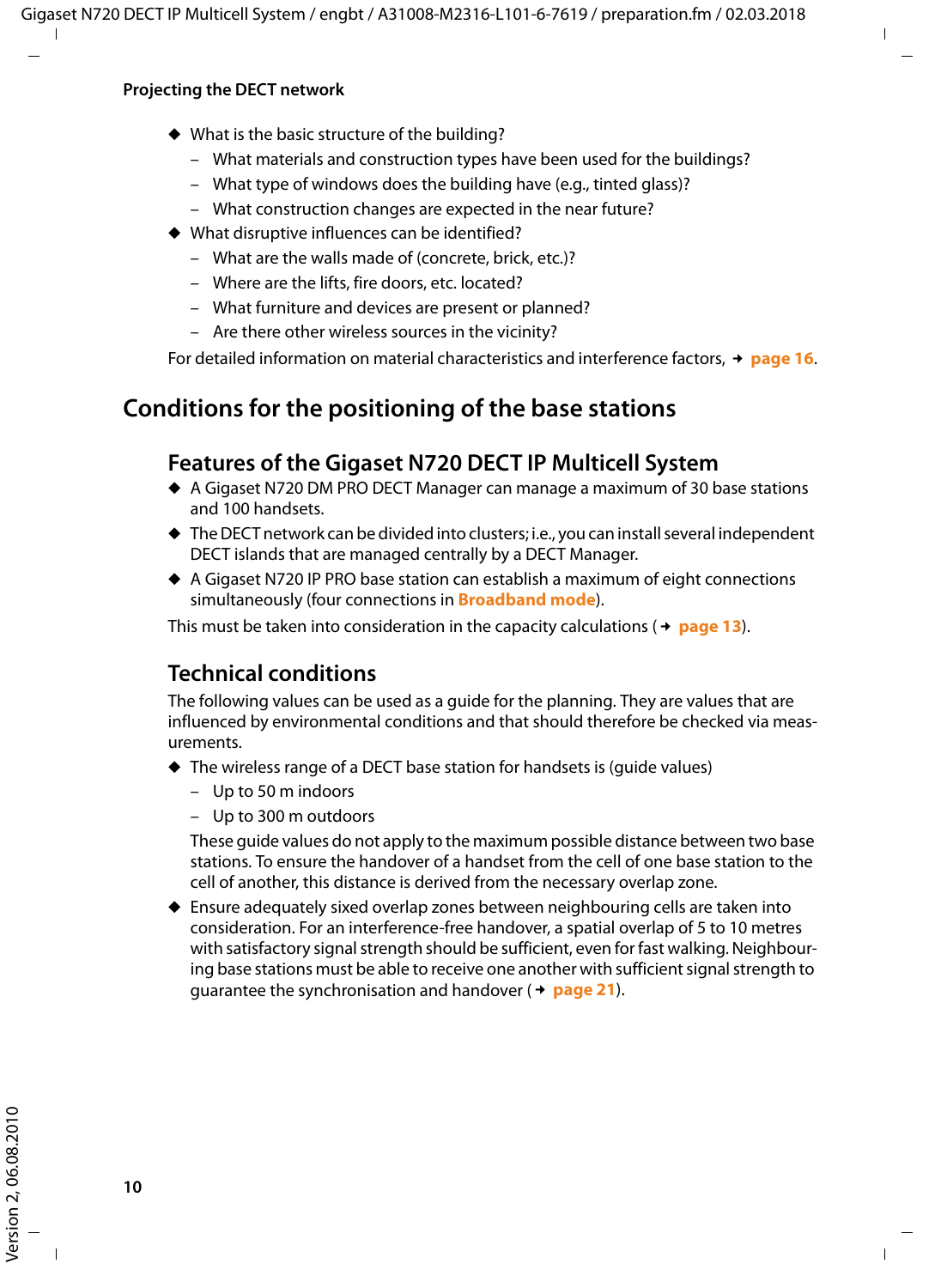- <span id="page-12-5"></span><span id="page-12-0"></span> $\blacklozenge$  Maintain sufficient distance between the base stations as they can interfere with one another. The minimum distance depends on the circumstances. If no obstacles are present, the required distance can be 5 to 10 metres. If there is an absorbent wall or absorbent furniture between the base stations, 1 to 2 metres may be sufficient. You will also find information about possi[ble interferen](#page-17-0)ces in the **[Material characteristics and](#page-17-0)  [interference factors](#page-17-0)** section → **page 16**.
- <span id="page-12-1"></span> $\triangleq$  In a horizontal direction, good connections can still be established behind 2–3 normal brick walls. In a vertical direction and on the ground floor or in basements, concrete ceilings are difficult to penetrate. This means that every floor may have to be supplied separately.
- $\blacklozenge$  Please note that in empty buildings, adding furniture and equipment (machines, movable walls, etc.) at a later stage will affect the wireless quality.
- $\blacklozenge$  Openings in obstacles improve the technical wireless conditions.
- ◆ Consider any possible interference factors (**+ [page 16](#page-17-0)**).

### <span id="page-12-3"></span>**Installation guidelines**

The following points must be considered when installing DECT base stations:

- $\blacklozenge$  For wireless coverage within a building, always insta[ll the base s](#page-43-0)tations on internal walls. Information on installation in an outside area,  $\rightarrow$  **page 42**.
- <span id="page-12-4"></span> $\triangle$  Depending on the room height, the optimum installation height of a base station is between 1.8 and 3 m. If you want to install the base stations at a lower height, interference can occur as a result of furniture or movable objects. There should be a minimum clearance of 0.5 m to the ceiling.
- $\blacklozenge$  We recommend installing all base stations at the same height.
- ◆ The Gigaset N720 IP PRO base stations require an Ethernet connection to the PABX, i.e., it must be possible to connect to the LAN.
- <span id="page-12-6"></span><span id="page-12-2"></span>◆ The Gigaset N720 IP PRO base stations are powered by PoE (Power over Ethernet, IEEE 802.3af ). Therefore, you do not normally require a power connection. However, if you use an Ethernet switch that does not support PoE, you can use a PoE injector as an alternative. If there is an option of connecting to the mains power supply in the vicinity of the base station, you can also use the power adapter to provide a power supply (to be ordered separately).
- $\blacklozenge$  Do not install the base station in suspended ceilings, cupboards or other closed furnishings. The wireless coverage can be significantly reduced, depending on the materials used.
- $\blacklozenge$  The base station should be installed vertically.
- $\blacklozenge$  The location and alignment of the base station installed should be identical to the position deemed optimum during the measurement stage.
- $\blacklozenge$  Avoid installation in the direct vicinity of cable channels, metal cupboards or other larger metal parts. These can reduce the radiation and couple into interfering signals. There should be a minimum distance of 50 cm.
- $\blacklozenge$  Observe the safety distances and safety regulations. Observe the regulations specified in rooms where there is a danger of explosions.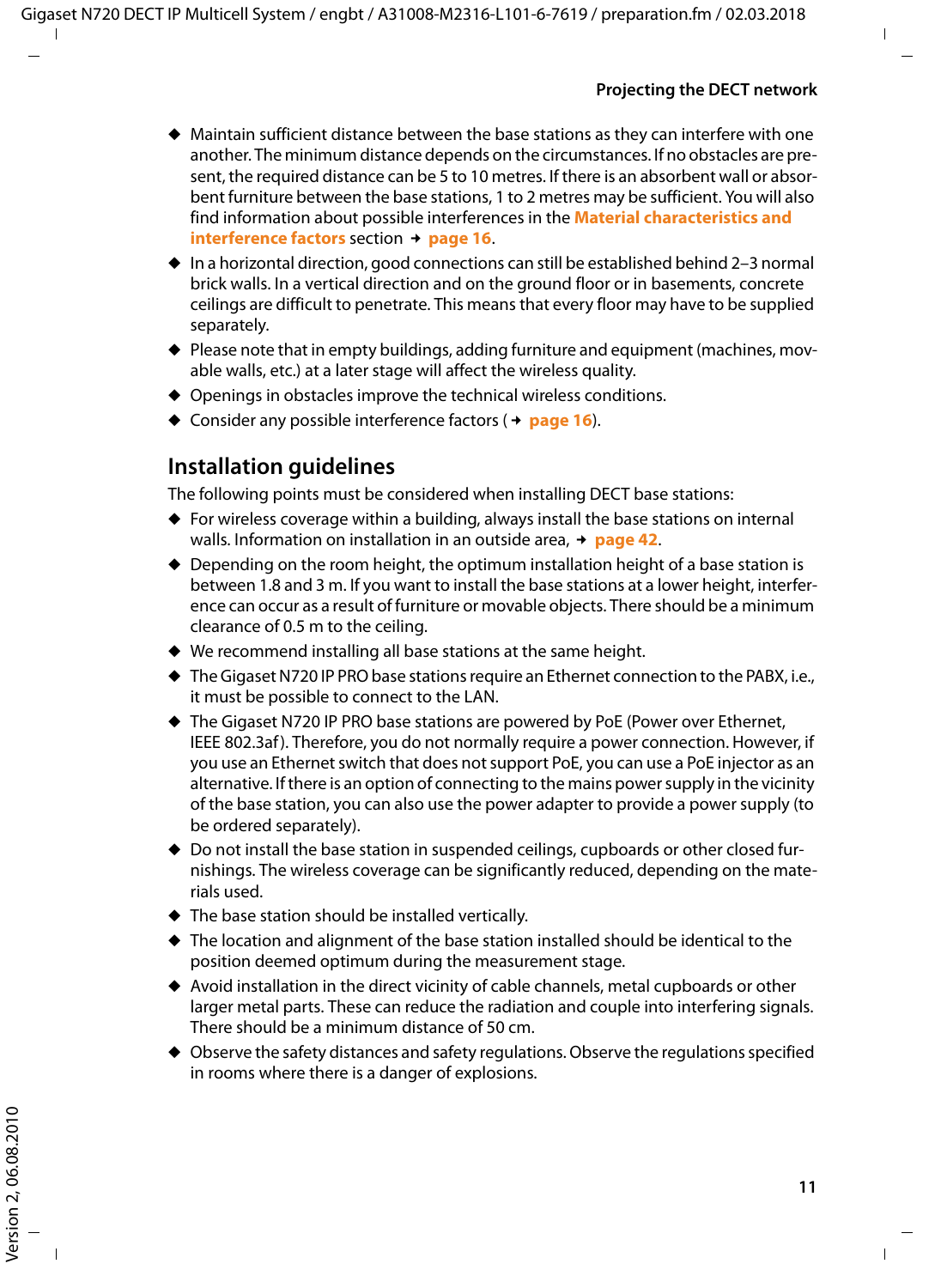### <span id="page-13-0"></span>**Synchronisation planning**

<span id="page-13-2"></span>Base stations that combine to form a DECT wireless network must synchronise with one another to ensure a smooth transition of the handsets from cell to cell (handover). No handover is possible between cells that are not synchronised.

They are synchronised via what is known as an air interface, i.e. via the DECT wireless network. This means that the signal strength between neighbouring base stations must be sufficient for synchronisation. The guide value is a minimum of –70 dBm, but this can also be influenced by environmental conditio[ns. For furthe](#page-22-1)r information on this, please also refer to the **[Defining limit values](#page-22-1)** section  $\rightarrow$  **page 21**.

#### **Please note**

Synchronisation always refers to a cluster. You can set up several clusters that are not synchronised with one another, so there is no possibility of a handover between clusters.

The synchronisation takes place in a master/slave procedure. This means that one base station (master) defines the synchronisation cycle for one or more other base stations (slaves). Since it is generally the case that not all base stations have a good enough connection to all other base stations in a multi-cell DECT network, it is not possible to have only one master station and to configure all others as slaves. Instead, you have to set up a synchronisation hierarchy. You can configure this hierarchy using the Web user interface of the Gigaset N720 DM PRO DECT Manager.

<span id="page-13-3"></span><span id="page-13-1"></span>During configuration, assign one level in the synchronisation hierarchy (sync level) to each base station. Sync level 1 is the highest level; it appears only once in each cluster. A base station always synchronises itself with a base station that has a better sync level. If it sees several base stations with a better sync level, it synchronises itself with the base station that has the strongest signal. If it does not see any base station with a higher sync level, it cannot synchronise. A Gigaset N720 IP PRO base station shows its synchronisation status with an LED.

For information on synchronising base stations, please refer to the user guide for the Gigaset N720 IP PRO and Gigaset N720 DM PRO.

#### **Please note**

We recommend giving the base stations a name during planning and entering the name in the plan. The name should define the unique location in the building. It is also helpful to document the assignment of the names to the MAC addresses of the devices.

This makes the configuration of the synchronisation hierarchy in the Web user interface and the assignment to the installed devices easier later on.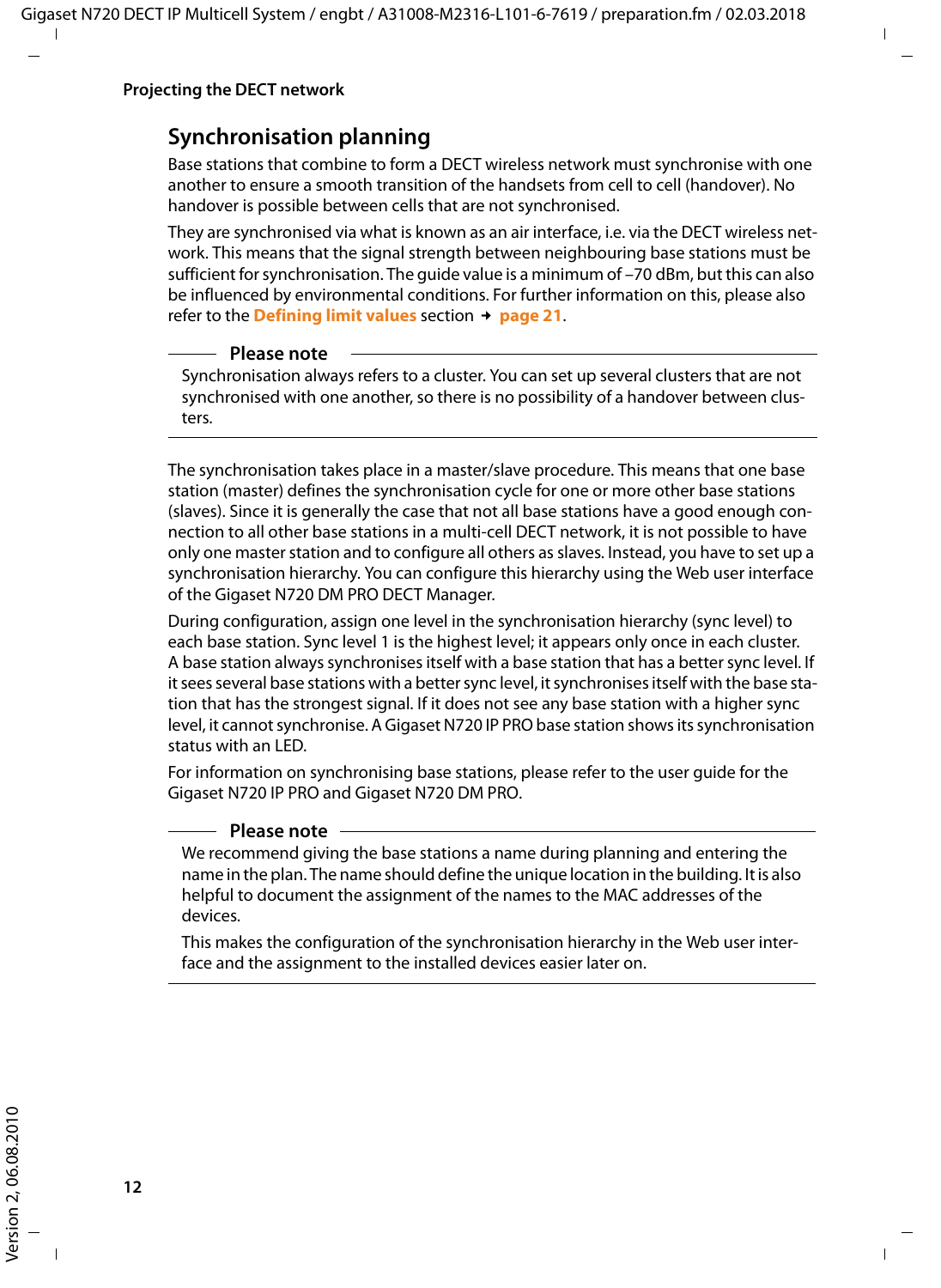During the synchronisation planning, make sure that the distance to the base station with sync level 1 is as short as possible from all sides, i.e., that there are as few levels as possible. It makes sense to select the station that is at the centre of your DECT network as the base station with sync level 1.



Depending on the topology of your DECT network, your synchronisation hierarchy could look like this, for example.



### <span id="page-14-0"></span>**Capacity measurement**

<span id="page-14-1"></span>The capacity of the PABX must be large enough to guarantee that the subscribers can be reached in high-density traffic. Both the capacity of the entire PABX and the capacity of the individual cells must be taken into account.

The capacity of the PABX is determined using the following criteria:

 $\blacklozenge$  Number of connection channels available

The number of connection channels available defines how many calls can be conducted simultaneously. Reminder: the number of possible connections per base station is eight in **[Narrowband mode](#page-50-1)**, four in **[Broadband mode](#page-48-2)**.

<span id="page-14-2"></span> $\triangleleft$  Grade of service (GoS)

The grade of service determines the number of connections that may not be achieved due to the system being at full capacity, i.e., the line is engaged. A grade of service of 1% means that out of 100 calls, one cannot be connected for capacity reasons.

The capacity required can be determined using these two factors and the traffic volume expected.

Please note that the volume of traffic can vary during the course of the day.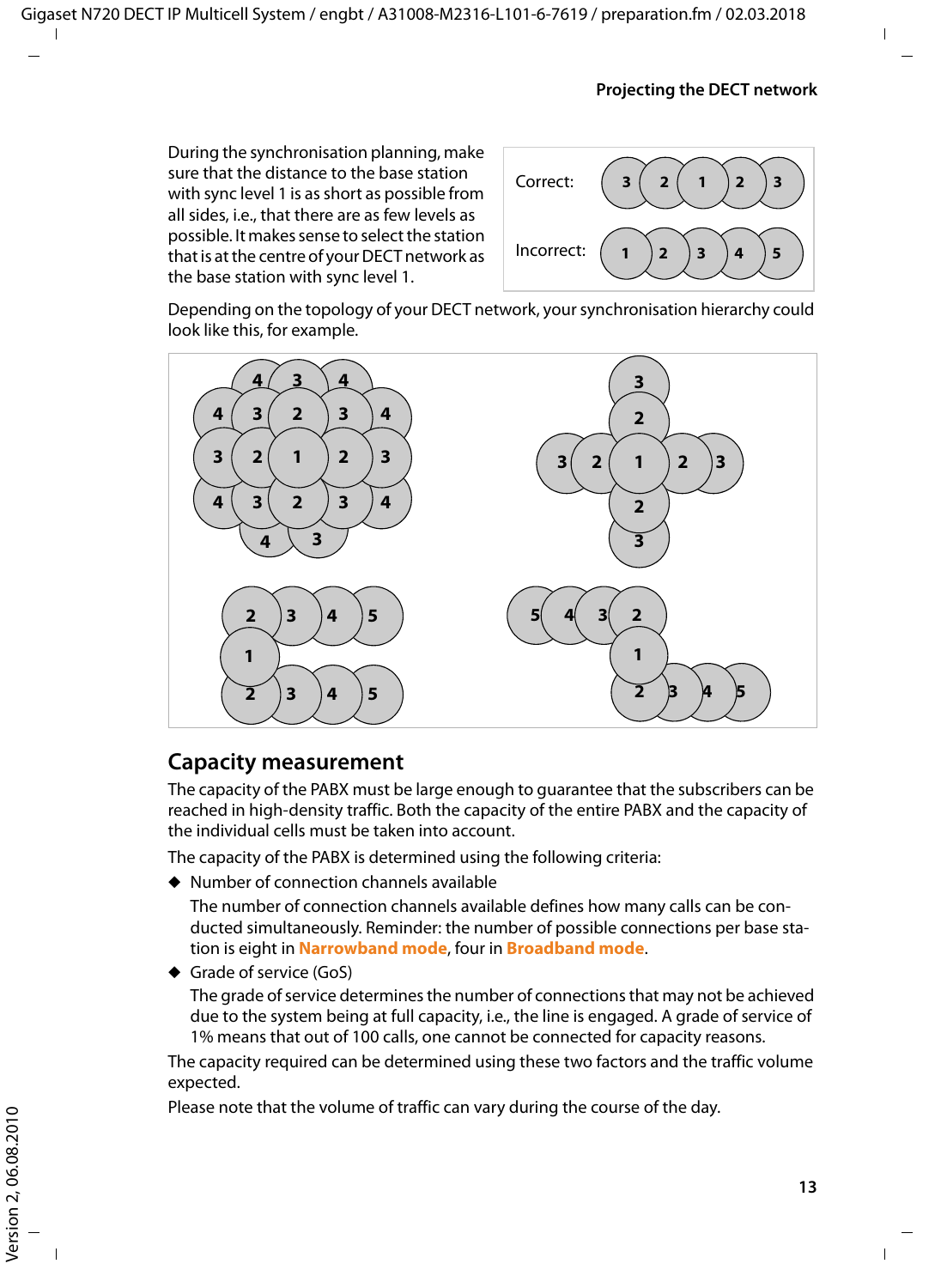#### **The capacity must always be adjusted to the highest possible traffic volume if capacity bottlenecks are to be excluded.**

### **Traffic volume**

<span id="page-15-1"></span><span id="page-15-0"></span>The traffic volume is expressed in "erlangs (E)". One erlang corresponds to the continuous full capacity utilisation of one connection channel in a specific period. Erlangs are usually calculated over an observation period of one hour. Accordingly, the occupation of a connection channel over one hour equals one erlang.

For example: if all eight connections of a base station are continuously occupied, this corresponds to eight E. If a connection is occupied for 20 minutes, this corresponds to 1/3 E.

#### **Examples:**

Let us assume that 500 calls lasting 3 minutes each are made within one hour.

#### **500 x 3 min/60 min = 25 E**

Therefore, at least 25 connection channels, i.e., four base stations (in **[Narrowband mode](#page-50-1)**), would be necessary for this call volume.

However, this only applies if the grade of service is less than 4%. With a grade of service of 4%, you need only three base stations, i.e., 24 connection channels. With a grade of service of 4%, it is permissible for 20 calls from 500 not to be established. This means that only 480 connections have to be achieved. The calculation is as follows:

#### **480 x 3 min/60 min = 24 E**

Since the traffic volume is not normally evenly distributed over the site to be covered, the traffic volume must be calculated for each area (offices, reception, hotspots, stairwell, etc.) in order to determine the relevant number of base stations that need to be installed.

| service | Grade of   Calls at 3 min. per hour |        |       |        |
|---------|-------------------------------------|--------|-------|--------|
|         | 10                                  | 50     | 100   | 500    |
| 0%      | 0.5E                                | 2.5E   | 5 E   | 25 E   |
| 2 %     | 0.49 E                              | 2.45 E | 4.9 E | 24.5 E |
| 4 %     | 0.48 E                              | 2.4E   | 4.8 E | 24 E   |

The table contains some sample values for the calculation of the traffic volume depending on the grade of service, call duration and number of calls per hour.

Using the data you have determined about the telephony behaviour, you can realistically estimate your requirements.

| service | Grade of   Calls at 15 min. per hour |         |        |         |
|---------|--------------------------------------|---------|--------|---------|
|         | 10                                   | 50      | 100    | 500     |
| 0%      | 2.5E                                 | 12.5E   | 25 E   | 125 E   |
| 2%      | 2.45 E                               | 12.25 E | 24.5 E | 122.5 E |
| 4 %     | 2.4E                                 | 12E     | 24 E   | 120 E   |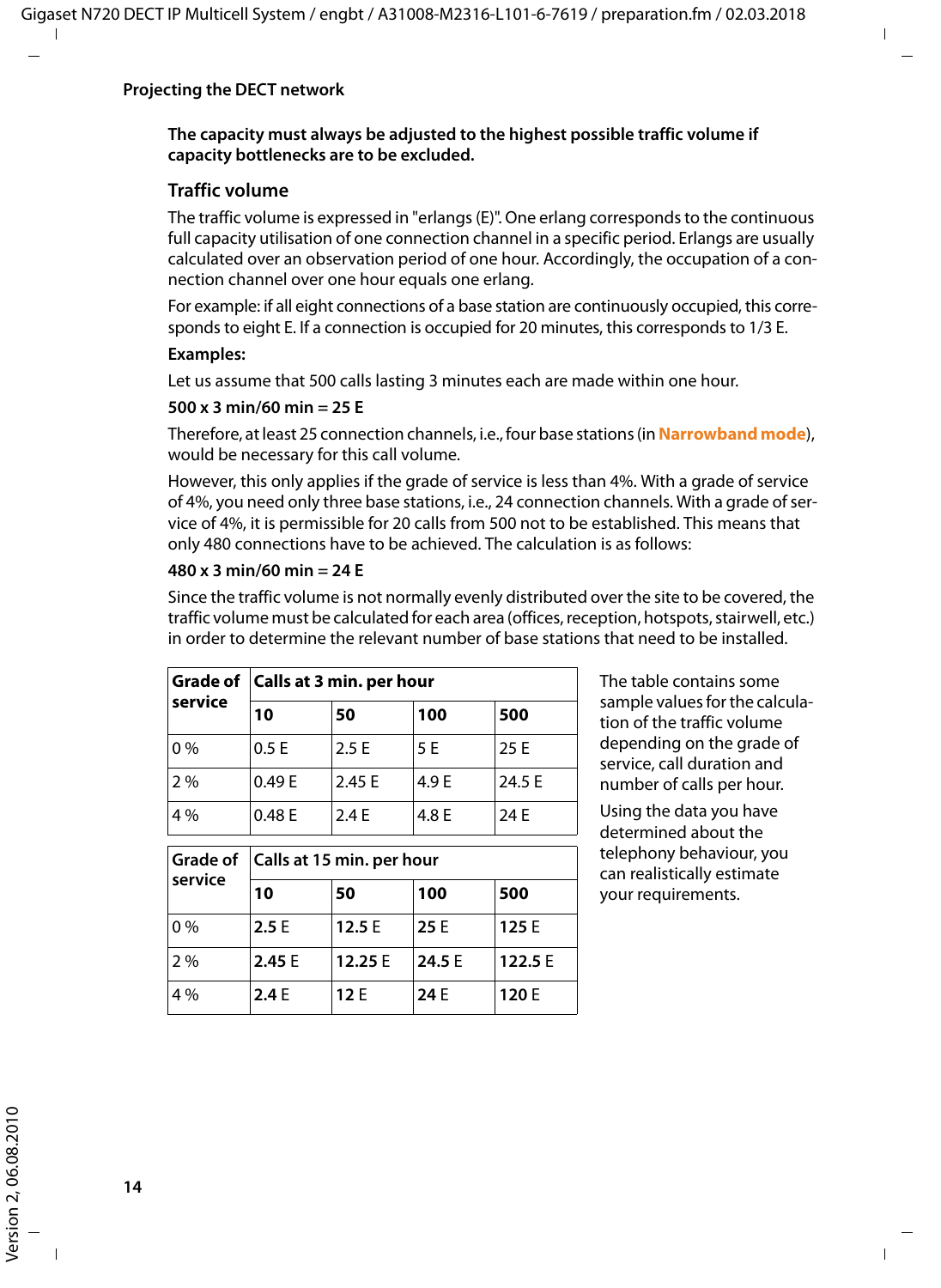### **Alternative calculation for small systems**

For smaller systems, an approximate evaluation of the traffic volume can be sufficient.

#### <span id="page-16-3"></span>**Examples:**

The traffic volume is evaluated for every area as "low", "medium" or "high". The evaluation specifies the number of handsets that can conduct calls simultaneously as a percentage:

| <b>Evaluation</b> | $\%$        | Maximum number of handsets that can be<br>operated from one base station |
|-------------------|-------------|--------------------------------------------------------------------------|
| Low               | Approx. 10% | 80                                                                       |
| Medium            | Approx. 25% | 32                                                                       |
| High              | Approx. 50% | 16                                                                       |

### <span id="page-16-0"></span>**Hotspots**

<span id="page-16-1"></span>A hotspot is an area in which more calls than average are conducted simultaneously, e.g., open-plan offices or other areas where there are a lot of handsets in a small space.

You can cover such areas with several base stations since the DECT bandwidths in the coverage areas of neighbouring base stations add up. The DECT standard provides 120 radio channels that can be shared by several base stations. In practice, however, approximately only one quarter of these radio channels can be used without special measures, since the neighbouring channels interfere with one another. This results in a practical value of a maximum of 30 simultaneous connections. With a maximum of eight handsets per base station, this means that four Gigaset N720 IP PRO base stations would be required.

If we assume that a maximum of 50% of the available handsets are making a call simultaneously in a hotspot, 60 handsets can be used with four base stations.

<span id="page-16-2"></span>If interference frequently occurs at a hotspot or more than 30 connections are required simultaneously, the following measures are possible:

- $\blacklozenge$  Distribute the base stations that cover the hotspot as widely as possible at the boundaries of the hotspot so that they are as far away from each other as possible and mutual interference is minimised.
- $\blacklozenge$  If this measure is not sufficient, use walls or other suitable means to diminish the strong signals.
- $\blacklozenge$  It might also be helpful, if the circumstances at the location allow, to arrange the base stations in the shape of a ball, i.e., cover the hotspot through floors and ceilings.

When optimising the coverage of the hotspot areas, make sure that handsets do not suddenly occupy the call channels of the hotspot base stations that were previously supplied by other base stations. When establishing a connection, handsets always occupy channels of the base station that provides the strongest signal. Therefore, moving the hotspot base stations may affect other base stations and you may have to relocate the base stations of the entire network.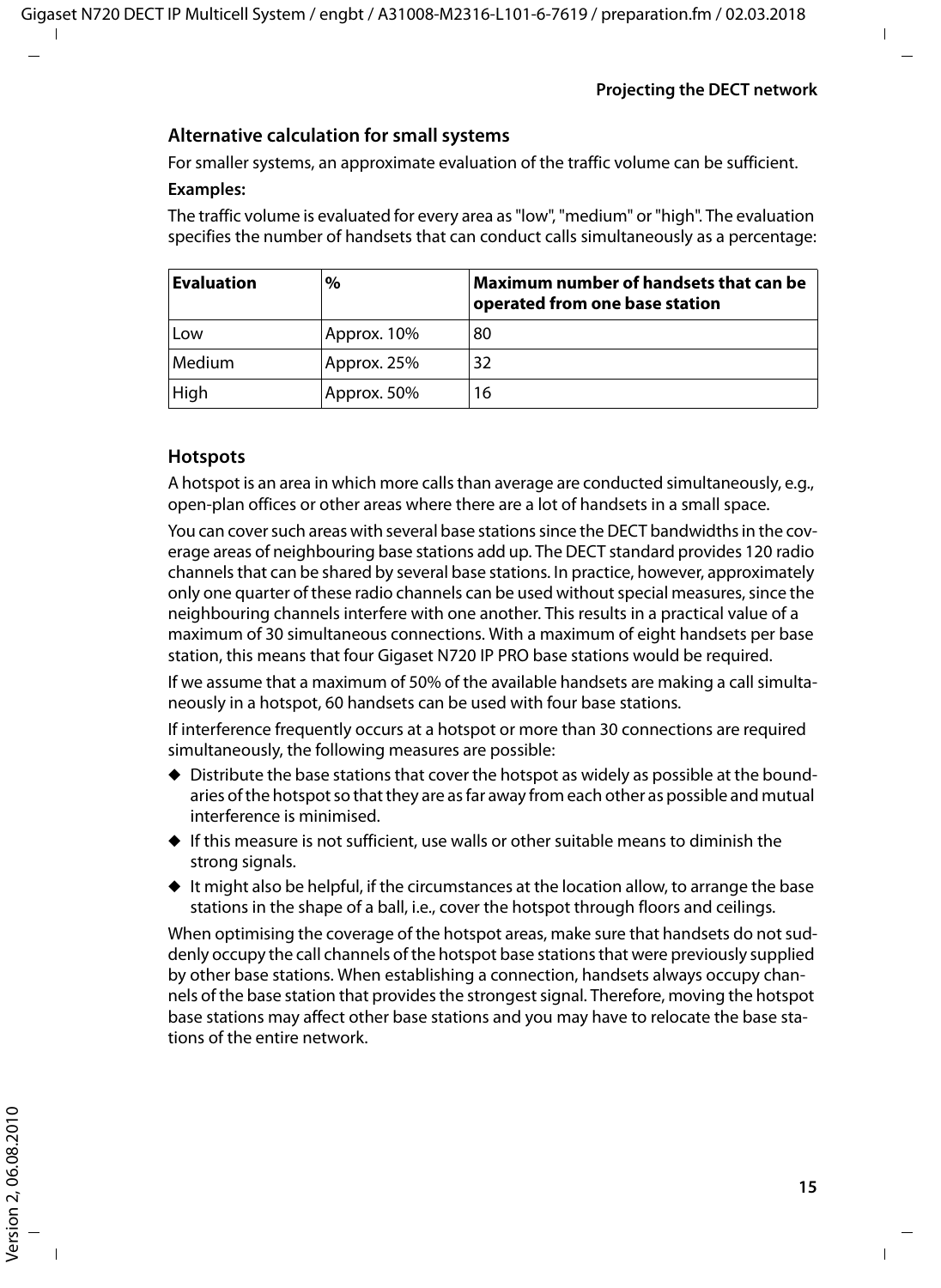### <span id="page-17-2"></span><span id="page-17-0"></span>**Material characteristics and interference factors**

<span id="page-17-5"></span>There are a number of interference factors that influence the range and quality of the transmission in particular. The types of interference factors include:

- $\blacklozenge$  Interference as a result of obstacles that diminish the signal transmission, creating radio shadows
- $\blacklozenge$  Interference through reflection that restricts the call quality (e.g., crackling or background noise)
- $\triangleq$  Interference through other radio signals that can lead to errors in transmission

### <span id="page-17-4"></span>**Interference through obstacles**

Possible obstacles are:

- $\blacklozenge$  Building constructions and installations such as reinforced concrete ceilings and walls. stairwells, long corridors with fire doors, uptakes and cable channels.
- $\blacklozenge$  Metal-clad rooms and objects such as cold stores, computer rooms, metallised glass areas (reflections), firewalls, tank systems, refrigerators, electrical boilers etc.
- $\blacklozenge$  Movable metal objects such as lifts, cranes, carts, escalators, shutters
- $\triangle$  Room furnishings such as metal shelves, filing cabinets
- $\triangle$  Electronic devices.

It is often difficult to locate the exact source of the interference; particularly if the reception power of the local DECT signals fluctuates strongly within a few centimetres. In these cases, the interference can be reduced or corrected by small changes to the position.

#### <span id="page-17-1"></span>**Please note**

Wireless coverage in lifts is normally poor or not available at all  $(+)$  **[page 41](#page-42-2)**).

#### <span id="page-17-3"></span>**Loss of range through building materials in comparison to a free wireless field:**

| Glass, wood, untreated      | Approx. 10%      |
|-----------------------------|------------------|
| Wood, treated               | Approx. 25%      |
| Plasterboard                | Approx. 27 - 41% |
| Brick wall, 10 to 12 cm     | Approx. 44%      |
| Brick wall, 24 cm           | Approx. 60%      |
| Aerated concrete wall       | Approx. 78%      |
| Wired glass wall            | Approx. 84%      |
| Reinforced concrete ceiling | Approx. 75 - 87% |
| Metal-coated glass          | Approx. 100%     |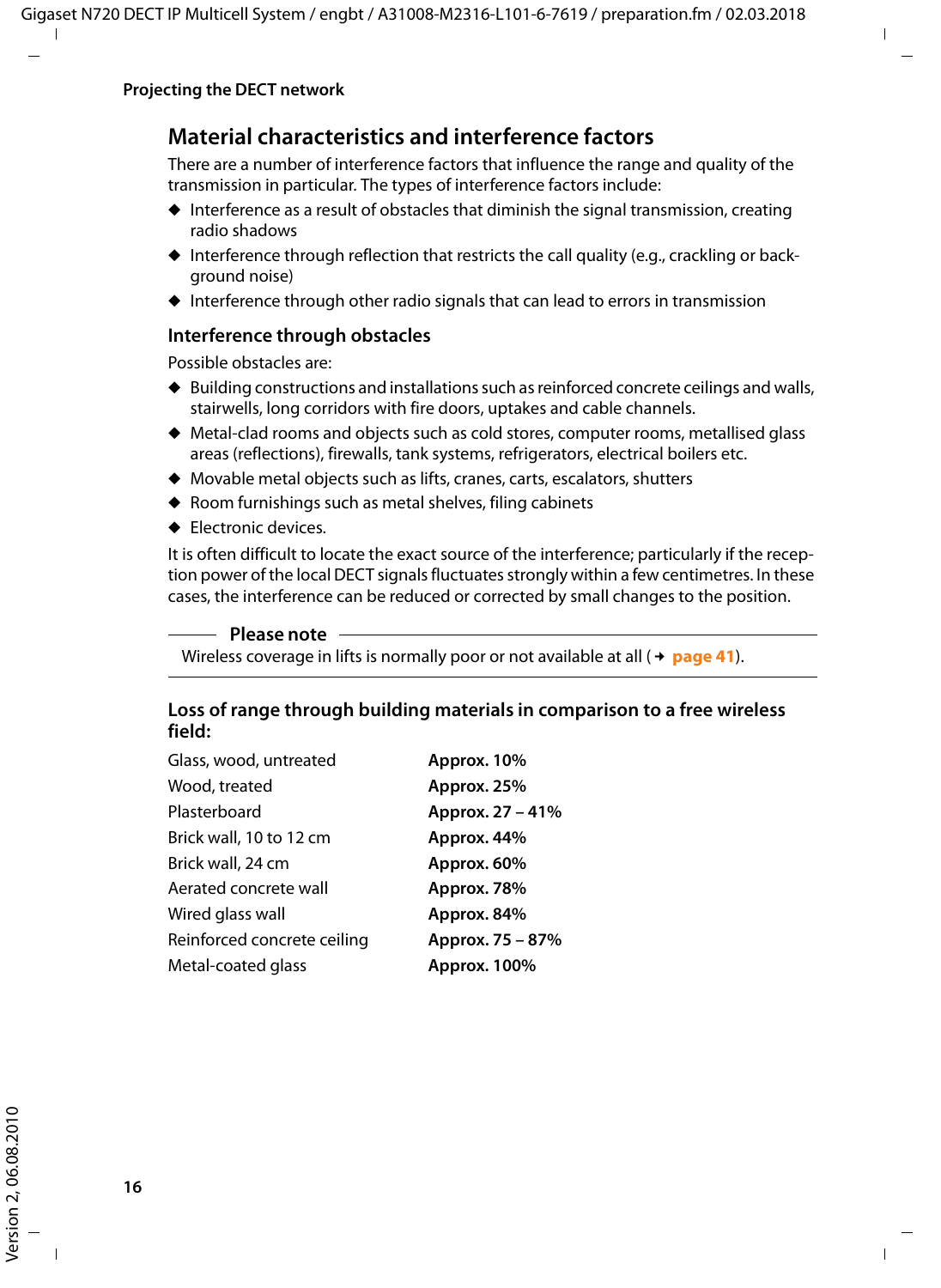#### <span id="page-18-0"></span>**Interference from other cells and networks**

DECT is very robust against interference from other wireless networks. For example, coexistence with WLAN is not a problem. Most other asynchronous DECT single base stations do not present a problem either.

Problems may occur in special cases, such as an environment where there is a very high level of DECT usage. This applies when there are co-existing asynchronous DECT base stations but, even more so, when base stations have been installed too close together to cover a hotspot, for example.

Despite sufficient signal strength, the following interference can occur:

- $\triangle$  Unexpected termination of the connection
- $\triangle$  Loss of synchronisation of handsets
- $\blacklozenge$  Poor voice quality
- $\triangleright$  When interference occurs because base stations are installed too closely together, try to resolve the problem with the measures described in the **[Hotspots](#page-16-0)** section (increase the distances, use obstacles to absorb the interference,  $\rightarrow$  **[page 15](#page-16-0)**)
- $\blacktriangleright$  If you have found other DECT sources, check whether you can switch them off, relocate them or integrate them in your DECT network.

#### **Summary**

Wireless traffic interference can have many causes that cannot all be determined in advance, that increase or decrease due to mutual influences and that can change during operation.

Therefore, the actual influence of interference factors on reception and voice quality can only be determined by taking measurements. However, the measurements also only provide an image of the wireless network at the time of measurement. We therefore recommend that when you plan the DECT network areas where interference can be expected, you err on the side of caution when you interpret the limit values.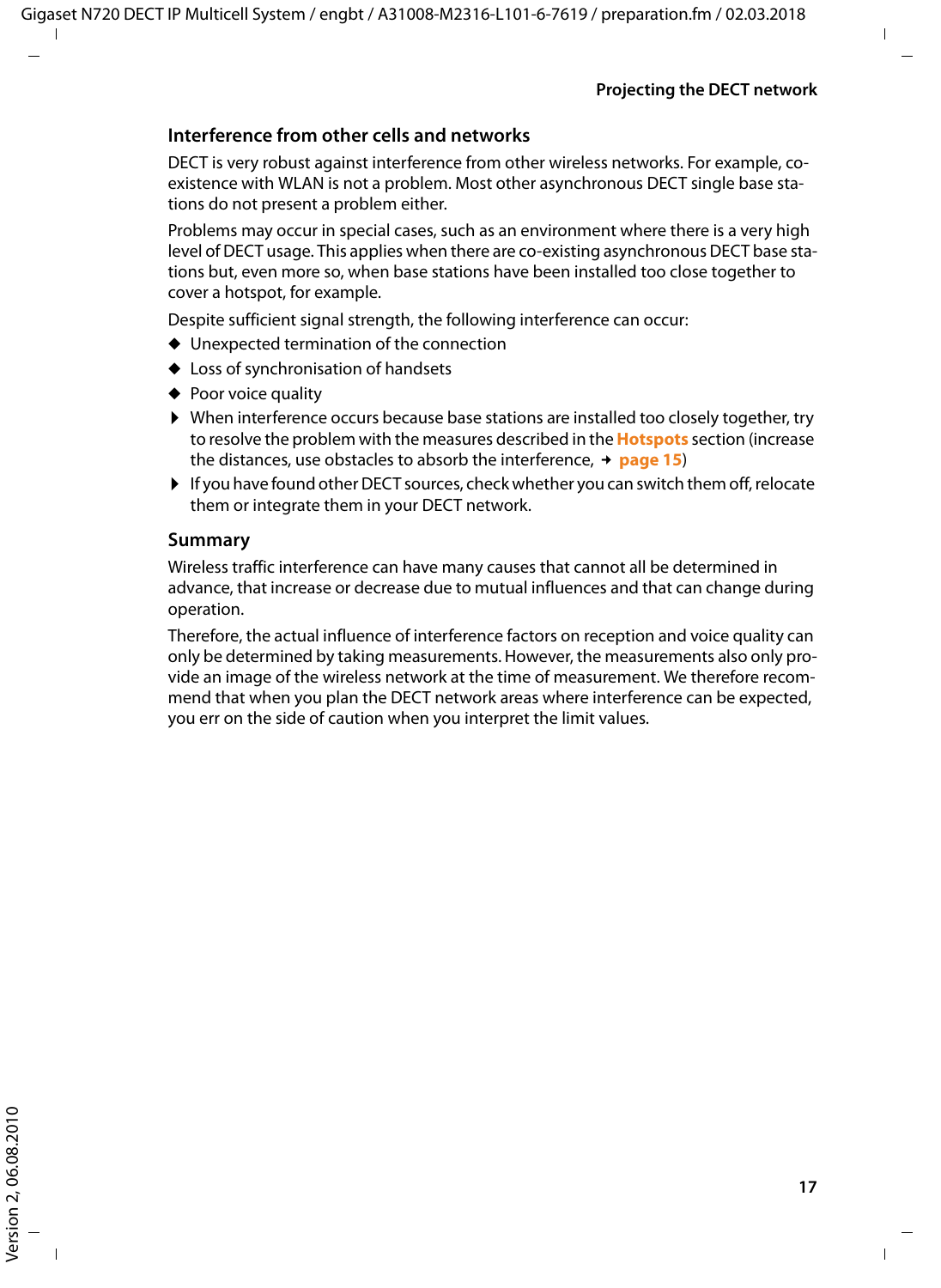### <span id="page-19-1"></span><span id="page-19-0"></span>**Preliminary identification of the positions of the base stations**

<span id="page-19-2"></span>Now plan the positions of the base stations. Take the following into consideration:

- $\blacklozenge$  The information you have collected regarding the requirements for the telephone network
- $\blacklozenge$  Your synchronisation planning
- $\blacklozenge$  The technical conditions for the wireless DECT.

First create a plan in which you then enter the locations of the base stations. You can use existing building and supply plans, if applicable. For very large buildings, you may be able to work with partial floor plans and then merge the results of the measurements into the evaluation.

### <span id="page-19-3"></span>**Creating a planning drawing**

Create a planning drawing from the information you have collected in the preliminary examination of the location. Enter building dimensions, hotspot areas and any sources of interference already identified.

#### **Examples:**



- $\blacklozenge$  The numbers in the rooms reflect the required number of DECT telephones.
- $\triangleq$  Areas with high-density traffic are marked as hotspots (HS).
- $\blacklozenge$  The walls marked in bold are assumed to have a high absorption effect, or reflections can be expected.
- $\blacklozenge$  The dotted lines on the two outer walls indicate tinted windows (coated with metal film).
- $\blacklozenge$  The stairwell should be covered by DECT wireless transmission. There is a lift here.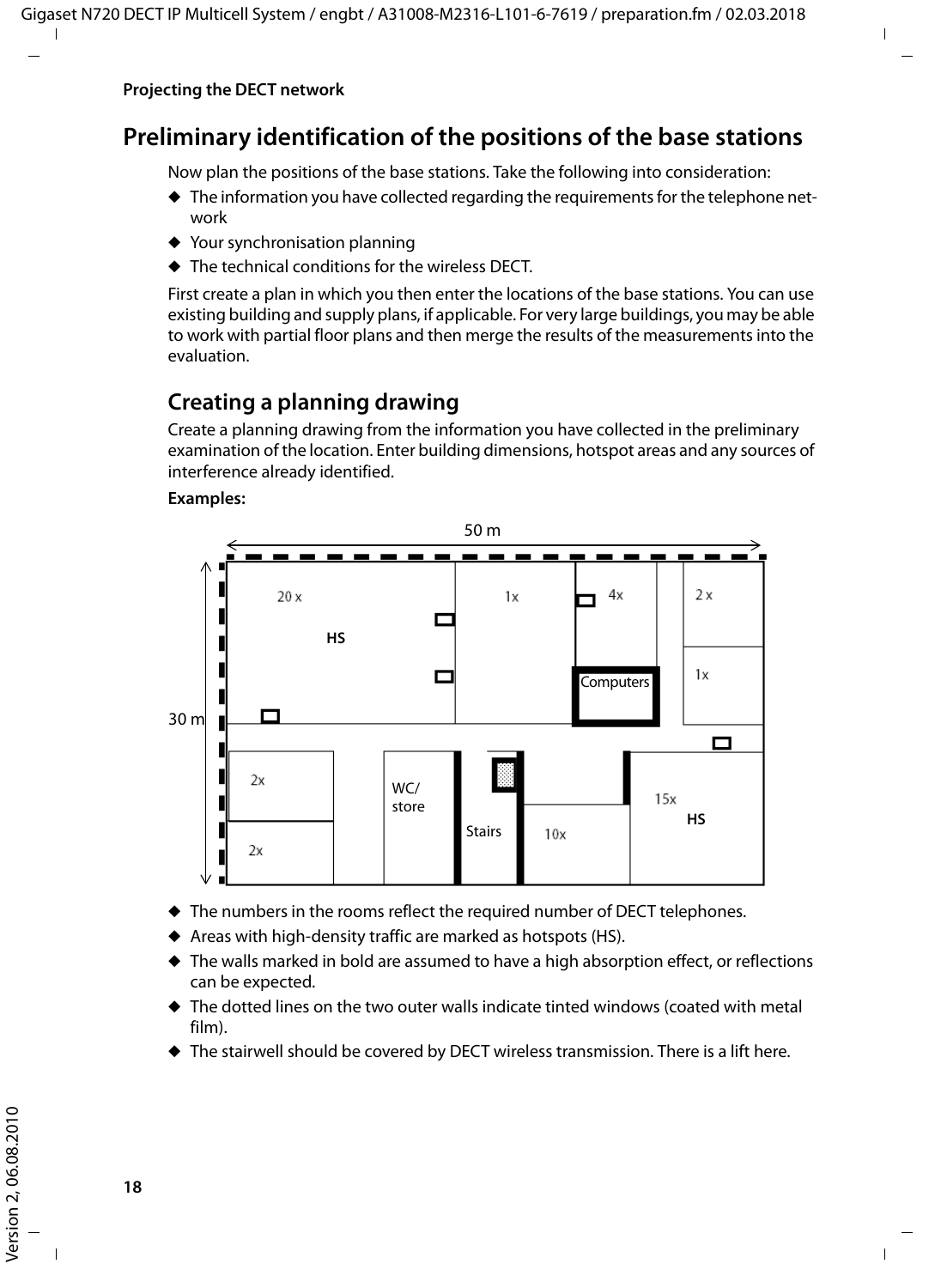### **Positioning the base stations in the plan**

Now enter the base stations.



- The example shows five base stations.
- $\blacklozenge$  One base station is used to show how, by drawing in transmission directions for the wireless signal, you can estimate how many base stations can see each other and which building areas the wireless signal could reach.
- $\blacklozenge$  For the hotspot in the room at the top left, two additional base stations have been planned in parallel.
- $\triangleq$  If full wireless coverage is required for the stairwell, measurements must be performed to check whether a further base station has to be located here.
- $\blacklozenge$  You must also check whether the base stations planned are sufficient for the second hotspot.

You then check these initial assumptions later using the measurements (**[page 20](#page-21-1)**).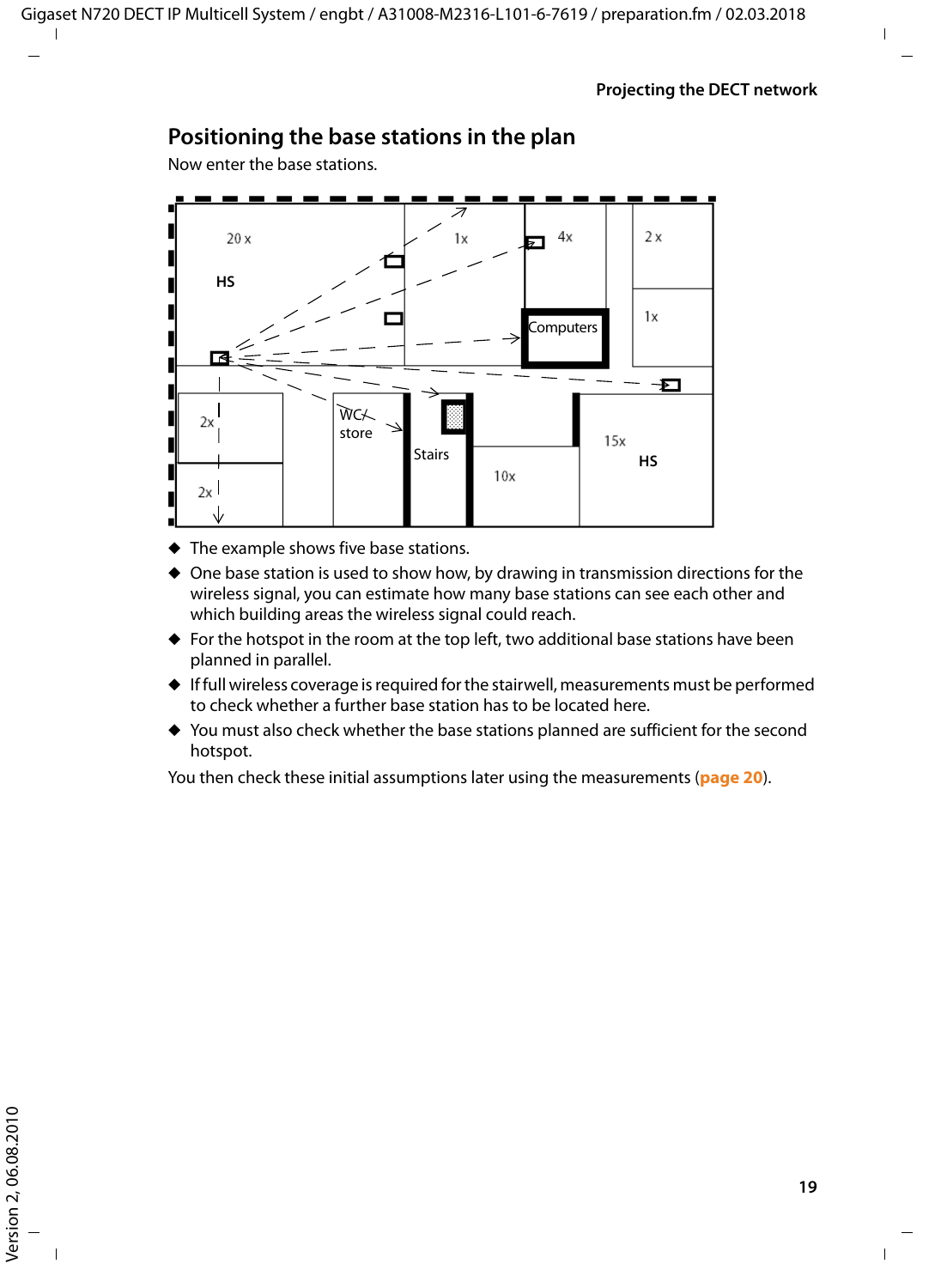### <span id="page-21-1"></span><span id="page-21-0"></span>**Taking measurements**

<span id="page-21-2"></span>You have:

- ◆ Determined the requirements for the telephone network (**+ [page 9](#page-10-2)**)
- $\triangle$  Planned the number of base stations and their positions ( $\rightarrow$  **[page 18](#page-19-1)**)
- $\triangle$  Set up and operated the measurement equipment.

If you are using the Gi[gaset N720 S](#page-30-2)PK PRO (Site Planning Kit), you can find information about setting it up on  $\rightarrow$  **page 29.** 

You can now start the measurements for your planned DECT network. The aim of the measurements is to determine the following:

- $\bullet$  Is sufficient wireless coverage and a good voice quality guaranteed everywhere in the desired area?
- $\triangleq$  Is synchronisation of the bases stations ensured in their planned positions?
- $\bullet$  Is a handover between the base stations possible where it is required?

The requirements from these three aspects must be taken into account in the measurements. For information on [this, please a](#page-11-1)lso refer to the **[Conditions for the positioning of](#page-11-1)  [the base stations](#page-11-1)** section → **page 10**.

#### **Notes for taking the measurements**

- $\blacklozenge$  Take two different measurements:
	- Measure the connection quality in the wireless coverage area for the planned base stations.
	- Measure the signal strength between the base stations (synchronisation measurement).
- $\blacklozenge$  To measure the connection quality, establish a telephone connection. It is helpful if the measurements are performed by two people, since they can check the voice quality and interference on both measuring handsets directly in a call. If only one person performs the measure[ments, the co](#page-39-0)nnection quality can be checked using the test tone of the base station ( $\rightarrow$  **page 38**).
- $\blacklozenge$  You can also test the connection quality by holding the handset to your ear as you measure, in the same way as you would in a real telephony situation. Turn around as you do so. Note how the acoustics quality of the test tone changes. If interference occurs at the limit of the range (e.g., crackling), power at the measuring site is critical. Your head can impair reception. For this reason, the test against your ear is an additional check for verifying the reception quality in limit areas.
- $\blacklozenge$  Use the measuring handset in idle status to measure the signal strength between the base stations, as it is the measured signal strength and not the voice quality that is relevant in this situation.
- $\blacklozenge$  Using the stand, position the measuring base station as precisely as possible in relation to the intended position for the base station.
- $\blacklozenge$  To measure the signal strength between base stations, position the measuring handset in the exact planned position of the base station. For example, if you want to position the base stations at a height of 3 m, make sure the measuring handset is at this height.
- $\blacklozenge$  Move metal objects as far away as possible from the measuring base station as they can influence the measurement.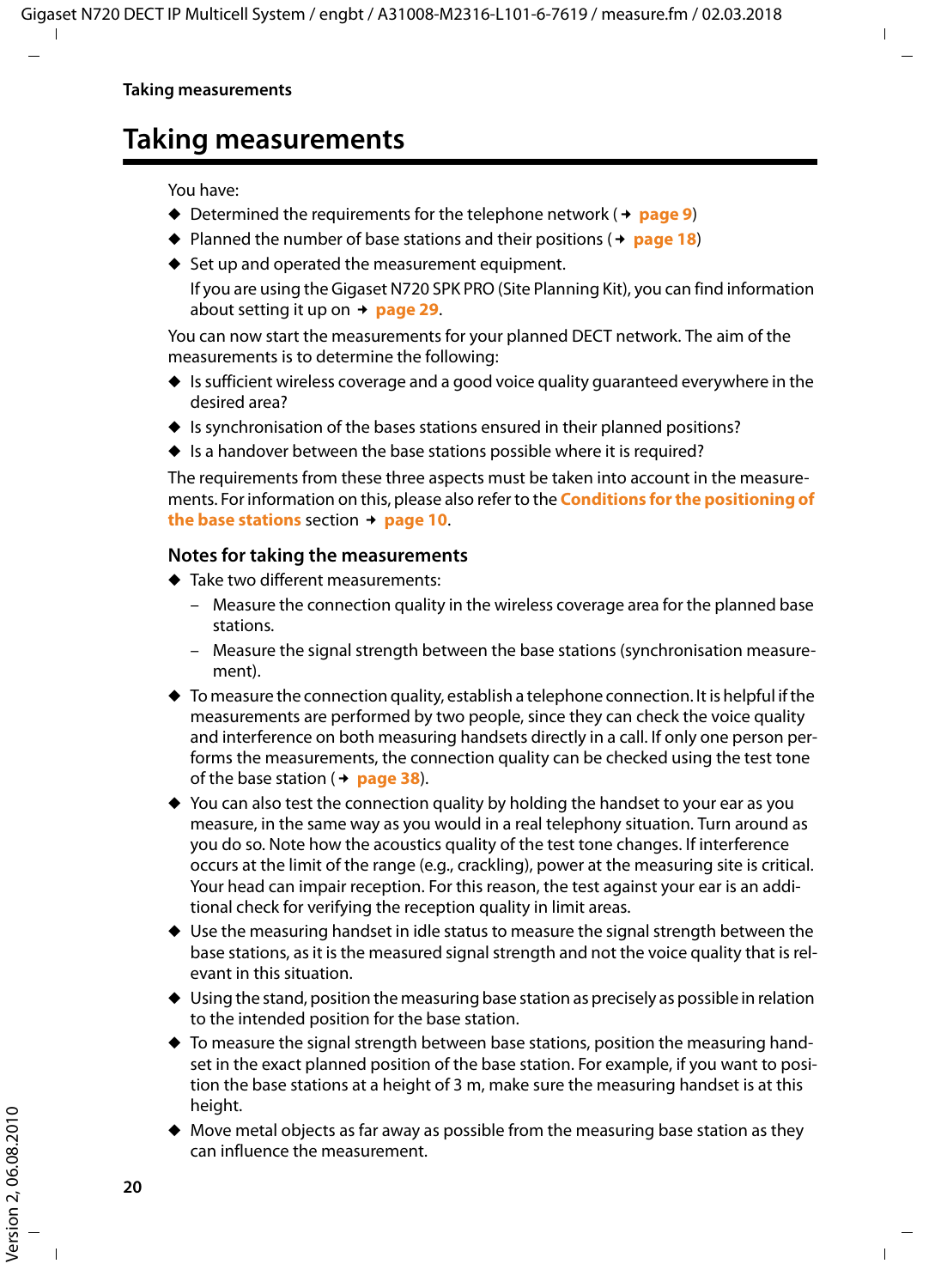- $\blacklozenge$  Document the progress of the measurement by entering it in the layout plan (horizontally and, where applicable, vertically) and in a measurement log.
- $\triangleq$  In order to be able to recognise subsequent changes, it is helpful to document the planned assembly positions of the individual measurement series and their environment with photographs.
- $\blacklozenge$  If the PABX is to be used for several floors or very high rooms (e.g., with a gallery), you must also measure the vertical range and enter it in a plan of the building. For further information on [this, please](#page-42-1) also refer to the **[DECT installations in special environ](#page-42-1)[ments](#page-42-1)** chapter  $\rightarrow$  **page 41**.

#### **Fluctuations in the measurement result**

When you are performing the measurements, the signal strength displayed on the handset can fluctuate strongly, particularly if you are moving around with the handset. The base stations have two aerials, so the handset displays the values for the aerial for which it receives the best signal. Since the measuring handset takes measurements at defined time intervals (2.5 seconds as standard), the values can change quickly.

For example, if you block the signal for the aerial that is in a better position for the handset with part of your body, the handset receives the signal from the weaker aerial. Turning your body slightly can significantly alter the measurement value, since the handset is suddenly able to receive the signal from the "better" aerial. By moving around, you determine an average value that you can use as the measurement value.

If the fluctuations are strong, it makes sense to perform the measurement while a connection is established as you then have an additional check based on the voice quality.

When the PABX is being operated in real-life situations, these fluctuations are barely noticeable as the base stations automatically establish the connection with the best positioned aerial.

### <span id="page-22-1"></span><span id="page-22-0"></span>**Defining limit values**

During the measurement process, the measuring handsets receive wireless signals from the measuring base station and display various characteristics for the reception quality. The following are relevant for the reception quality:

- $\triangleleft$  Reception power
- $\triangleleft$  Connection quality

The values specified below are guidelines for determining limit values for operating the DECT telephone system under optimum conditions. Since the DECT network can be restricted by many factors that can also occur temporarily, we do not recommend positioning the base stations at the limit values. Instead, you should include a buffer according to the requirements for grade of service and voice quality. It may be acceptable for example, that voice quality is restricted at times in the basement, and that calls cannot always be made there. In contrast, restrictions are unacceptable for meeting rooms where telephone conferences are held.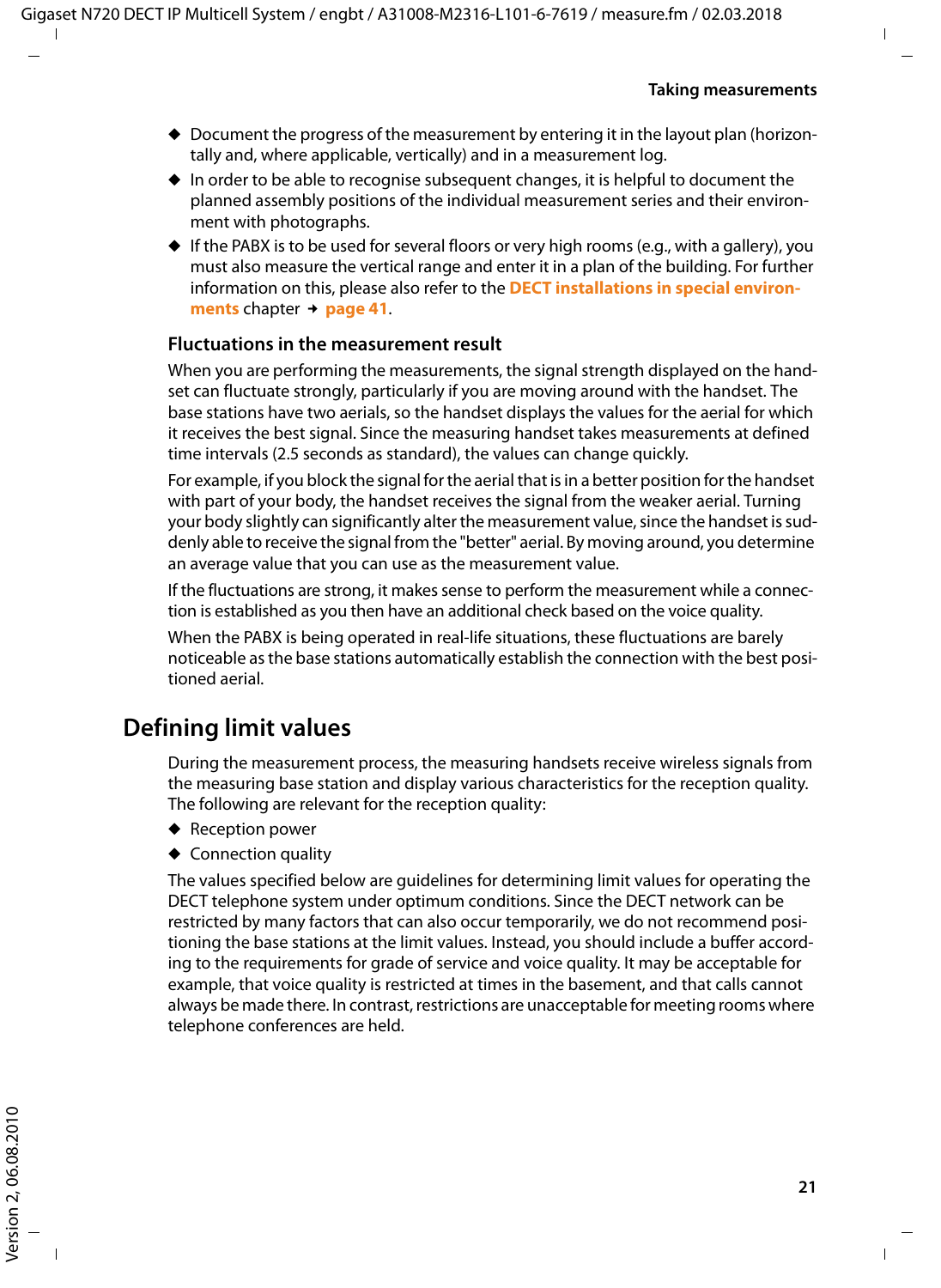#### **Reception power**

<span id="page-23-1"></span>The reception field strength is measured to assess the quality of transmission. The reception [power \(propo](#page-49-0)rtional to the field strength) is displayed on the measuring handset in **[dBm](#page-49-0)** (£**page 48**). A very good reception power is approximately –50 dBm. Systems that are measured at up to –60 dBm generally offer a good quality. For measurements up to –70 dBm, the measurement must be checked and evaluated with an audio connection to ensure sufficient quality. A handover is no longer possible in this area.

Different limit values can be used for the measurement, based on the quality or use of specific areas (e.g., office, corridor, basement). Different quality requirements can also be defined at the various base stations within a partial system.

<span id="page-23-2"></span>Typical limit values for normal, low-interference environments are:

**E** Limit value for secured voice quality: –65 dBm

This is the value at which a handset must receive the signal of a base station for a subscriber to be able to benefit from good quality telephony. For an interference-free handover, the handset must receive both base stations at this level of quality.

**<b>§** Limit value for synchronisation: –70 dBm

This is the value at which a base station must receive the signal of another base station to be able to synchronise.

<span id="page-23-3"></span>

| <b>Reception power</b> | <b>Evaluation of the quality</b> |
|------------------------|----------------------------------|
| $-50$ dBm              | Very good                        |
| $-60$ dBm              | Good                             |
| $-65$ dBm              | Satisfactory                     |
| $-70$ dBm              | Adequate                         |
| $-73$ dBm              | Weak, not suitable               |
| $-76$ dBm              | Poor, not suitable               |

The following table gives an initial guideline for the quality of the wireless connection.

#### <span id="page-23-0"></span>**Connection quality**

In principle, the measurement of the field strength should always be supplemented by a check of the connection quality. Interference, e.g., through reflection or external systems that influence the voice quality, can also occur with good reception power.

Therefore, in addition to the reception power, the **[Frame quality](#page-50-2)** is also displayed on the measuring handset. This indicates the percentage rate of the packages received without errors in a measurement interval. The optimum value is 100%.

| <b>Reception power</b> | <b>Frame quality</b> | <b>Evaluation of the quality</b> |
|------------------------|----------------------|----------------------------------|
| $-60$ dBm              | 100 %                | Good                             |
| $-60$ dBm              | 99 %                 | Satisfactory                     |
| $-60$ dBm              | 98 %                 | Adequate                         |
| $-60$ dBm              | 97 %                 | Weak, not suitable               |
| $-60$ dBm              | 96 %                 | Poor, not suitable               |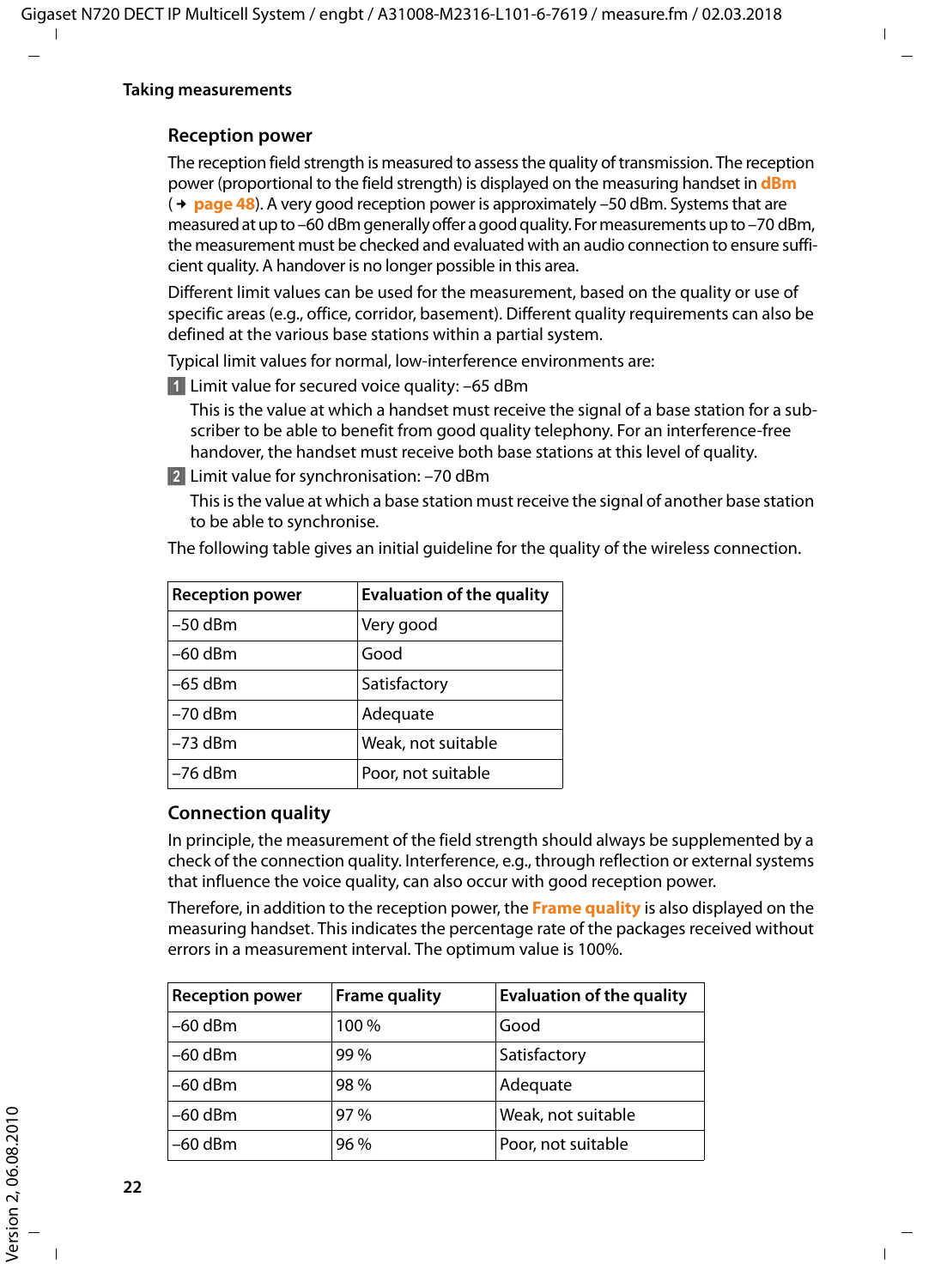### <span id="page-24-0"></span>**Measuring the wireless range of the planned base stations**

Take two different measurements.

- **<b>I** Measure the connection quality between the measuring handset and measuring base station in their wireless cells to ensure that sufficient voice quality is guaranteed at every position in the required coverage area. Taking the same measurement for the neighbouring station produces the overlap zone required for a handover.
- **<sup>2</sup>** Measure the strength of the signal from the measuring base station that you receive at the planned position of the neighbouring base station to ensure sufficient synchronisation overlap.

#### **Measurement sequence**

The sequence in which you measure the wireless range of the planned base stations depends on the size of your DECT network and your assumptions with regard to the existing "problem areas". As a rule of thumb, first measure the base stations whose positions have the least leeway.

Take the following aspects into consideration:

 $\triangleleft$  Assumed problem areas

For base stations that are to cover specific problem areas, e.g., a stairwell or entrance area, there are often few alternative positioning options. In this case, measure these base stations first because the positioning of all other base stations depends on these initial positions.

 $\blacklozenge$  For large installations

The more [base stations](#page-13-0) you use, the higher the requirements of the synchronisation hierarchy  $(+)$  **page 12**). In this case, we recommend starting with the base station for which a subsequent change would mean the greatest effort. This is usually the base station with sync level 1. Start here and move outwards from sync level to sync level.

 $\triangle$  For small installations

Here it makes sense to start with the base station where the highest call traffic is to be expected, e.g., base stations in hotspots or other high-traffic areas. Once the coverage of these areas is ensured by measurement, check the positioning of the other base stations.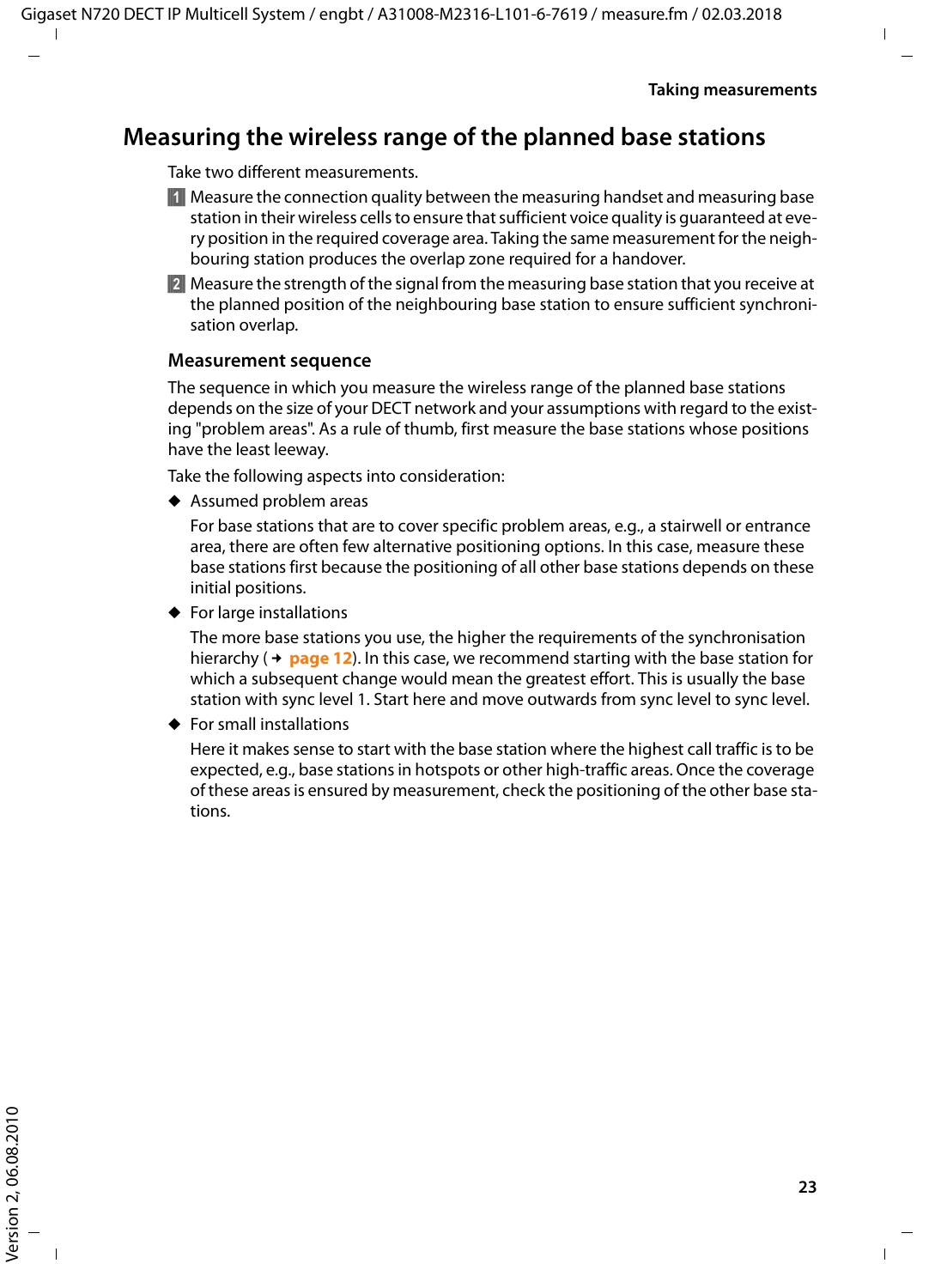### <span id="page-25-1"></span>**Measuring the cell of a base station**

- $\blacktriangleright$  Temporarily secure the measuring base station in the position in which the base station is to be installed.
- $\blacktriangleright$  Establish a telephone connection between the two me[asuring hands](#page-39-0)ets or activate the continuous test tone of the measuring base station  $(4)$  page 38).
- $\triangleright$  Move away from the base station with the handset, observing the display and the signal in the earpiece, until the limit value of –65 dBm is displayed or a wireless transmission boundary is reached (e.g., lift, exterior wall). Transfer this point to your plan and enter the value in the measurement log.
- $\blacktriangleright$  Use this method to determine the border line around the base station. The theoretical ideal case of a ring-shaped transmission is considerably altered in reality by walls (depending on the construction material) and metal furnishings.
- $\blacktriangleright$  Check the voice quality in the limit areas using the connection to the second measuring handset or the measuring tone of the base station.
- $\triangleright$  Enter deviations in the reception signal measurement of the voice quality in the layout plan or the measurement log.



### <span id="page-25-0"></span>**Example of a measurement log for the cell of a base station**

| Measuring point | <b>Base station A</b> |
|-----------------|-----------------------|
|                 | $-60$ dBm/100%        |
|                 | -65 dBm/98%           |
|                 |                       |
|                 |                       |
|                 | $-73$ dBm/70%         |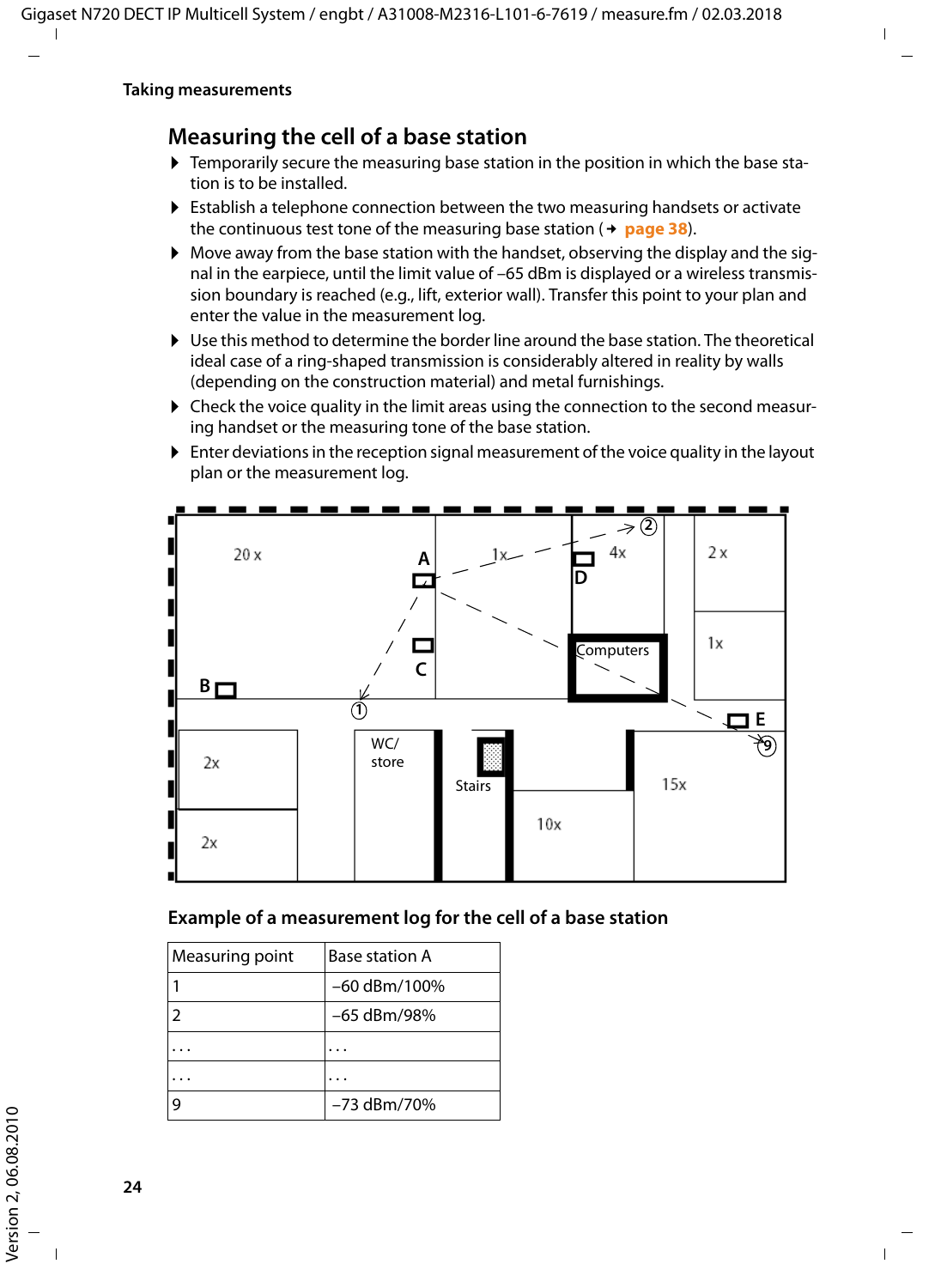| If you have measured the cells of several base stations, the results may look like this, for |  |
|----------------------------------------------------------------------------------------------|--|
| example:                                                                                     |  |

| Measuring<br>point | Base station A | Base station B | Base station C | Base station D |
|--------------------|----------------|----------------|----------------|----------------|
|                    |                |                |                |                |
| 1                  | $-60$ dBm/100% |                |                |                |
| $\overline{2}$     | -50 dBm/98%    |                |                |                |
| 3                  | -65 dBm/100%   |                |                |                |
| 4                  | $-48$ dBm/100% |                |                |                |
| 5                  | -55 dBm/98%    |                |                |                |
| 6                  | $-65$ dBm/100% | $-50$ dBm/100% |                |                |
| $\overline{7}$     | -68 dBm/96%    | $-59$ dBm/100% |                |                |
| 8                  | $-55$ dBm/98%  | $-46$ dBm/98%  |                |                |
| 9                  |                | $-60$ dBm/96%  |                |                |
| 10                 |                | $-52$ dBm/98%  | $-65$ dBm/100% |                |
| 11                 |                | $-63$ dBm/100% | $-57$ dBm/100% |                |
| 12                 |                | -48 dBm/98%    | $-42$ dBm/100% |                |
| 13                 |                |                | -46 dBm/98%    |                |
| 14                 |                |                | $-40$ dBm/100% |                |
| 15                 |                |                | $-60$ dBm/98%  | $-52$ dBm/100% |
| 16                 |                |                | -43 dBm/100%   | $-42$ dBm/100% |
| 17                 |                |                |                | -56 dBm/100%   |
| 18                 |                |                |                | $-50$ dBm/98%  |
| 19                 |                |                |                | -53 dBm/100%   |
| 20                 |                |                |                | -60 dBm/98%    |

Measuring points where two base stations are received with at least –65 dBm are located in an overlap zone of the two base stations in which a handover is possible (highlighted grey in the table).

### **Measuring the synchronisation overlap of neighbouring base stations**

For the base stations to be able to synchronise, the signal strength between two neighbouring base stati[ons must not](#page-22-0) be less than –70 dBm. This value applies in good environmental conditions, → page 21.

Proceed as follows for the measurements:

 $\blacktriangleright$  Leave the measuring base station at the last measuring site and proceed with the handset to the planned position of a base station that is to synchronise with the first base station.

In order to reliably assess the synchronisation, you must be located, with the handset, at the exact position of the planned base station (use a ladder to measure at the correct height, if necessary).

 $\triangleright$  Check whether the signal is within the limit of -70 dBm at 100% frame quality. If this is not the case, you should change the location of the base station until this minimum requirement is met.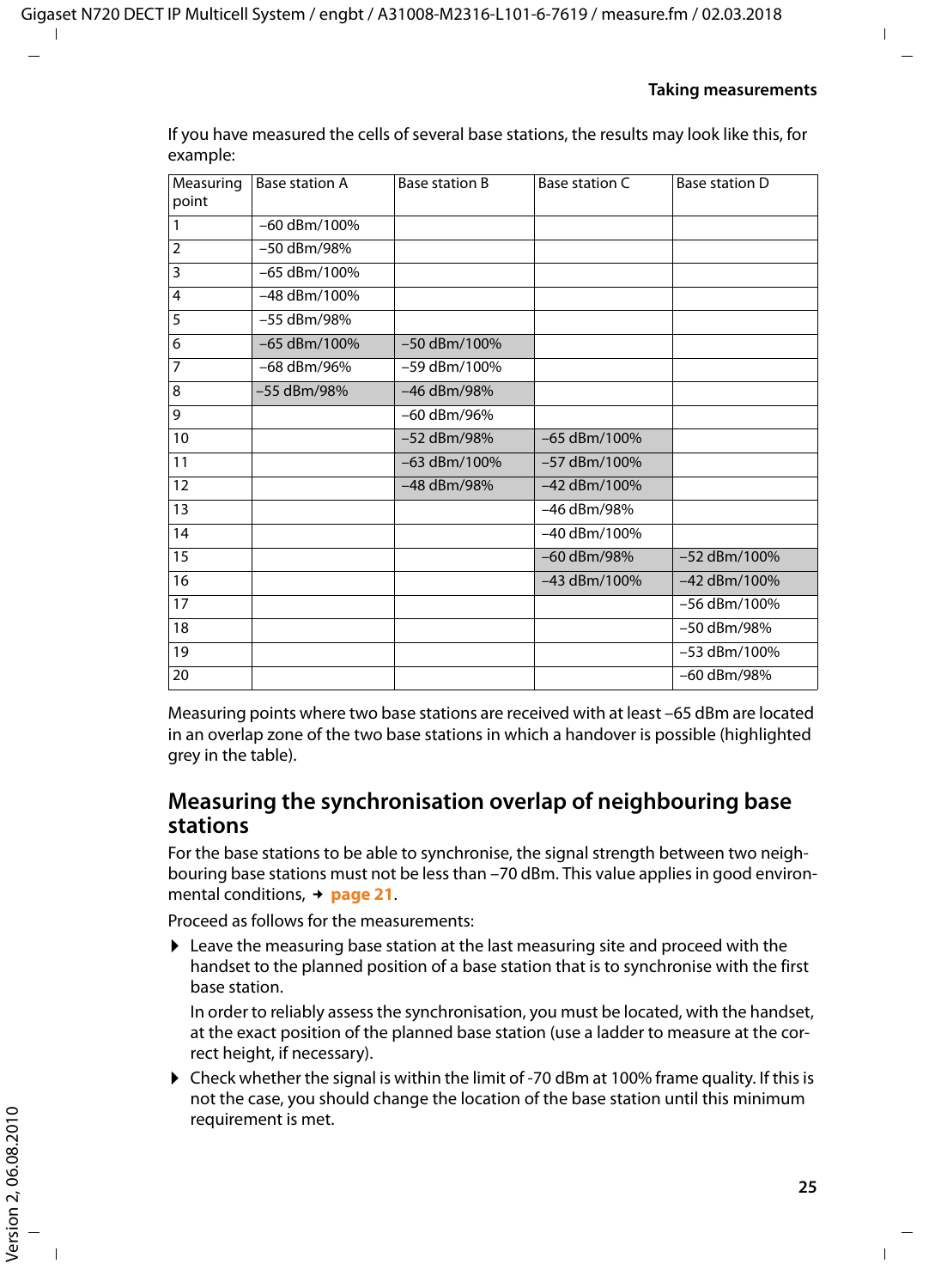#### **Taking measurements**

- $\blacktriangleright$  Install the measuring base station at this location and take the measurements as for the first position.
- $\triangleright$  Enter the results in the plan and the measurement log.
- ▶ Now take this measurement for all planned assembly locations.



#### <span id="page-27-0"></span>**Example of a measurement log for measuring the synchronisation overlap**

| Measuring | Base station A | Base station B | Base station C | Base station D                | Base station E |
|-----------|----------------|----------------|----------------|-------------------------------|----------------|
|           |                |                |                |                               |                |
| point     |                |                |                |                               |                |
|           |                |                |                |                               |                |
| А         |                | $-52$ dBm/100% |                | $-40$ dBm/100% $-58$ dBm/100% | $---$          |
|           |                |                |                |                               |                |
| B         | $-50$ dBm/100% |                | $-48$ dBm/100% |                               | -70 dBm/92%    |
|           |                |                |                |                               |                |
|           |                |                |                |                               |                |
|           | $-42$ dBm/100% | -46 dBm/100%   |                | $-50$ dBm/100%                |                |
|           |                |                |                |                               |                |
| D         | $-60$ dBm/100% |                | -48 dBm/100%   |                               | $-64$ dBm/100% |
|           |                |                |                |                               |                |
| E         | ----           | -68 dBm/94%    |                | $-62$ dBm/100%                |                |
|           |                |                |                |                               |                |
|           |                |                |                |                               |                |

The result of the measurement is that the signal strength is sufficient for synchronisation everywhere. Base station E only receives base station D with sufficient quality.

Here, a sensible synchronisation hierarchy would be:

Sync level 1 Base station C

Sync level 2 Base stations A, B and D

Sync level 3 Base station E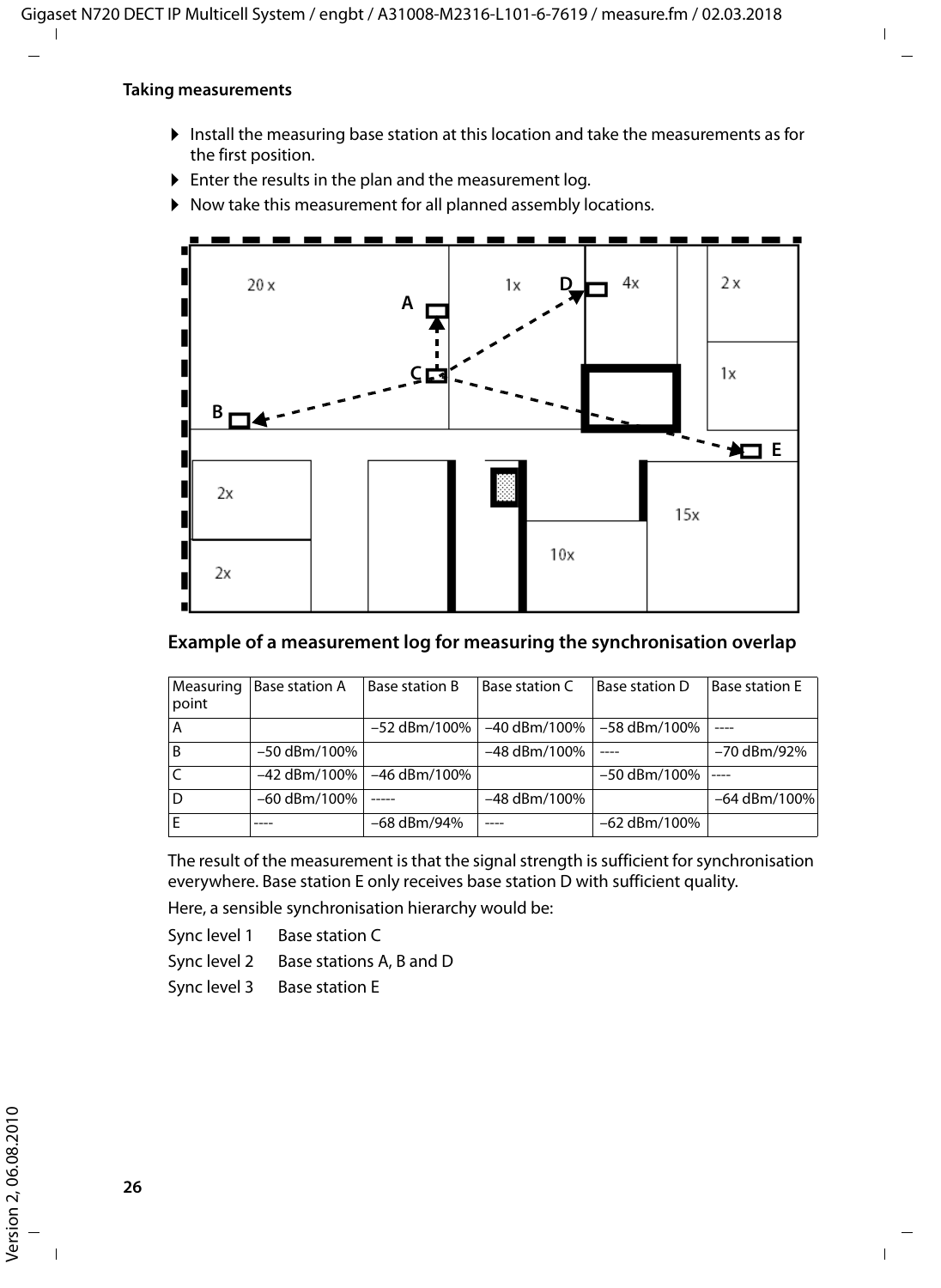### <span id="page-28-0"></span>**Evaluating measurements**

<span id="page-28-1"></span>The graphical display of your measurement results in the layout plan shows the overlap areas of the individually planned base stations.



In the example, limitation lines are drawn for the wireless coverage for base stations A and D. The overlap areas are very good for both stations; synchronisation is also guaranteed between A and D. However, the measurement results of the other stations must be used to check whether a further base station is required in the shaded areas.

 $\triangleright$  Using the measurement results (where necessary), define new positions for the base stations and check them with further measurements.

Note that moving one installation location also influences the other measurement results. Always consider how this affects the synchronisation of the base stations.

- $\blacktriangleright$  Enter the determined optimum installation locations for the base stations in the plan (including the height and special construction circumstances, if necessary). We recommend you also document the assembly positions with photographs.
- $\blacktriangleright$  In particular, check rooms or areas with very high wireless signal shielding (e.g., lifts, reinforced concrete ceilings, etc.) and add further base stations to your plan where necessary.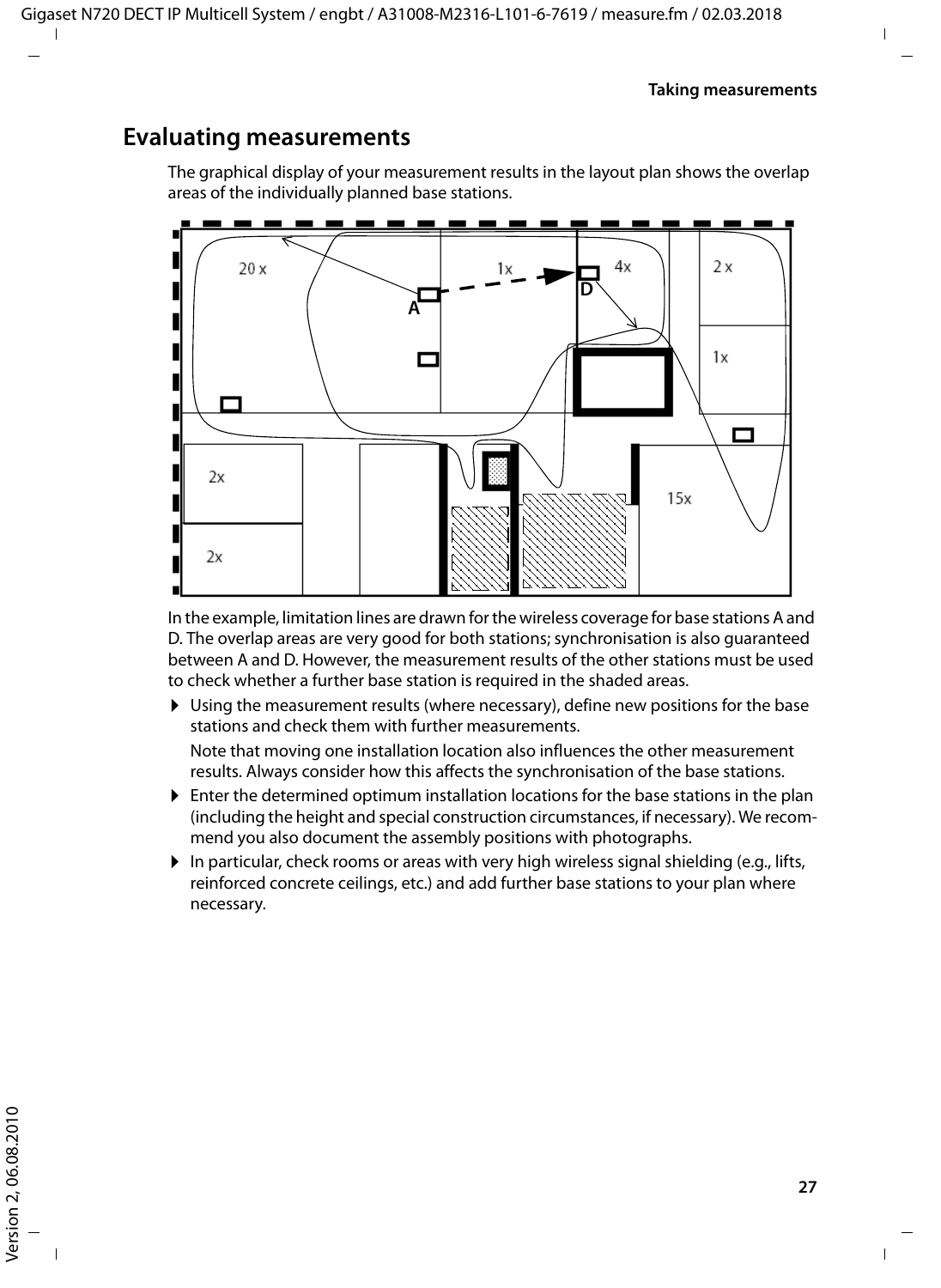Once the measurements are complete and the positions of the base stations have been defined, the telephone system can be installed. This is described in the user guide for the Gigaset N720 IP PRO and Gigaset N720 DM PRO.

#### **Recommendation**

After installation and commissioning of the DECT network, the voice quality, roaming and handover should be checked again with the system telephones.

<span id="page-29-2"></span>The web user interface for the telephone system offers different tools for monitoring the operation and diagnosis in the event of problems occurring.

<span id="page-29-0"></span>Page

#### **Settings → Network and Connections → Base Station Events**

<span id="page-29-3"></span>shows counters for various events that affect the base stations, e.g. active radio connections, handovers, unexpectedly terminated connections and a matrix with the maximum and minimum of the most markedly fluctuating RSSI values.

<span id="page-29-1"></span>On the **Status**¢**Device** page, information concerning the connected base stations is displayed. You are able to display graphics of the relationships between the base stations, the synchronisation level and information on the quality of the connections here.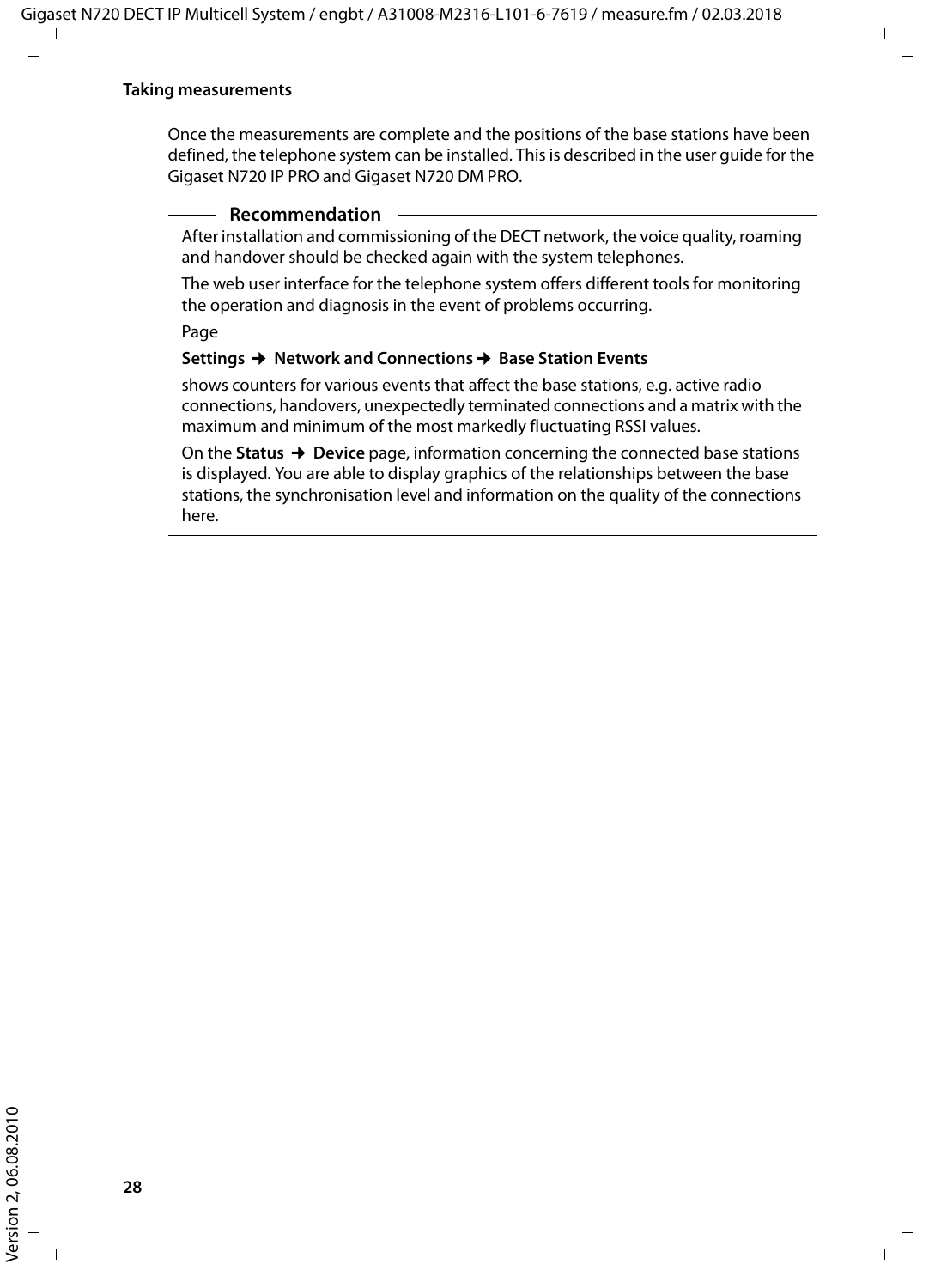## <span id="page-30-2"></span><span id="page-30-0"></span>**Working with the Gigaset N720 SPK PRO**

<span id="page-30-5"></span>The Gigaset N720 SPK PRO (Site Planning Kit) helps you to plan and install your DECT multi-cell system. It contains one measuring base station, two measuring handsets and further helpful accessories for exact determination of the DECT environmental conditions for the planned network and is delivered in a case.

You can use the measuring devices in the case to determine the DECT wireless coverage at your location, establish how many base stations are required and their optimum location and find sources of interferences in the wireless network.

<span id="page-30-9"></span>

### <span id="page-30-4"></span><span id="page-30-1"></span>**Checking the package contents**

<span id="page-30-7"></span>

- <span id="page-30-6"></span><span id="page-30-3"></span>**§1** Measuring base station mounted on a carrier
- **<sup>2</sup>** Battery pack with eight rechargeable batteries (AA)
- **<b>8** Battery charger with three different plug-in modules (Europe, Great Britain and the USA)
- **<b>Ø** Power adapter for measuring base station (only required if the device is not powered via batteries)
- <span id="page-30-8"></span>**§** Key for locking the case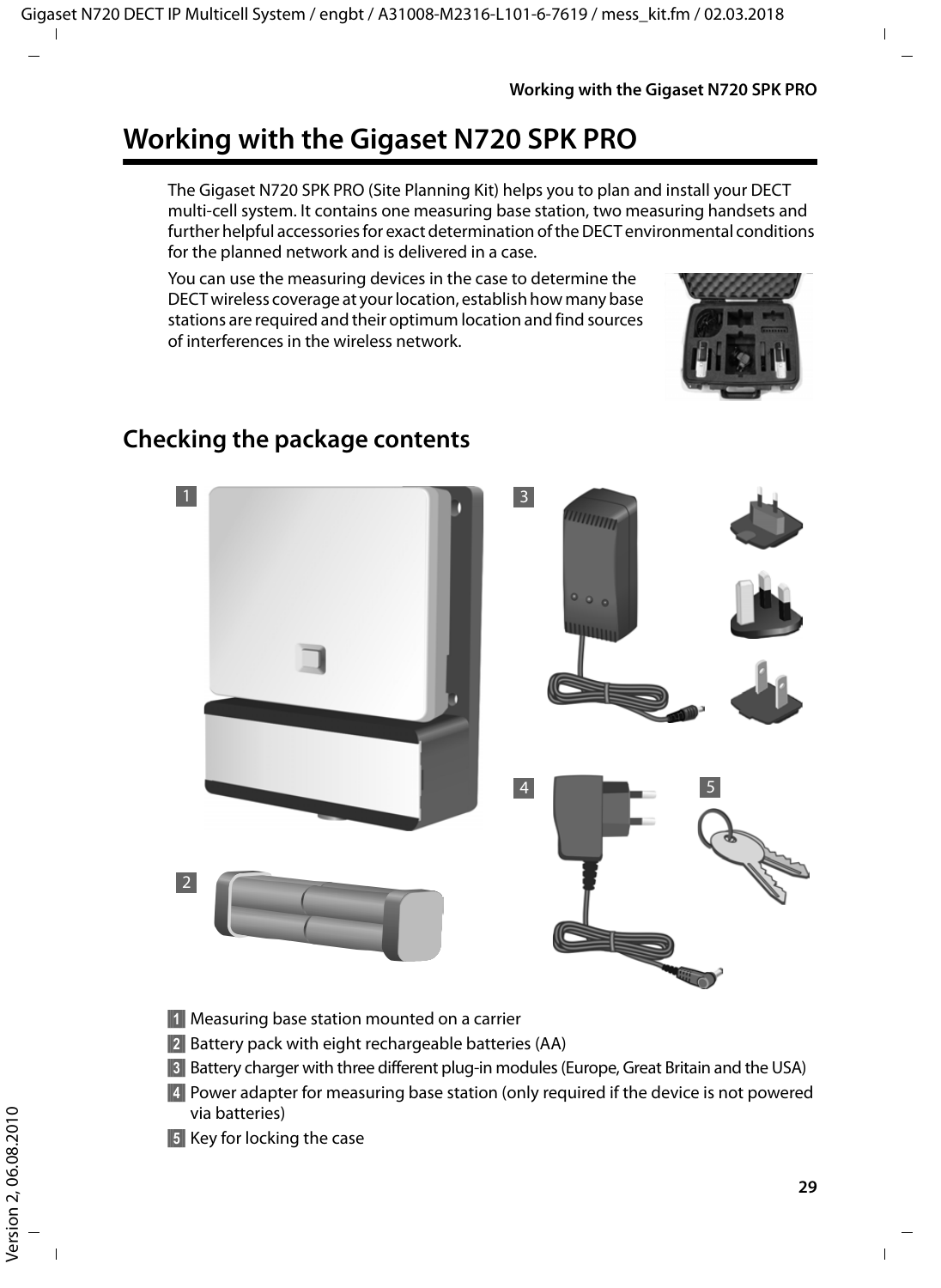#### **Working with the Gigaset N720 SPK PRO**



- <span id="page-31-2"></span>**6** Two Gigaset S650H PRO measuring handsets (specially calibrated for measurement operations)
- **<b>••** Eight rechargeable batteries (AAA) for the measuring handsets (two reserve batteries each)
- **8** Two chargers with power adapter for the measuring handsets



- <span id="page-31-1"></span>**•9** Two Gigaset headsets
- **§10** Planning and recording materials with pen

### <span id="page-31-0"></span>**Further recommended accessories**

#### <span id="page-31-3"></span>**Stand**

To obtain an exact measurement, we recommend that you mount the measuring base station and battery carrier securely on a stand. The base carrier is fitted with a thread connection for this purpose. This enables you to simulate the installation of a base station at every possible height and check the layout and range of the network.

The stand should have a screw thread and be extendable to a height of 2.50 to 3.00 m.

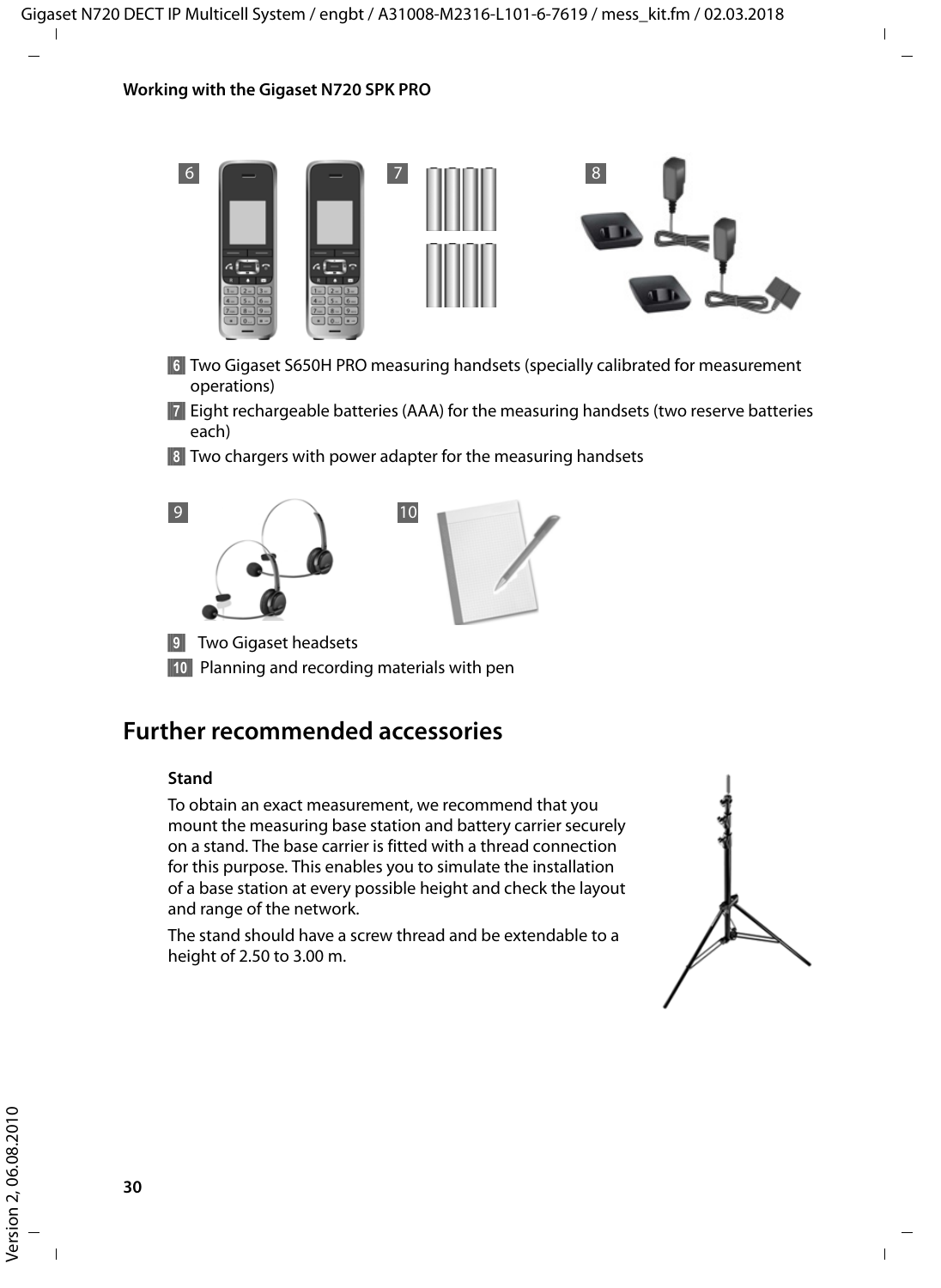### <span id="page-32-0"></span>**Before you begin**

Please note that the measuring devices run on batteries that must be charged before you start taking measurements. Bear this in mind when planning your time.

You need eight batteries for the measuring base station, provided as a battery pack. The case contains a charging device for charging the battery pack. The charging time is approx. three hours.

You need two batteries for each measuring handset. These can be charged both in the chargers and in standard charging devices. The charging time in the charger is approx. 5 hours.

#### **Please note**

Use only the rechargeable batteries ( $\rightarrow$  [page 45](#page-46-2)) recommended by Gigaset Communications GmbH, i.e., never use conventional (non-rechargeable) batteries, otherwise serious health risks and personal injury cannot be ruled out. For example, the outer casing of the batteries could be damaged or the batteries could explode. The phone could also malfunction or be damaged as a result of using batteries that are not of the recommended type.

### <span id="page-32-1"></span>**Setting up the measuring base station**

<span id="page-32-4"></span>To ensure freedom of movement when measuring and not be dependent on being able to reach a power connection, operate the measuring base station with external batteries. The case contains a battery pack with eight integrated batteries and one charging device for this purpose.

### **Preparing the base carrier**

- <span id="page-32-2"></span> $\blacktriangleright$  Remove the base carrier from the case together with the measuring base station and battery pack.
- $\triangleright$  Slide the lid to the left to open the battery compartment **§§1§§**.

Lift the lid gently with your fingernail to get past the lock on the right edge.

<span id="page-32-3"></span> $\blacktriangleright$  Plug the connector on the battery pack cable onto the two pins on the left side of the battery compartment **§§2§§**.

**Warning:** the connector is shaped so that it can only be attached the correct way round. If the connector is forced into the wrong position, the pins may be damaged rendering the device unusable.

<span id="page-32-5"></span>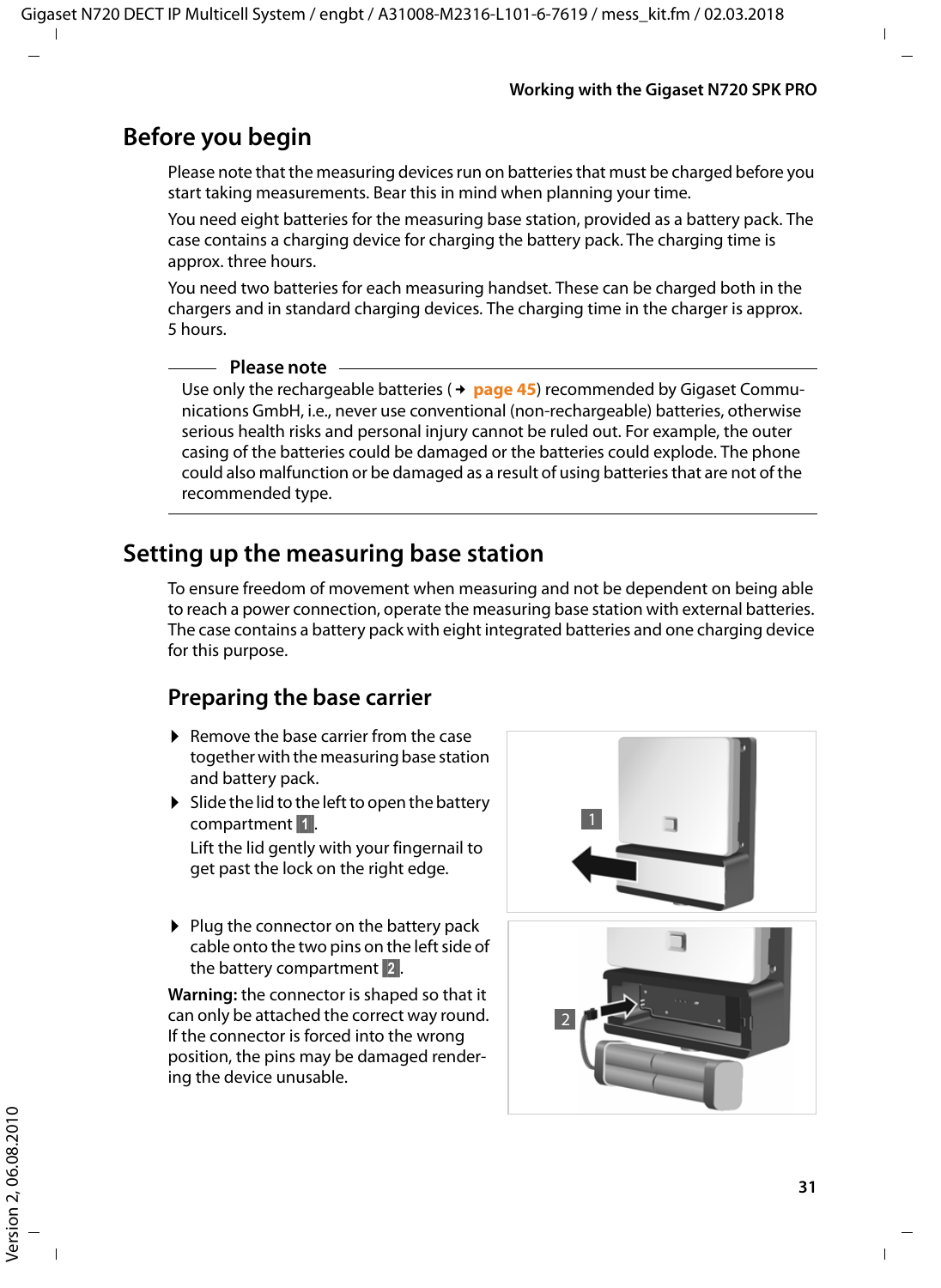#### **Working with the Gigaset N720 SPK PRO**

- **compartment in the base carrier 8**.
- <ul>\n<li>Insert the battery pack into the battery compartment in the base carrier <b>8</b>.</li>\n<li>Side the lid onto the battery compartment <b>4</b> until it clicks into place.</li>\n</ul>\n<p><b>Charging the batteries</b></p> ▶ Slide the lid onto the battery compartment **§§4§§** until it clicks into place.



<span id="page-33-3"></span><span id="page-33-1"></span>The measuring base station is connected to the power supply by means of a cable **§§1§§**.

<span id="page-33-2"></span>The charging socket is located behind opening **§§2§§**, while there is a switch for switching between "Operation" and "Charge" behind opening **§§3§§** .

- $\blacktriangleright$  Move the switch to the charging position by sliding it towards the charging socket.
- $2<sup>1</sup>$ **1** 3
- <span id="page-33-0"></span> $\blacktriangleright$  Plug the battery charger into a mains socket **§§4§§**.

You may need to attach the appropriate plug-in module first.

- $\blacktriangleright$  Plug the battery charger plug into the charging socket on the back of the base carrier **§§5§§** .
- $\blacktriangleright$  Charge the batteries until the charger's charging indicator lights up.
- $\blacktriangleright$  When the batteries are charged, unplug the charger plug from the charging socket and return the switch to the "Operation" position.

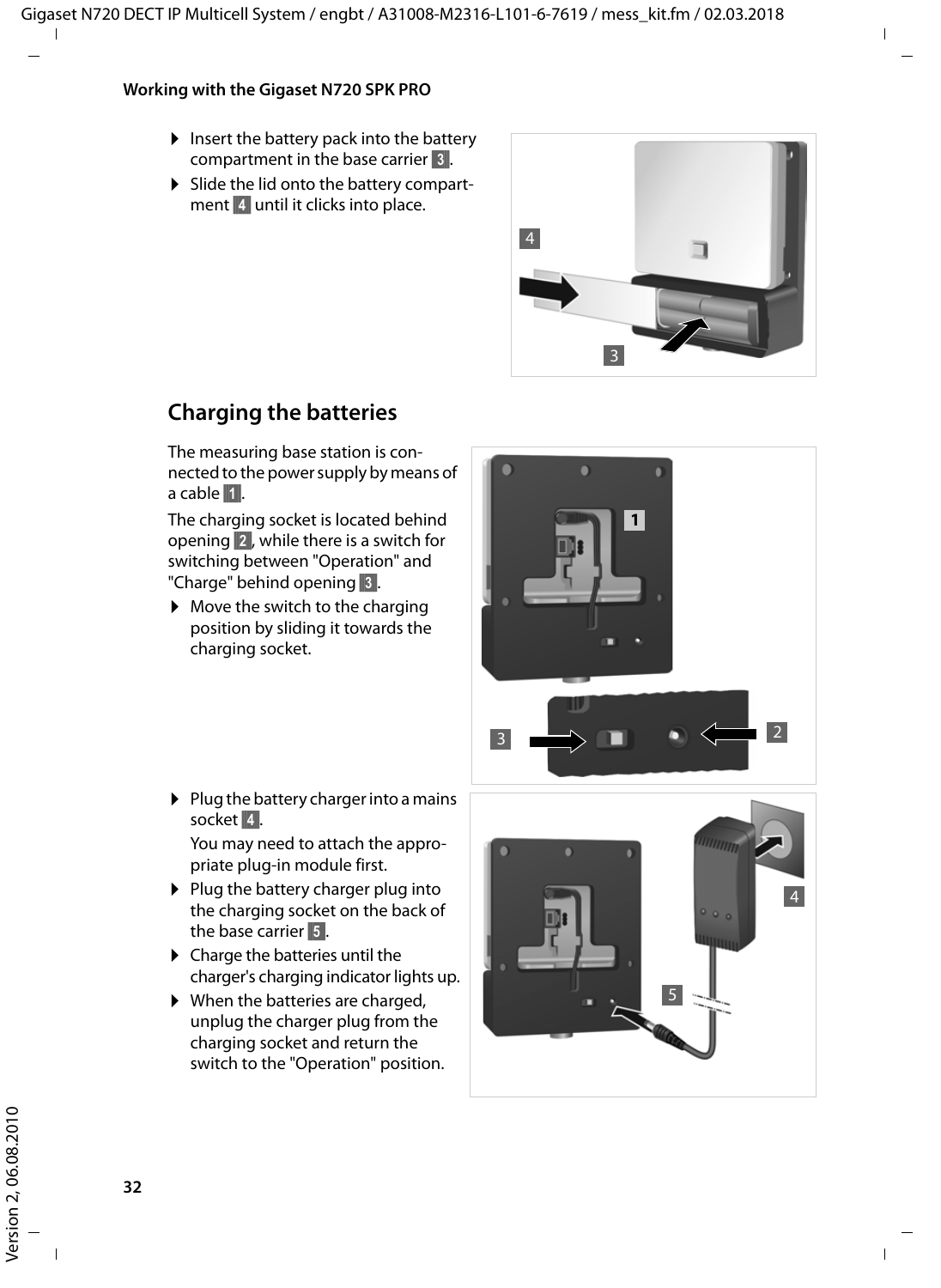#### <span id="page-34-1"></span>**Please note**

- $\triangle$  The measuring station has sufficient power when the LED on the front is illuminated.
- $\blacklozenge$  To save energy, position the switch on "Charge" when you do not need the device.



The measuring base station is supplied with power via the battery pack inserted in the battery carrier. Alternatively, you can also use one of the following power supplies:

<span id="page-34-0"></span> $\triangleright$  Unplug the power cable plug from the base station.



#### **Connecting to the mains power supply**

- <span id="page-34-2"></span> $\triangleright$  Connect the cable for the power adapter to the power connection on the measuring **base station 1.**
- <span id="page-34-3"></span> $\blacktriangleright$  Plug the power adapter into a mains socket **§§2§§**.

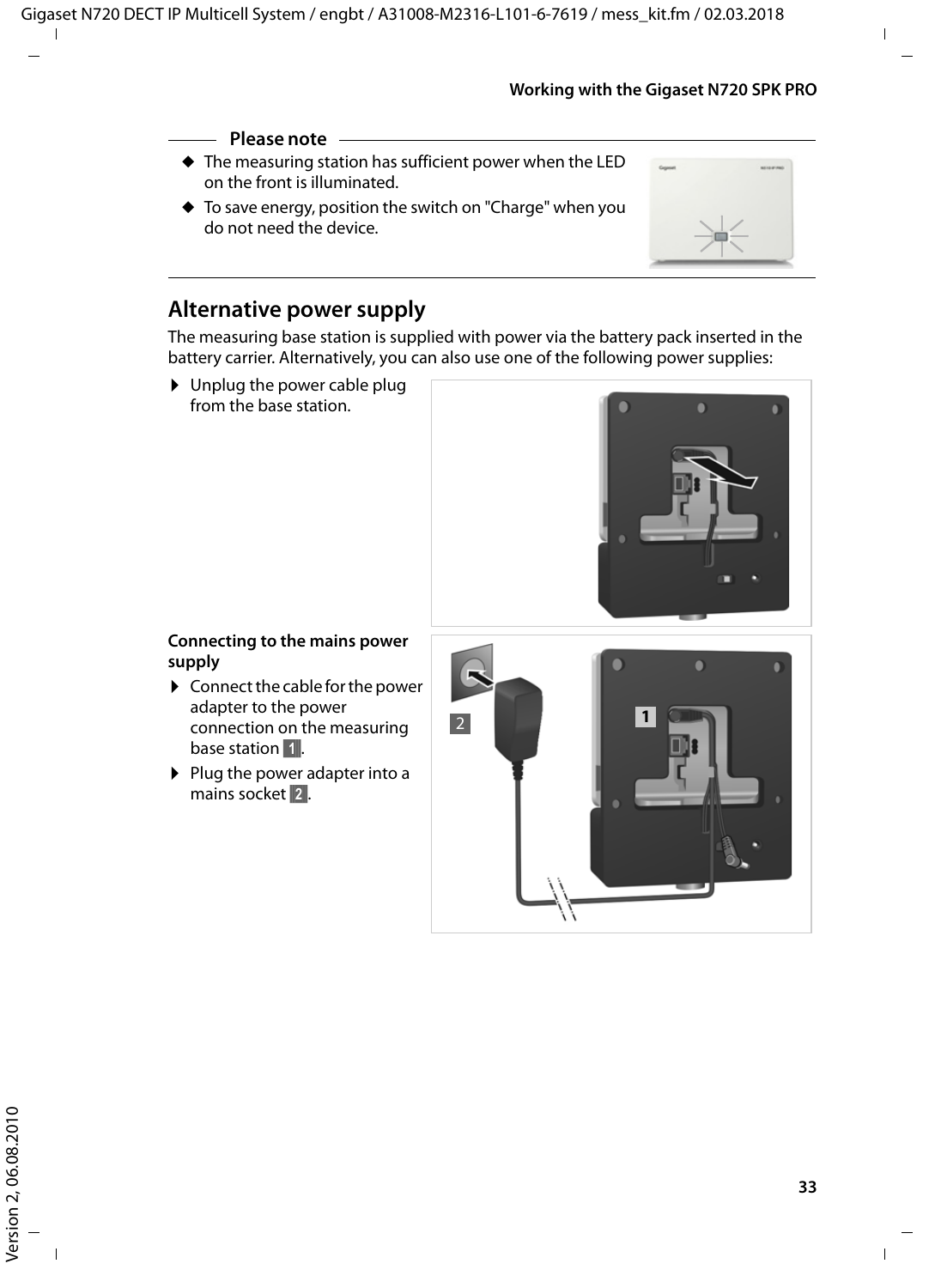**Connecting to a switch with PoE functionality (Power over Ethernet).** 

<span id="page-35-2"></span>▶ Connect the LAN socket on the measuring base station **§§1§§** to a connection on an Ethernet switch **§§2§§**.

Use a shielded Ethernet cable.

<span id="page-35-3"></span>

### <span id="page-35-4"></span>**Mounting the measuring base station on the stand**

<span id="page-35-1"></span><span id="page-35-0"></span>The base carrier is fitted with a bracket for mounting the measuring base station on a stand.

 $\blacktriangleright$  Position the thread of the battery carrier on the stand and screw the battery carrier into place.

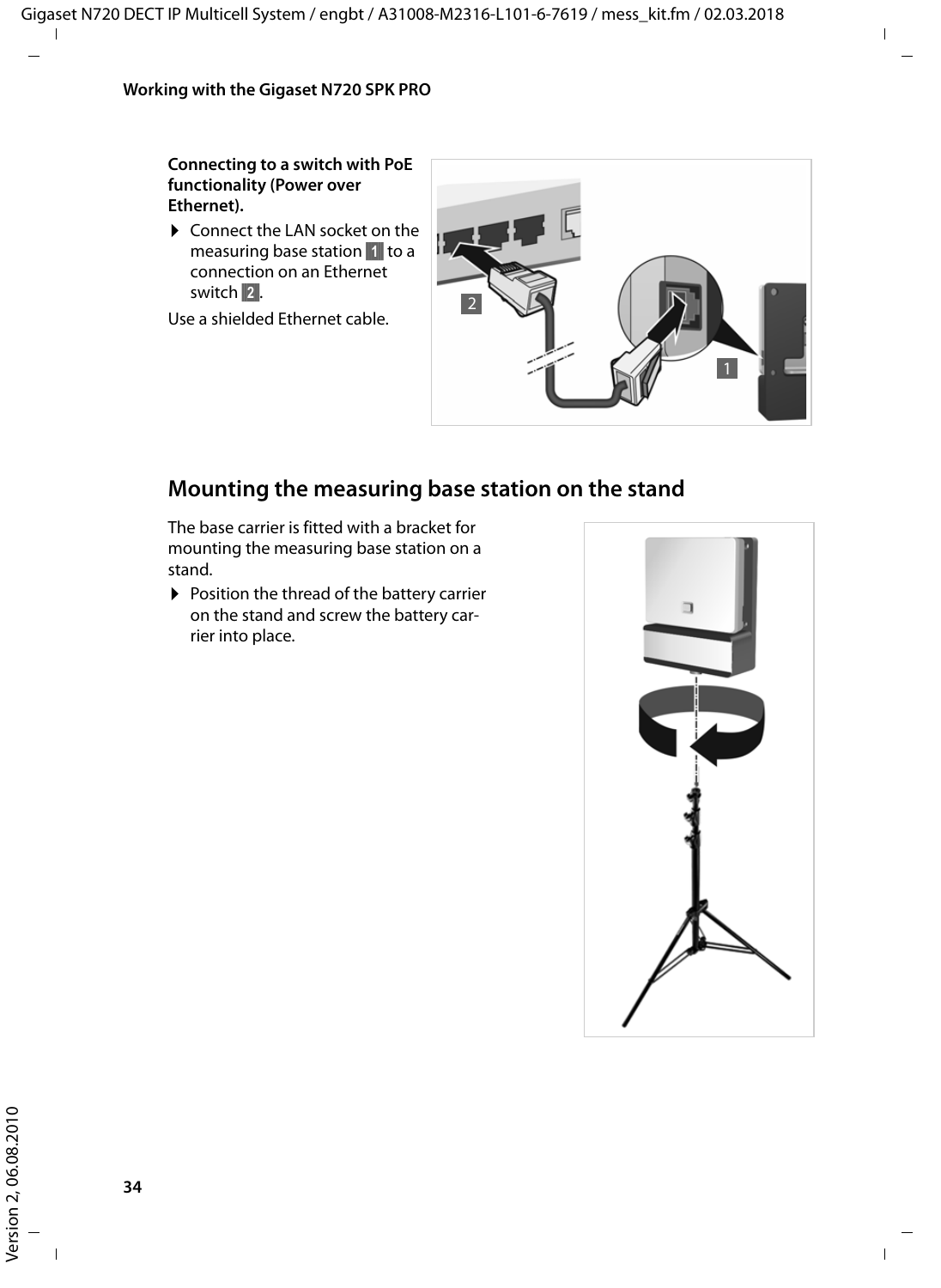### <span id="page-36-5"></span><span id="page-36-0"></span>**Starting up the measuring handset**

- <span id="page-36-3"></span> $\blacktriangleright$  Remove the measuring handsets and accessories from the case. For each handset there is:
	- **§§1§§** One charger
	- **§§2§§** One power adapter
	- **§§3§§** One battery cover
	- **§§4§§** One belt clip
	- **§§5§§** Four batteries (AAA), of which two are reserves

The display and keypad are protected by plastic films; **please remove them!** 

### **Connecting the charging cradle**

- <span id="page-36-4"></span> $\blacktriangleright$  Connect the flat plug of the power adapter to the charger **§§1§§**.
- $\blacktriangleright$  Insert the power adapter into a mains socket **§§2§§**.

If you have to remove the plug from the charger again:

▶ Press the release button **₿** and disconnect the plug.





### **Inserting the batteries and closing the battery cover**

- <span id="page-36-1"></span> $\triangleright$  Insert the batteries with the polarity in the correct direction. The polarity is indicated in/on the battery compartment.
- $\blacktriangleright$  First insert the battery cover from the top.
- $\triangleright$  Then press the cover until it clicks into place.

<span id="page-36-2"></span>To open the battery cover; for example, to change the batteries:

 $\blacktriangleright$  Insert your fingernail into the notch on the casing (see arrow), then pull the battery cover in an upward direction.

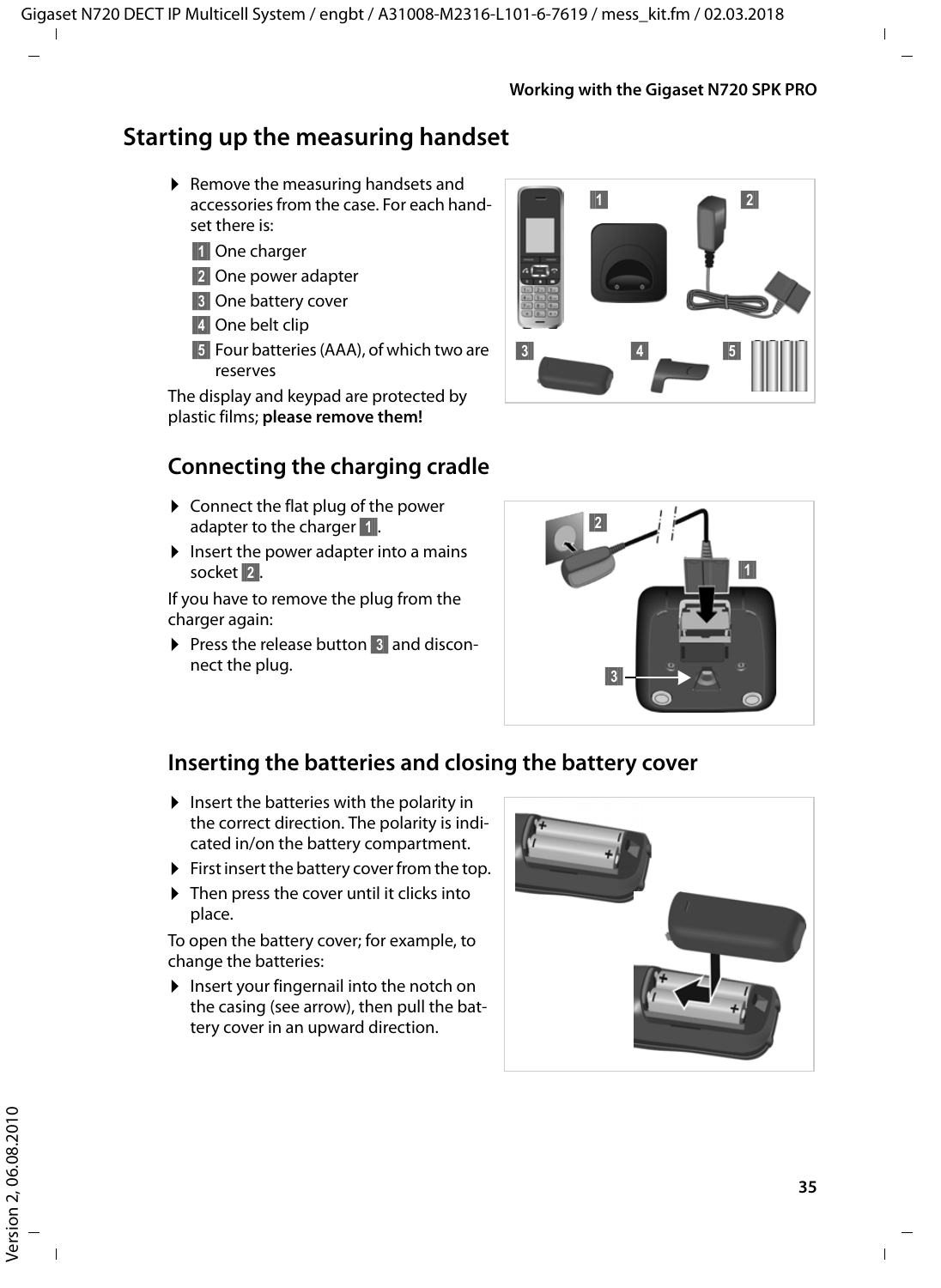### **Initial charging and discharging of the batteries**

<span id="page-37-2"></span>The correct charge status can only be displayed if the batteries are fully charged and discharged first.

- $\triangleright$  Charge the handset in the charger for 5 hours.
- $\blacktriangleright$  After charging, remove the handset from the charger and only replace it when the batteries are **fully discharged**.

The handset must only be placed in the designated charger.

### **Battery charging status in the display**



パロ

<span id="page-37-0"></span>The charging status of the battery is shown in the top right corner of the display:

| $\Box$         |             | Lights up white Charged over 66%                               |
|----------------|-------------|----------------------------------------------------------------|
| $\Box$         |             | Lights up white Charged between 34% and 66%                    |
| $\Box$         |             | Lights up white Charged between 11% and 33%                    |
| $\Box$         |             | Lights up red Charged below 11%                                |
| $\blacksquare$ | Flashes red | Battery almost empty (less than ten minutes of operating time) |
| Я              |             | Lights up white Battery charging                               |

### **Connecting a headset to the handset**

To assess the quality of the sound transmitted from the measuring station, you can connect headsets to the measuring handsets.

The connection for one of the headsets delivered is on the left side of the measuring handset.

This also means that your hands are free to enter the locations determined in the plan and you can read the display during the measurement phase.

The headset volume corresponds to the settings for the earpiece volume.

<span id="page-37-1"></span>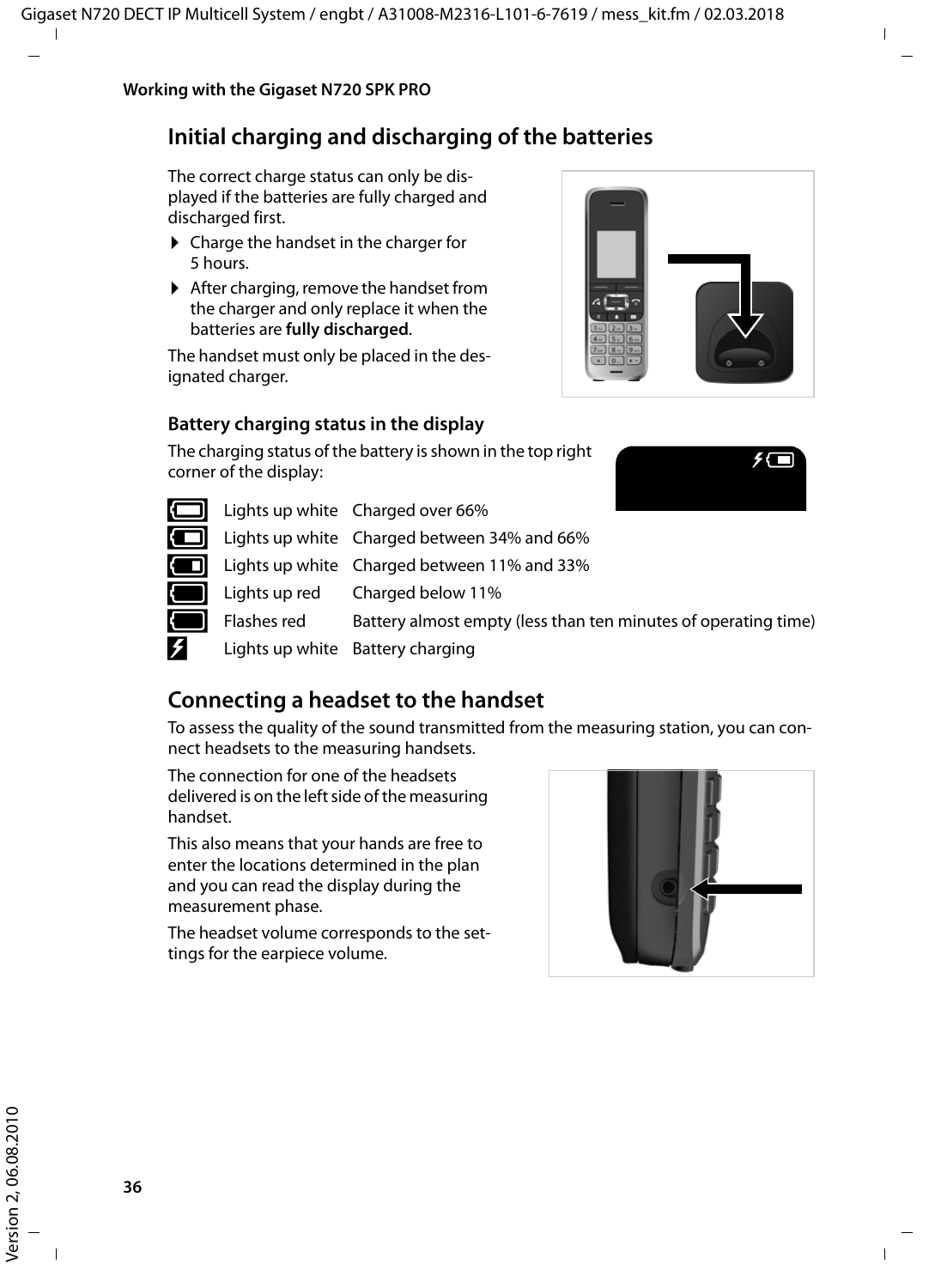### <span id="page-38-0"></span>**Operating the measuring handset**

#### **Please note**

This section only describes the functions of the handset relevant for measurements. For information on the standard functions of the Gigaset S650H PRO handset, see the user quide for the device. See the product page at [gigaset.com](http://gigaset.com).

<span id="page-38-6"></span>The measuring handsets

- $\blacklozenge$  Switch on automatically when they are placed in the charger
- $\triangle$  Are already registered to the measuring base station on delivery
- $\triangle$  Are already in metering mode on delivery.

### <span id="page-38-3"></span>**Display in metering mode**

<span id="page-38-7"></span><span id="page-38-5"></span>In metering mode, the display shows the current status values of the connection to the base st[ation. The valu](#page-41-1)es are updated at brief intervals. You can change this measuring interval (**+ page 40**).

#### <span id="page-38-2"></span>**Display in idle status**

The display shows the following information in idle status:

<span id="page-38-8"></span><span id="page-38-4"></span>

| $\bullet$            | Values for determining the connection quality: |                                                                                                          |
|----------------------|------------------------------------------------|----------------------------------------------------------------------------------------------------------|
| RSSI value: -30dBm   |                                                | RSSI value RSSI value. Base station signal reception<br>strength with the best reception in <b>dBm</b> . |
| Frequency: 1         |                                                | Acceptable value: -20 to -70 dBm.                                                                        |
| Slot pair: 04        |                                                | Units for signal strength $\rightarrow$ page 40.                                                         |
| RPN: 50 hex          | Fr. quality                                    | Frame quality. Percentage rate of the pack-                                                              |
| Fr. quality: $100\%$ |                                                | ages received without error in the last meas-<br>uring interval.                                         |
|                      |                                                | Acceptable value: 95-100%                                                                                |
| Calls                |                                                |                                                                                                          |

The following information is also displayed:

<span id="page-38-10"></span><span id="page-38-9"></span><span id="page-38-1"></span>

| <b>Frequency</b> | <b>Frequency.</b> Carrier frequency of the signal received. Value range: 0-9                                                                                |
|------------------|-------------------------------------------------------------------------------------------------------------------------------------------------------------|
| Slot pair        | Duplex <b>Slot pair</b> used (0-11)<br>Time slot for the reception channel on which the measurement was per-<br>formed.                                     |
|                  | Note: during transition to the connection status, the value 15 is occasion-<br>ally displayed.                                                              |
| <b>RPN</b>       | <b>RPN</b> (Radio Fixed Part Number)<br>Identifier for the base station to which the handset is connected. The value<br>is displayed in hexadecimal format. |

You will find detailed [information](#page-22-1) on evaluating the measurement results in the **[Defining](#page-22-1)  [limit values](#page-22-1)** section → **page 21**.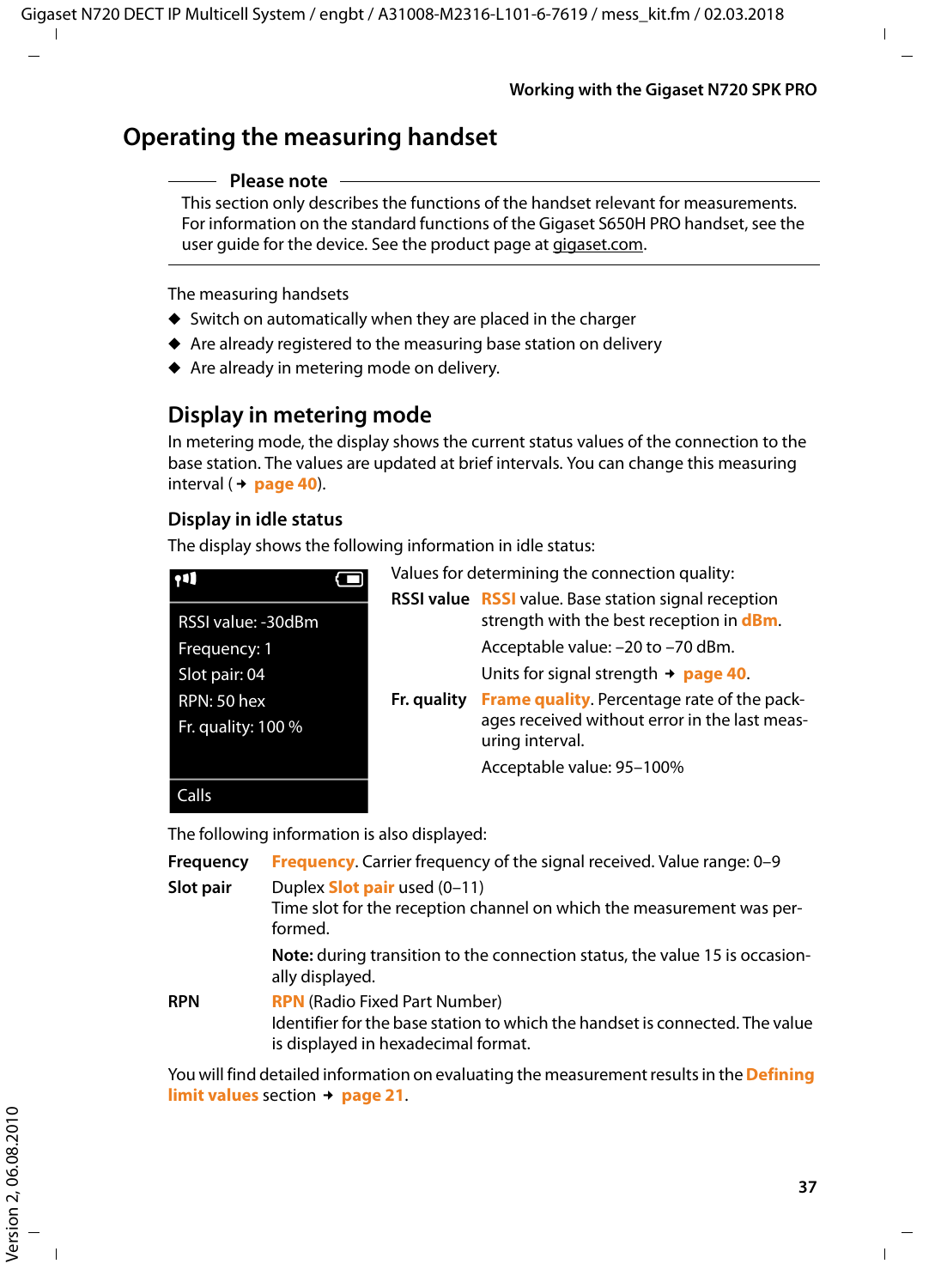### <span id="page-39-1"></span>**Display not in idle status**

If the display is not in idle status, it shows the measureat the display is not in the students-30dBm-1-04-50H-100<br>the top edge. The top edge.

### **Checking the quality of the connection to the measuring base station**

### **Connecting the measuring handsets**

If two people perform the measurements, you can check the voice quality by establishing a connection between the two measuring handsets.

<span id="page-39-3"></span>The handsets are in metering mode in idle status.



**1** Initiate internal call.<br> **Figure 1** Enter the internal nu Enter the internal number of the other handset using the keypad.

 $\Box$  Initiate internal call.

 $\Box$  Select handset. Your own handset is identified by a "<" on the right.

 $\sqrt{c}$  Press the talk key.

### **Calling all handsets**

**u** Press and **hold**.

### <span id="page-39-0"></span>**Switching on the continuous test tone for the base station**

If you perform the measurements alone, you can play a continuous test tone to test the connection to a measuring base station from a measuring handset.



FILE Enter the number string  $*_{\bigcirc}$   $*_{\bigcirc}$   $*_{\bigcirc}$   $*_{\bigcirc}$   $2_{\text{ABC}}$   $2_{\text{ABC}}$  via the keypad.

<span id="page-39-4"></span>Press the talk key.

The test melody is played via the loudspeaker. If you have connected a headset, press the speaker key  $\overline{\mathbf{A}}$  to hear the melody.

### **Activating/deactivating the measuring handset**

<span id="page-39-2"></span>The measuring handset is activated automatically when it is placed in the charger. This means that it is activated after charging in the charger.

**a** With the phone in idle status, press and **hold** the end call key (confirmation tone) to deactivate the handset. Press and **hold** the end call key again to reactivate the handset.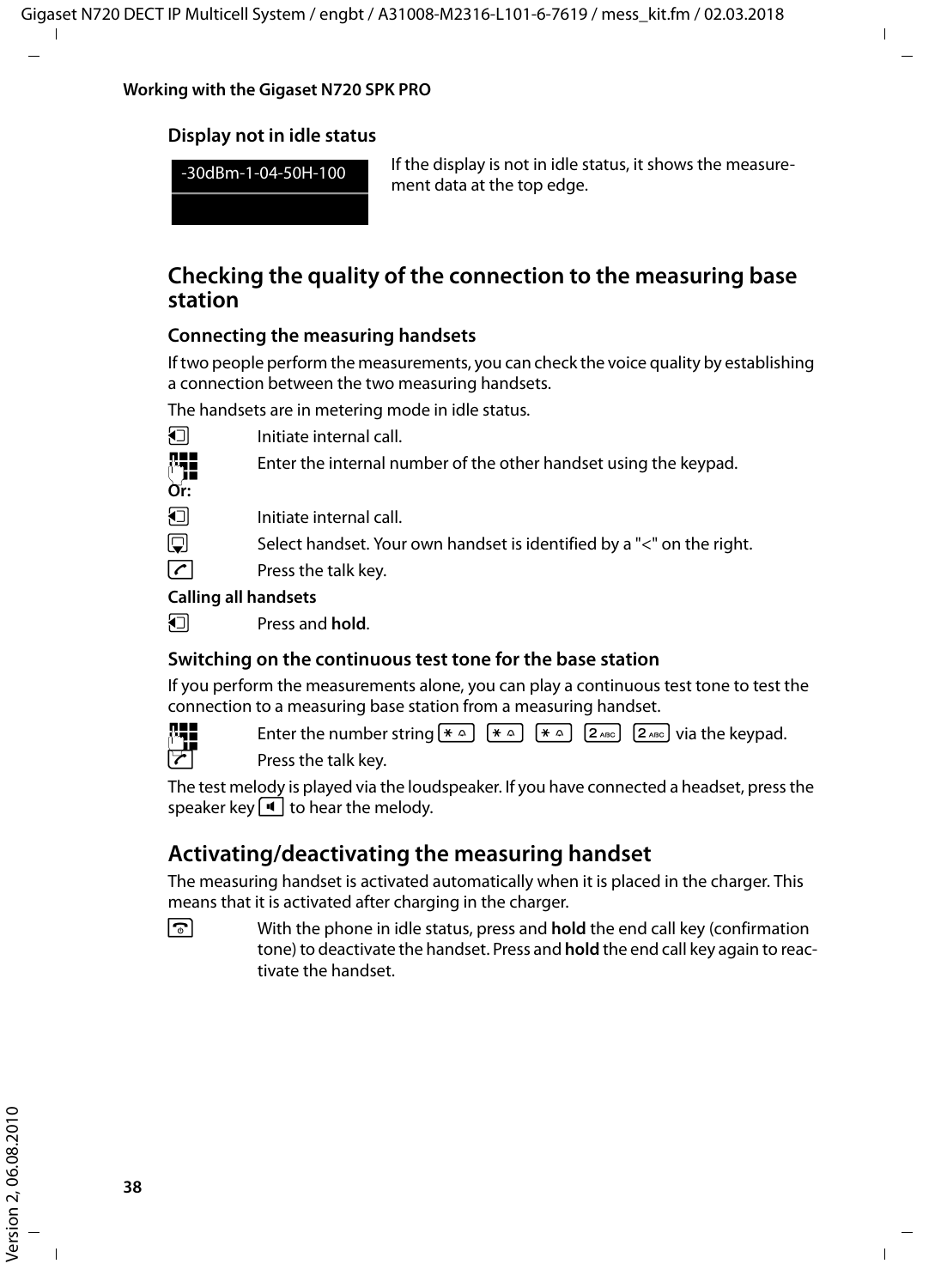### <span id="page-40-4"></span>**Activating/deactivating speaker mode**

You can also test the quality of the connection via the loudspeaker instead of via the headset.

 $\boxed{4}$  Press the speaker key to switch between earpiece mode and speaker mode.

 $\triangleright$  In this case, place the plastic cover supplied on the headset socket. This improves the quality in speaker mode.

### **Activating/deactivating metering mode**

The handset is in metering mode when it is activated.

### <span id="page-40-0"></span>**Exiting metering mode**

You exit metering mode by resetting the handset:

v£ £**System** £ **Handset Reset** 

### **Reactivating metering mode via the service menu**

If you have exited metering mode, you can reactivate it via the service menu. Proceed as follows:



<span id="page-40-2"></span><span id="page-40-1"></span>

|  | These and <b>noise</b> the on-ney to academate the nanaset. |                                                                                                                                                     |
|--|-------------------------------------------------------------|-----------------------------------------------------------------------------------------------------------------------------------------------------|
|  |                                                             | Press $\boxed{1 \text{ }^{\omega}}$ and $\boxed{4 \text{ }^{\text{cm}}}$ and $\boxed{7 \text{ }^{\text{max}}}$ at the same time and hold them down. |
|  |                                                             |                                                                                                                                                     |

Then press and hold the on key  $\lceil \cdot \rceil$ .

The handset is now in service mode.

Enter the five-digit service PIN. On delivery this is 76200.

The service menu is opened.



<span id="page-40-3"></span> $\Box$  Select the **Metering Mode** entry with the navigation key.

**Change** Press the display key to activate the entry.

As soon as you have activated metering mode, the **RSSI measurement** menu is opened.

Here you can change the settings for the unit of measure and the measurement interval.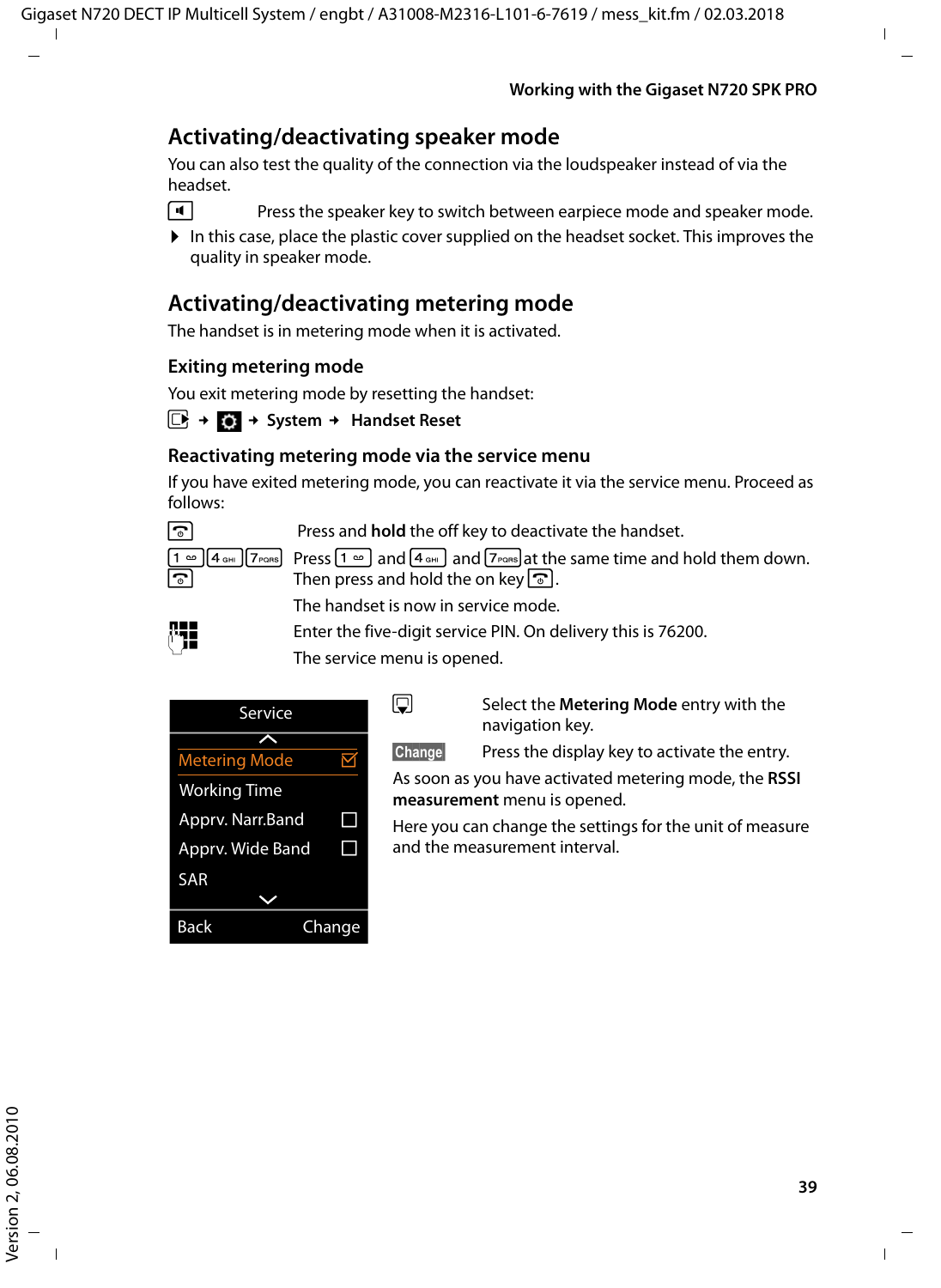### <span id="page-41-0"></span>**Changing the settings for metering mode**

In the service menu, you can change the unit of measure and the measurement interval for metering mode.

| <b>RSSL</b> measurement |        |
|-------------------------|--------|
| <b>Metering Mode:</b>   |        |
| $<$ d $Bm$              |        |
| Metering range:<br>06   |        |
| Back                    | Change |

| <b>RSSI measurement</b>       |       |
|-------------------------------|-------|
| Metering Mode:                |       |
| dBm                           |       |
| <b>Metering range:</b><br><06 |       |
|                               |       |
| <b>Back</b>                   | Start |

#### <span id="page-41-5"></span><span id="page-41-4"></span>**Metering Mode** (unit of measure)

In the display, the signal strength (**RSSI value)** is displayed in dBm as standard. You can also display the signal strength as a percentage value. This represents the signal strength of the package received as a ratio of the maximum possible RSSI (100%).

 $\overline{\mathbb{C}}$  Use the navigation key to select the desired display of the signal strength.

> **dBm**: The signal strength measured is displayed in dBm. This is preset and is the recommended mode.

<span id="page-41-3"></span>**%**: The signal strength measured is displayed as a percentage of the maximum RSSI

**SEN**: Not relevant

<span id="page-41-2"></span><span id="page-41-1"></span>**Metering range** (measurement interval)

The measurement interval defines the time intervals at which measurements are taken.

Value range: 06–16 (1.0 s–2.5 s) Recommended value: 16

 $\overline{\mathbb{CP}}$  Use the navigation key to select the required measurement interval.

**Start** Press the display key to activate metering mode.

**Back** Press the display key to exit the service menu again.

The handset is deactivated. When you reactivate it, it is in metering mode with the selected settings.

#### **Please note**

You should not make changes to other settings in the service menu.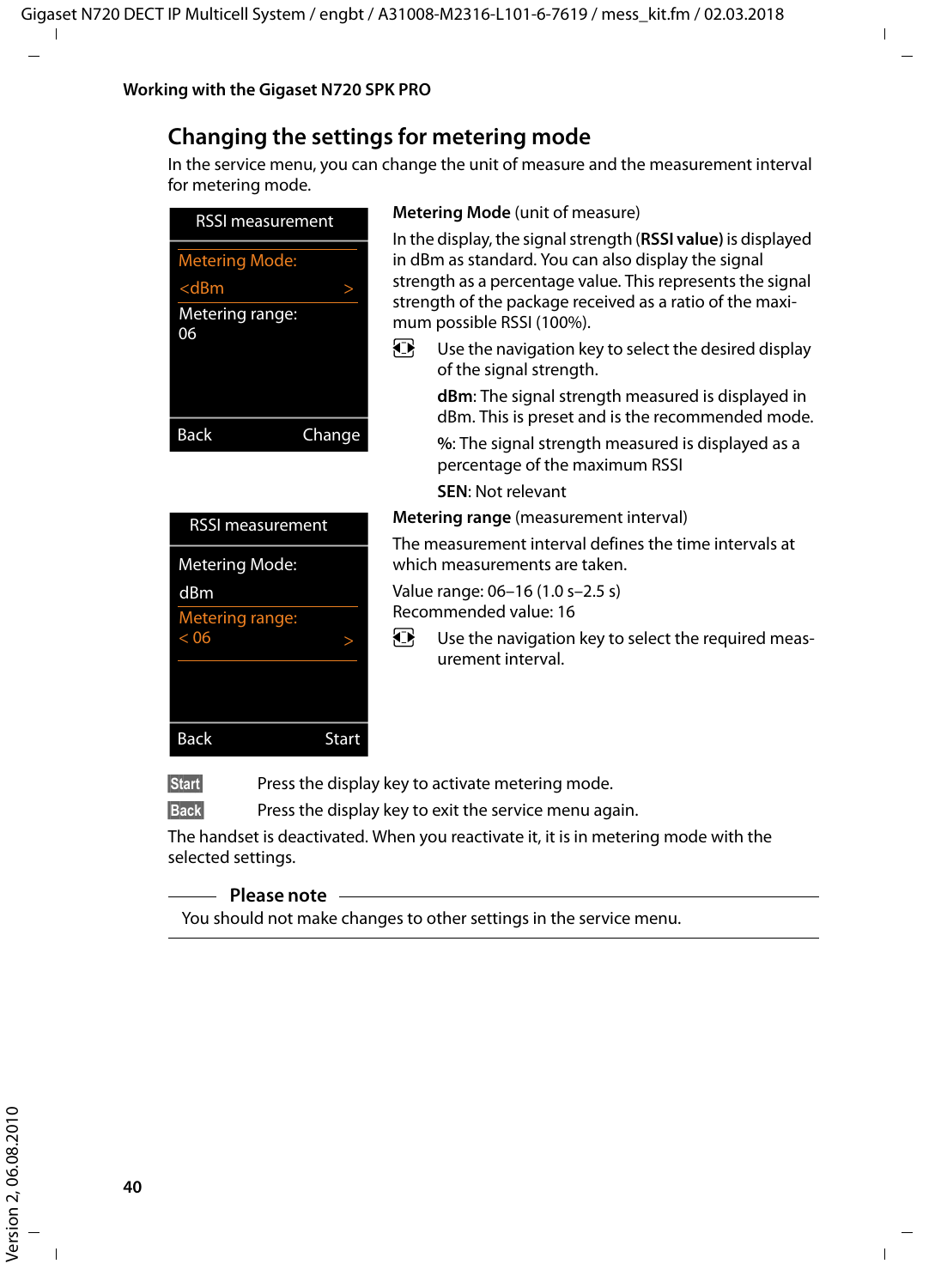### <span id="page-42-1"></span><span id="page-42-0"></span>**DECT installations in special environments**

The **[Projecting the DECT network](#page-10-3)** and **[Taking measurements](#page-21-1)** chapters describe all prerequisites and steps for planning a DECT network. In addition to the examples and applications described there, this chapter contains notes for special construction or topographical requirements.

### **DECT networks over several floors**

If the DECT network is to cover several floors of a building, you must consider the following points when planning the number and location of base stations:

 $\blacklozenge$  What material are the suspended ceilings made from?

If they are reinforced concrete, only one ceiling can be positioned between the base station and telephone for a direct wireless path. Furnishings and partitions in rooms etc. can restrict the wireless transmission even further.

Use measurements to check where further base stations are required.

 $\blacklozenge$  To what extent must a handover between the floors be quaranteed?

In this case, the base stations must be positioned such that stairwells are also completely covered. Note also that any fire doors or walls can reduce the wireless transmission severely.

Add the vertical levels of your planned coverage areas to your measurement plan and record the vertical transmission of the DECT network.

 $\blacklozenge$  No handover between floors required

In this case you can work with clusters (more cost-effective). If you set up one cluster for each floor, the base stations of the cluster are synchronised with one another and a handover is possible. A handover is not possible between the floors, but the IP PABX functions (VoIP configuration, directories, etc.) are available in all clusters.

### <span id="page-42-2"></span>**Stairwells and lifts**

Stairwells often have particularly absorbent walls (e.g., reinforced concrete); access to the stairwell may be restricted by fire doors. Planning of the DECT network is therefore subject to special requirements here.

If you want calls via the DECT network to be possible in the stairwell, the most cost-effective variant is to install one (or even several) base station as a separate cluster.

If a handover is required in the stairwell, you should check the position of the stairwell to the corridors (transitions, doors, fire doors), measure the wireless coverage and, if necessary, provide one or more base stations for wireless coverage of the stairwell.

Making calls in lifts is usually not possible due to the highly absorbent and/or reflective materials. However, if this is a requirement, you can check whether you can achieve sufficient signal strength and quality for making calls in a lift by installing a separate base station in the lift shaft.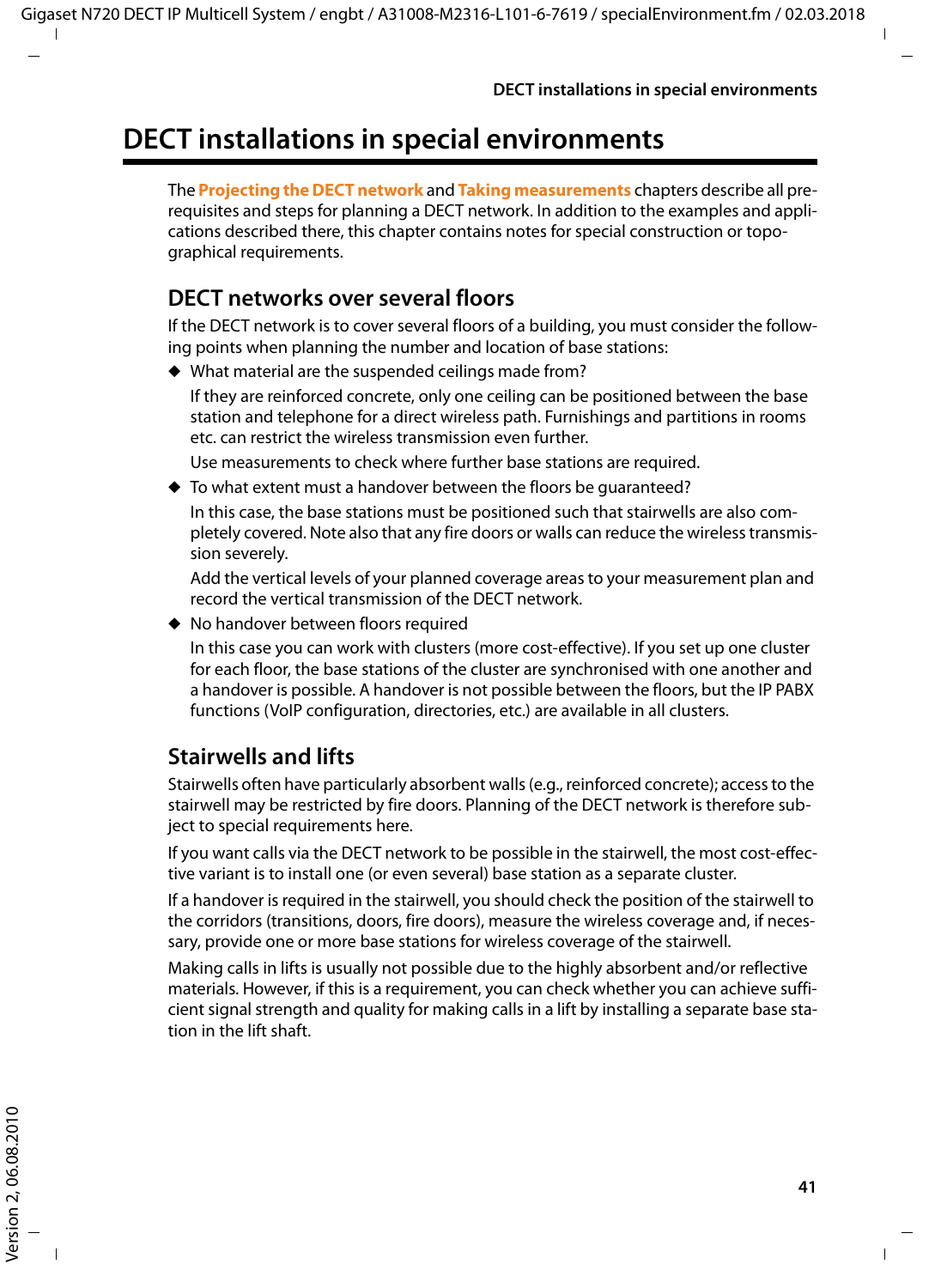### **Several buildings**

Planning a DECT installation for several buildings or for separate parts of buildings requires clarification of the following points:

- $\triangle$  Should calls only be possible within the internal rooms or across the whole site, even in the outside area?
- $\blacklozenge$  In which area should handover be quaranteed?

The cheapest way to connect separate parts of buildings with the PABX is to use separate clusters (subnet). In this case, only the wiring of the different buildings or building parts via the LAN must be ensured. All telephones registered to the PABX can be used everywhere; however, handover is not always possible.

#### <span id="page-43-0"></span>**Outside area**

The outside area of a building can often be included in the DECT network through a base station close to a window. The prerequisite for this is that the glass in the window must not contain any metal (metal film, wire mesh).

If the outside area cannot be covered by base stations within the building, a base station can also be installed in the outside area. The base station should then be mounted in a suitable external housing to protect it against weather conditions (available from thirdparty manufacturers). The limit values for the operating temperature of the base stations  $(+5^{\circ}$  to  $+40^{\circ})$  must be taken into consideration.

The installation can be on a mast (not metal), on the roof or on a wall of the building. Please note that the LAN connection must be guaranteed, as this supplies the device with power and is also required for the connection to the DECT Manager.

The range on the site is up to 300 m, but may be restricted by other buildings, walls or trees. A base station mounted in the outside area can also cover further indoor parts of buildings if the walls of these areas do not reduce the radio signal too strongly.

For measurements outside, please note that weather conditions, e.g., rain or snow, can significantly influence the send and receive properties. If necessary, perform further measurements in different weather conditions; plan the radio coverage generously if you want to guarantee secured reception. Changes in the vegetation (leaves on the trees, growth of bushes) can also affect the radio conditions.

### **Handover over the whole site**

If handover is to be achieved over the whole site, including all buildings, the transition areas between internal rooms and the outside area must be planned and measured carefully.

Example: the building can only be accessed through a metal door with 100% absorption. In this case, when the door is open the handover between the nearest base station indoors and the base station for the outside area must be guaranteed. Both base stations must be synchronised and (with the door open) have the required overlap area.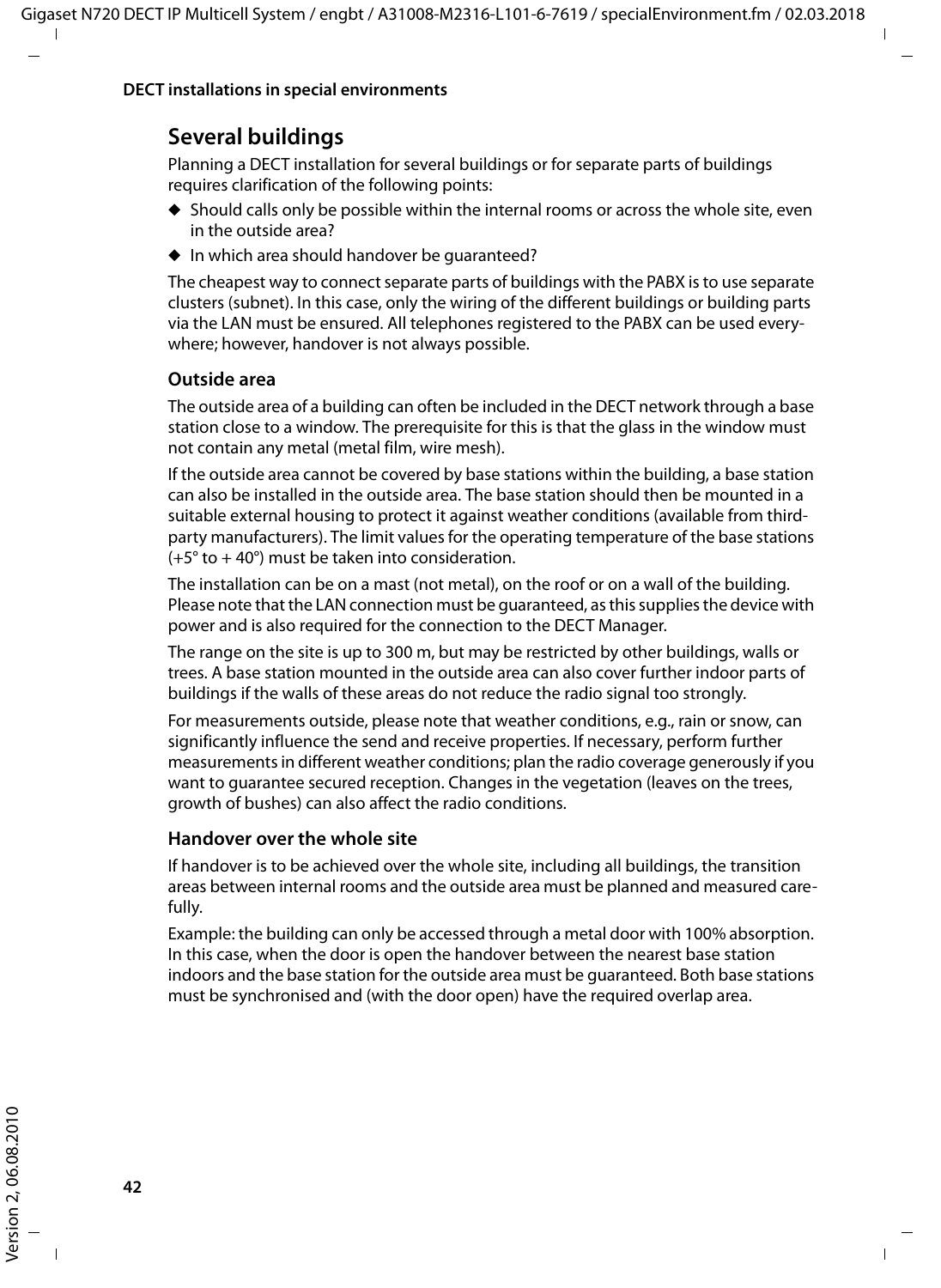### <span id="page-44-5"></span><span id="page-44-0"></span>**Customer care and help**

Do you have any questions?

For quick help and information, please refer to this user guide or visit [gigasetpro.com.](http://www.gigasetpro.com)

For online information and services concerning

- $\triangle$  Products
- $\blacklozenge$  Documents
- $\triangleleft$  Interop
- $\blacktriangleright$  Firmware
- $\triangle$  FAO
- $\triangleleft$  Support

please refer to [wiki.gigasetpro.com](http://wiki.gigasetpro.com).

For further information our Gigaset specialised reseller will be happy to help you related to your Gigaset product.

### <span id="page-44-6"></span><span id="page-44-1"></span>**Questions and answers**

If you have any queries about the use of your telephone, visit our website at [gigasetpro.com](gigasetpro.com.).

# <span id="page-44-7"></span><span id="page-44-2"></span>**Environment**

### <span id="page-44-3"></span>**Our environmental mission statement**

We, Gigaset Communications GmbH, bear social responsibility and are actively committed to a better world. Our ideas, technologies and actions serve people, society and the environment. The aim of our global activity is to secure sustainable life resources for humanity. We are committed to a responsibility for our products that comprises their entire life cycle. The environmental impact of products, including their manufacture, procurement, distribution, utilisation, service and disposal, are already evaluated during product and process design.

Further information on environmentally friendly products and processes is available on the Internet at www.gigaset.com.

### <span id="page-44-4"></span>**Environmental management system**



Gigaset Communications GmbH is certified pursuant to the international standards ISO 14001 and ISO 9001.

**ISO 14001 (Environment):** Certified since September 2007 by TüV SÜD Management Service GmbH.

**ISO 9001 (Quality):** Certified since 17/02/1994 by TüV SÜD Management Service GmbH.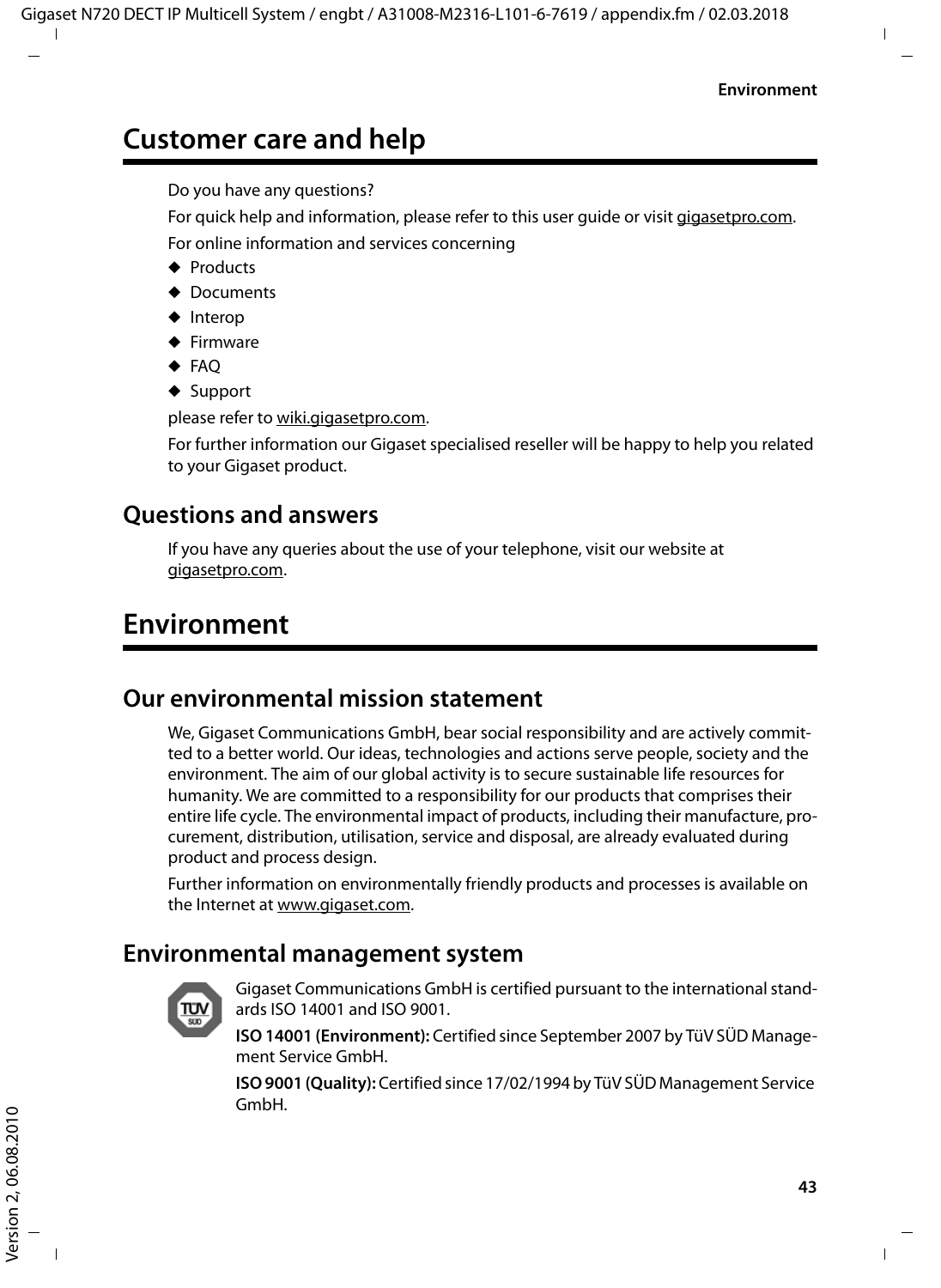```
Appendix
```
### <span id="page-45-5"></span><span id="page-45-0"></span>**Disposal**

Batteries should not be disposed of in general household waste. Observe the local waste disposal regulations, details of which can be obtained from your local authority.

All electrical and electronic products should be disposed of separately from the municipal waste stream via designated collection facilities appointed by the government or the local authorities.



This crossed-out wheeled bin symbol on the product means the product is covered by the European Directive 2012/19/EU.

The correct disposal and separate collection of your old appliance will help prevent potential negative consequences for the environment and human health.

It is a precondition for reuse and recycling of used electrical and electronic equipment.

For more detailed information about disposal of your old appliance, please contact your local council refuse centre or the original supplier of the product.

# <span id="page-45-1"></span>**Appendix**

### <span id="page-45-4"></span><span id="page-45-2"></span>**Care**

Wipe the base station, charging cradle and handset with a **damp** cloth (do not use solvent) or an antistatic cloth. **Never** use a dry cloth. This can cause static.

Impairments in high-gloss finishes can be carefully removed using display polishes for mobile phones.

# <span id="page-45-6"></span><span id="page-45-3"></span>**Contact with liquid !**

If the handset has come into contact with liquid:

- **••** Switch off the handset and remove the battery pack immediately.
- **•** Allow the liquid to drain from the handset.
- **§3** Pat all parts dry, then place the handset with the battery compartment open and the keypad facing down in a dry, warm place **for at least 72 hours** (*not* in a microwave, oven etc.).

**§§4§§ Do not switch on the handset again until it is completely dry.**

When it has fully dried out, you will normally be able to use it again.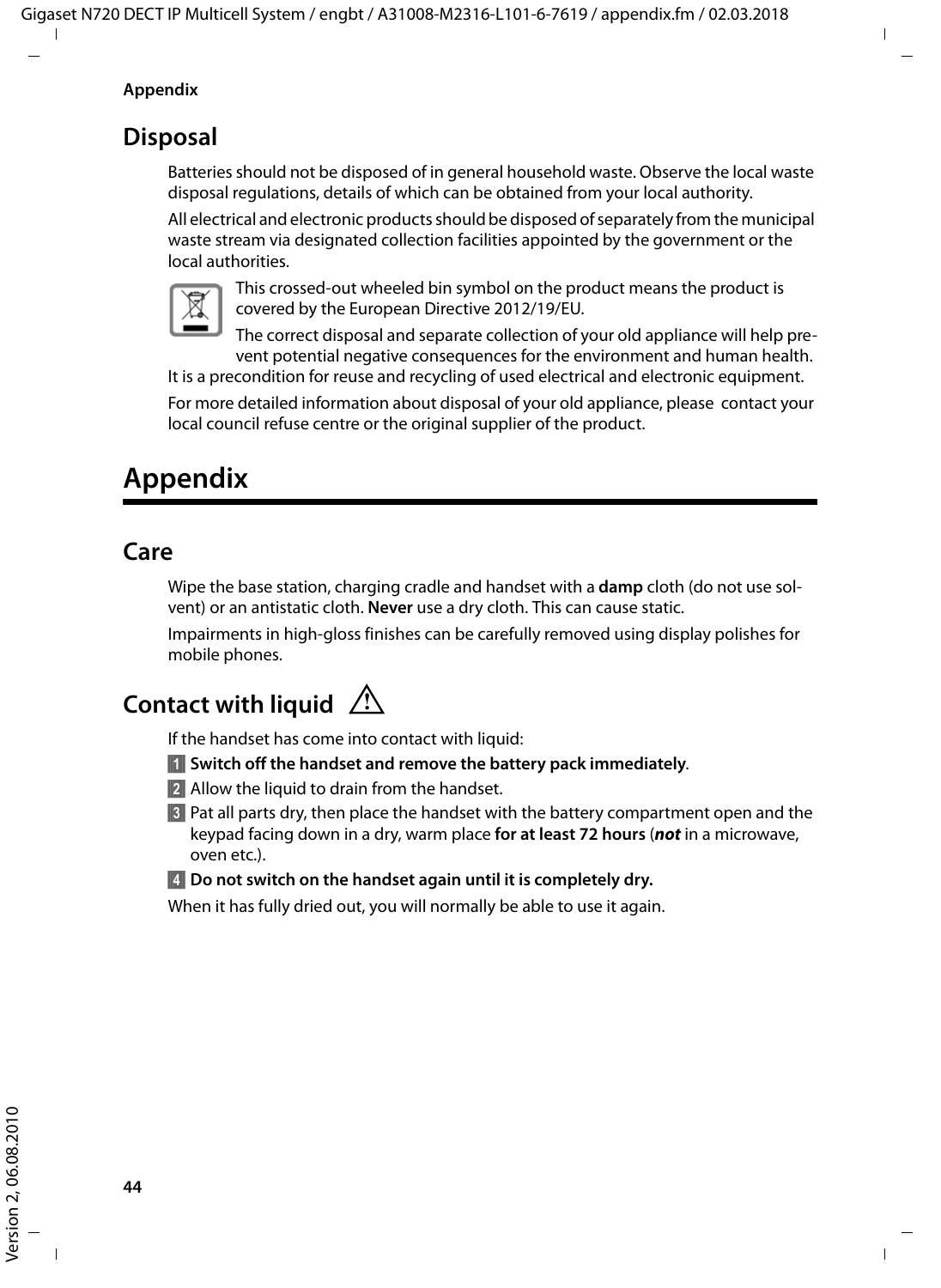### <span id="page-46-3"></span><span id="page-46-0"></span>**Authorisation**

Voice over IP telephony is possible via the LAN interface (IEEE 802.3).

Depending on your telecommunication network interface, an additional router/switch could be necessary.

For further information please contact your Internet provider.

This device is intended for use worldwide. Use outside the European Economic Area (with the exception of Switzerland) is subject to national approval.

Country-specific requirements have been taken into consideration.

Hereby, Gigaset Communications GmbH declares that the radio equipment type Gigaset N720 DECT IP Multicell System is in compliance with Directive 2014/53/EU.

The full text of the EU declaration of conformity is available at the following internet address:

[www.gigaset.com/docs.](http://www.gigaset.com/docs)

This declaration could also be available in the "International Declarations of Conformity" or "European Declarations of Conformity" files.

Therefore please check all of these files.

### <span id="page-46-1"></span>**Specifications**

### <span id="page-46-2"></span>**Handset batteries**

| Nickel-metal-hydride (NiMH) |
|-----------------------------|
| AAA (Micro, HR03)           |
| 1.2V                        |
| 700 mAh                     |
|                             |

Each handset is supplied with four recommended batteries.

### **Operating times/charging times for batteries**

The operating time of your Gigaset devices depends on the capacity and age of the batteries and the way it is used. (All times are maximum possible times).

#### **Battery pack for the measuring base station**

| Capacity                 | 2000 mAh    |
|--------------------------|-------------|
| Usage time               | 5.8 hours   |
| Charging time in charger | Three hours |

### **General specifications**

| Radio frequency range | 1880-1900 MHz                                       |
|-----------------------|-----------------------------------------------------|
| Transmission power    | 10 mW average power per channel, 250 mW pulse power |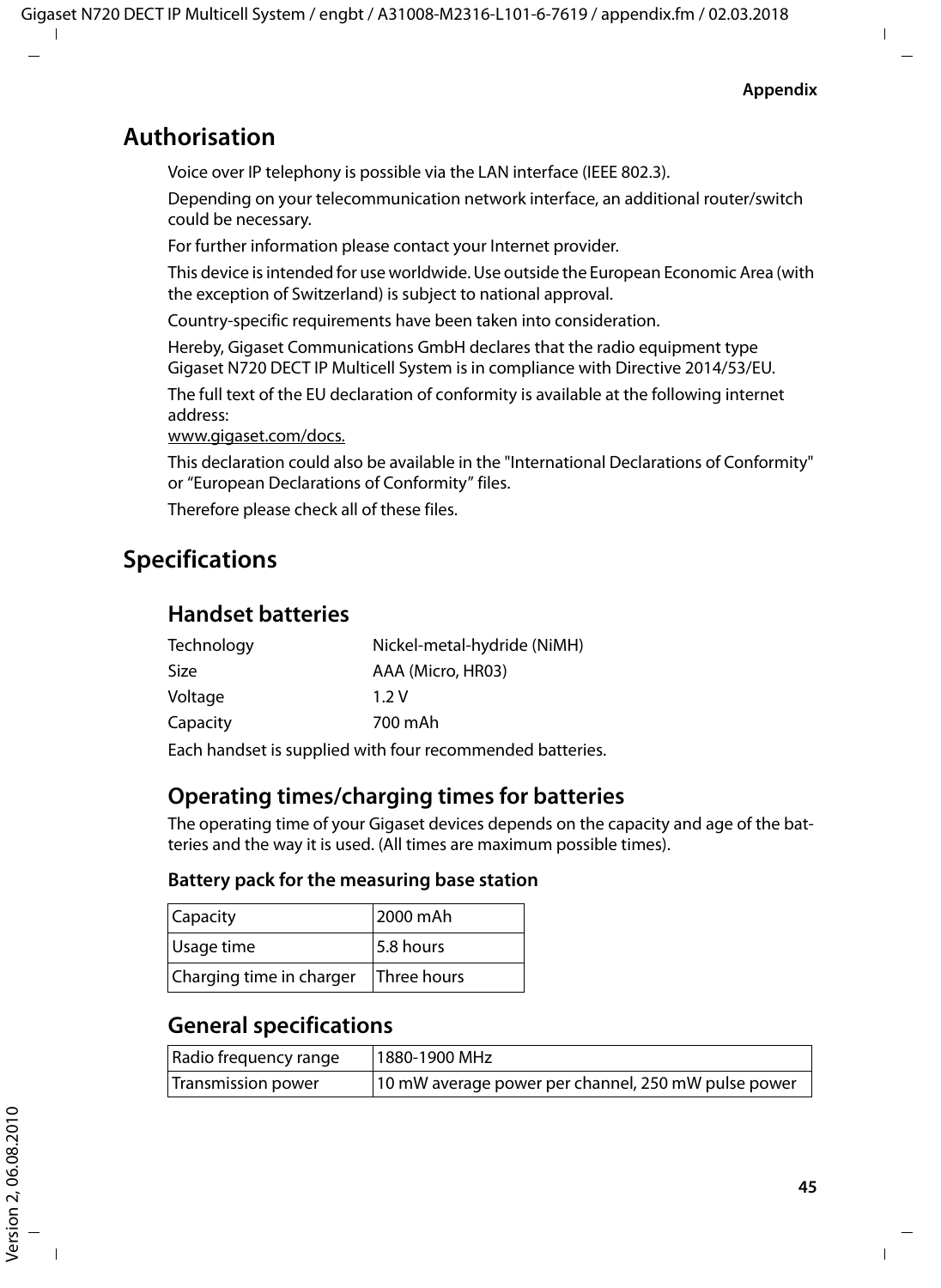### <span id="page-47-0"></span>**Accessories**

### **Ordering Gigaset products**

You can order Gigaset products from your specialist retailer.

| <b>Case with measuring equipment</b> | ∣ltem number      |
|--------------------------------------|-------------------|
| Gigaset N720 SPK PRO                 | S30852-H2316-R101 |

### **Spare parts for the Gigaset N720 SPK PRO**

| Spare part                                     |
|------------------------------------------------|
| Measuring base station Gigaset N720 SPK PRO    |
| Base carrier                                   |
| Battery pack/base station                      |
| Charging device/base station                   |
| Calibrated Gigaset S650H PRO measuring handset |
| Headset                                        |

### **Ordering accessories, small parts and spare parts**

You can order Gigaset products and accessories from your specialist retailer.

You can find Gigaset business partners near you at gigasetpro.com



Use only original accessories. This will avoid possible health risks and personal injury, and also ensure that all the relevant regulations are complied with.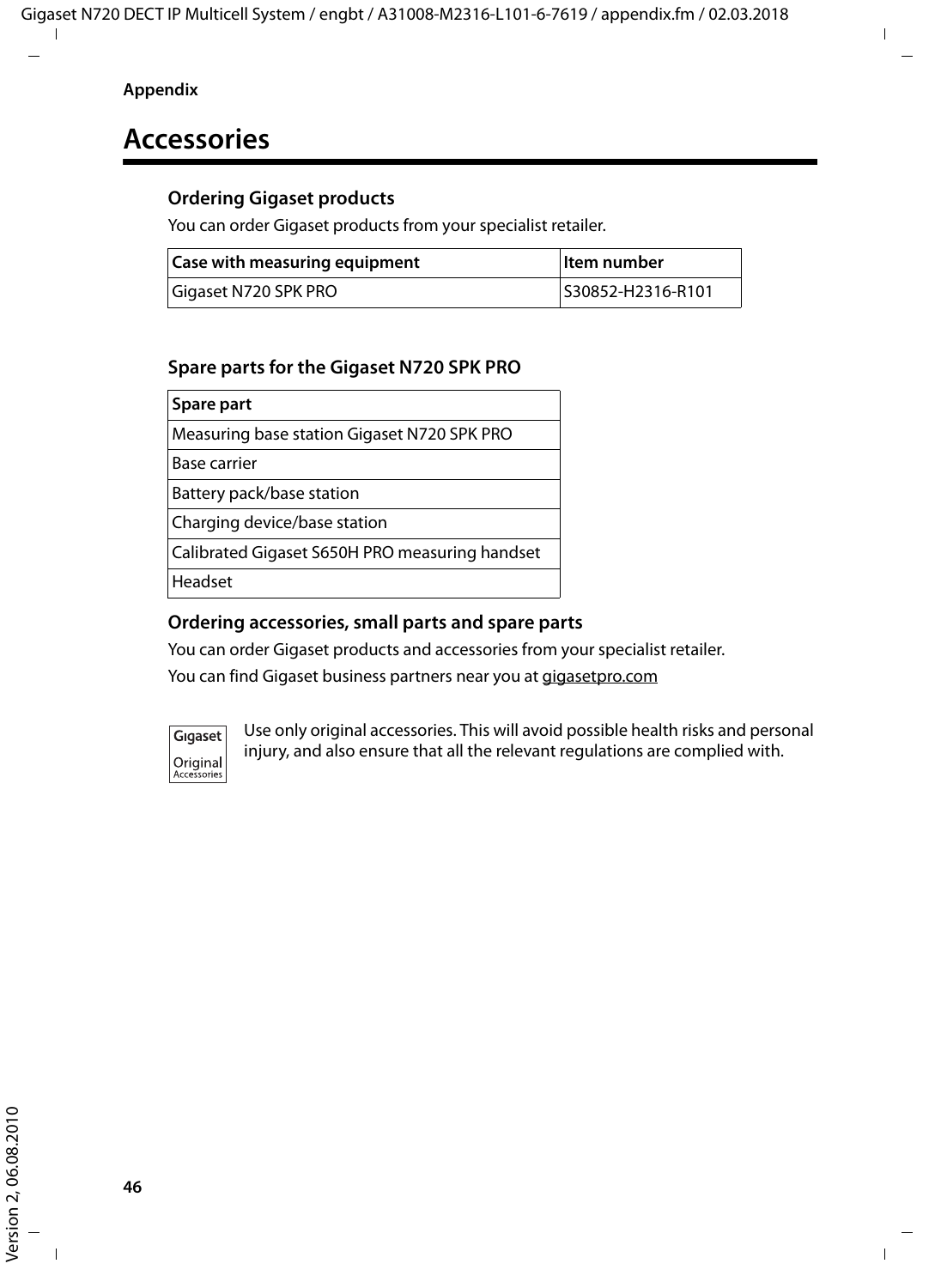### <span id="page-48-0"></span>**Glossary**

### <span id="page-48-5"></span>**Bandwidth**

The bandwidth defines the size or transmission capacity of a transmission channel, or, more precisely, the difference between the lowest and highest possible frequency on a transmission channel. The bandwidth is specified in Hz. For digital data transmission, the bandwidth determines the data volume that can pass through a transmission channel in a specified period, i.e., the transmission speed (specified in bit/s).

The bandwidth used to transmit analogue voice data via a digital transmission medium, e.g., the Internet for VoIP, determines the number of channels that can be used simultaneously and the quality of the voice transmission. How the available bandwidth is used to transmit voice data is determined by the selection of a  $\rightarrow$  **[Codec](#page-48-3)**. Codecs are available for broadband transmission up to 64 Kbit/s (£**[Broadband mode](#page-48-4)**) or narrowband transmission up to 32 Kbit/s ( $\rightarrow$  **[Narrowband mode](#page-50-4)**).

#### <span id="page-48-4"></span><span id="page-48-2"></span>**Broadband mode**

For VoIP (digital transmission medium), voice data is transmitted in broadband mode or **→ [Narrowband mode](#page-50-4).** In broadband mode, a transmission rate or → **[Bandwidth](#page-48-5)** of 64 kbit/s is available.

The bandwidth used for the transmission is determined by the selection of  $a \rightarrow$  **[Codec](#page-48-3).** 

#### <span id="page-48-6"></span>**Cell**

Wireless coverage area of a base station in a multi-cell DECT network.

#### <span id="page-48-1"></span>**Cluster**

Subdivision of a DECT network into groups (subnets) by a central management station (DECT Manager). All telephones in the network use the central functions of the PABX (VoIP configuration, directories, etc.). However, the base stations only synchronise within a cluster, meaning that a handover of a handset from one cluster to a neighbouring cluster is not possible.

#### <span id="page-48-3"></span>**Codec**

Codec is a procedure that digitalises and compresses analogue voice before it is sent via the Internet, and decodes (i.e., translates into analogue voice) digital data when voice packets are received. There are different codecs with differing degrees of compression, for instance.

Both parties involved in the telephone connection (caller/sender and recipient) must use the same codec. This is negotiated between the sender and the recipient when establishing a connection.

The choice of codec is a compromise between voice quality, transmission speed and the necessary  $\rightarrow$  **[Bandwidth](#page-48-5)**. A high level of compression, for example, means that the bandwidth required for each voice connection is low. However, it also means that the time needed to compress/decompress the data is greater, which increases the execution time for data in the network and thus impairs voice quality. The time required increases the delay between the sender speaking and the recipient hearing what has been said.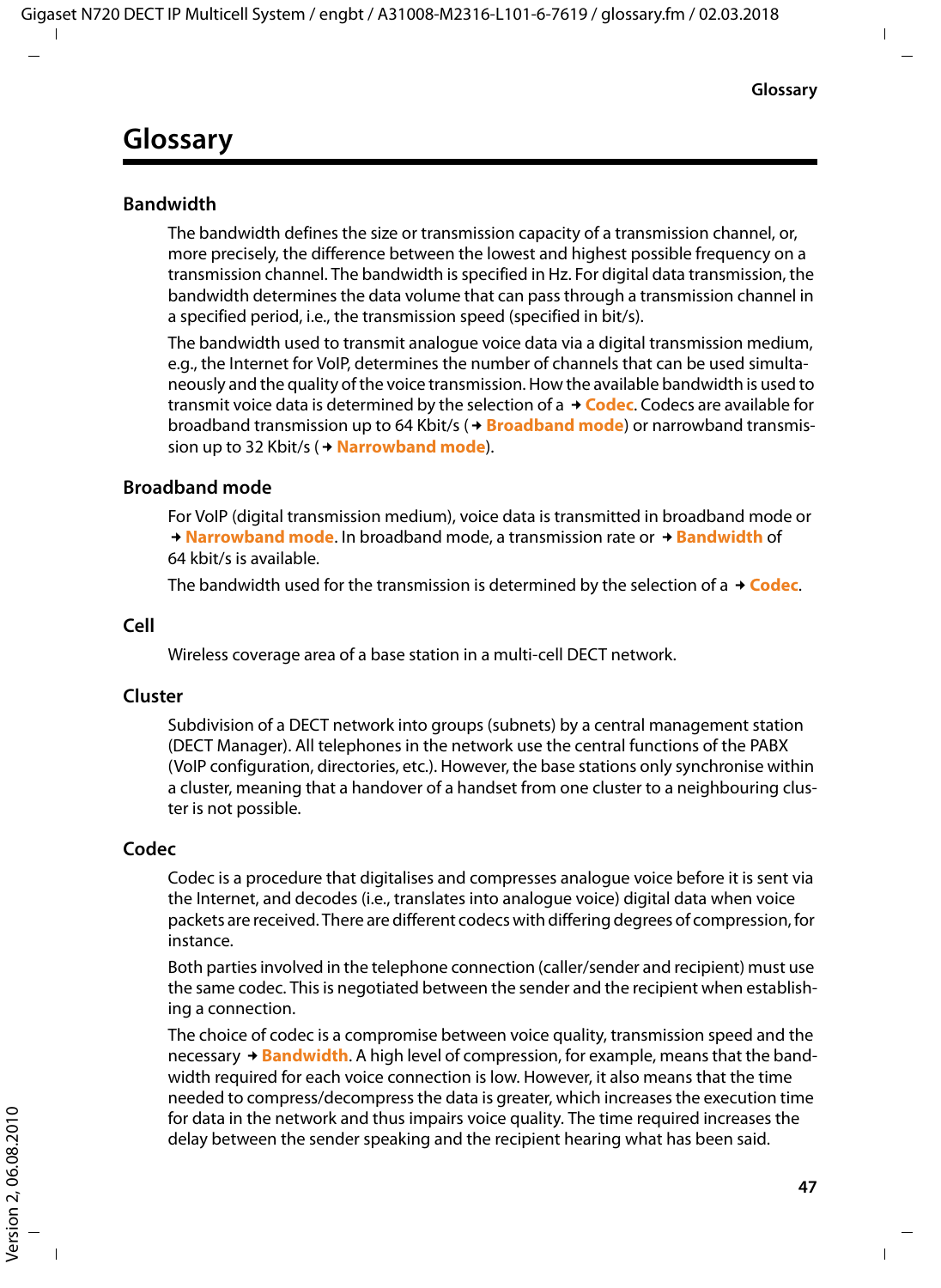#### **Glossary**

The selection of the codec for the telephone connection therefore influences the voice quality and, via the available bandwidth, the possible number of usable channels per base station.

#### Codecs in £**[Broadband mode](#page-48-4)**

#### **G.722**

Excellent voice quality. The G.722 codec works at the same bit rate as G.711 (64 kbit/s per speech connection) but with a higher sampling rate. This allows higher frequencies to be played back. The speech tone is therefore clearer and better than with the other codecs and enables a speech tone in High Definition Sound Performance (£**[HD](#page-50-5)[voice](#page-50-5)**).

#### **G.711 a law/G.711 μ law**

Excellent voice quality (comparable with ISDN). The necessary bandwidth is 64 kbit/s per voice connection.

#### Codecs in £**[Narrowband mode](#page-50-4)**

#### **G.726**

Good voice quality (inferior to that with G.711 but better than with G.729). The necessary bandwidth is 32 kbit/s per voice connection.

#### **G.729**

Average voice quality. The necessary bandwidth is less than or equal to 8 kbit/s per voice connection.

#### <span id="page-49-2"></span><span id="page-49-0"></span>**dBm**

<span id="page-49-6"></span>Decibel (dB) related to milliwatt (mW)

Unit of measure for the send power.

0 dBm corresponds to a power of 1 mW, larger power values have positive dBm values, smaller power values have negative dBm values. The ratio of dBm to mW is logarithmic. An increase of 30 dB corresponds to a thousand fold increase.

Consequently, the power of one microwatt  $(\mu W)$  corresponds to -30 dBm, one nanowatt (nW) to -60 dBm and one picowatt (pW) to -90 dBm.

#### <span id="page-49-3"></span>**DCS**

Dynamic Channel Selection

A process for DECT radio networks that base stations can use to flexibly determine and select the channels with the best availability.

#### <span id="page-49-4"></span>**DECT**

Digital Enhanced Cordless Telecommunications

Global standard for wireless connection of mobile end devices (handsets) to telephone base stations.

#### <span id="page-49-5"></span><span id="page-49-1"></span>**DECT Manager**

Exchange in a DECT multi-cell system. The DECT Manager groups several DECT base stations together as a DECT network.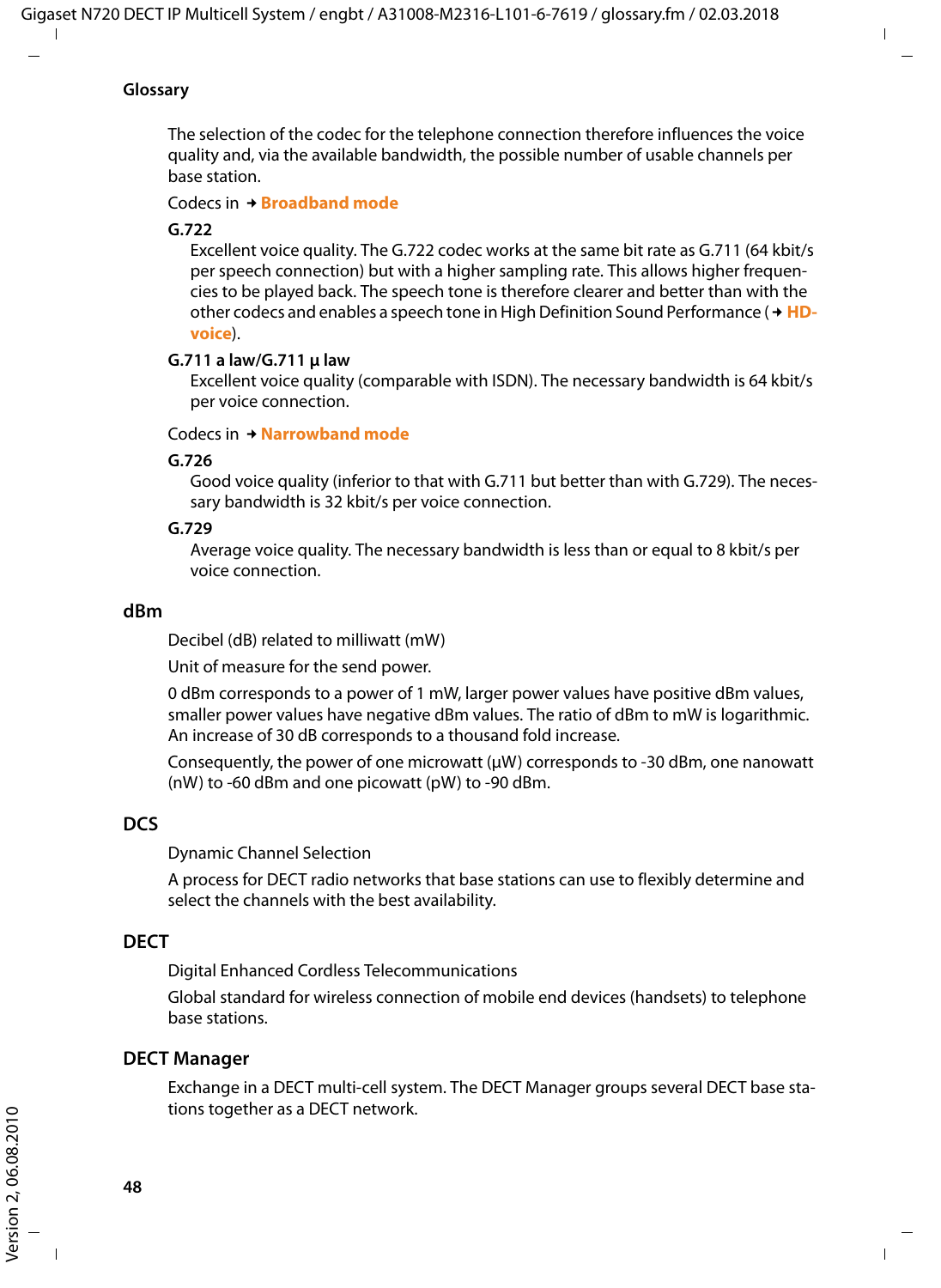#### <span id="page-50-8"></span>**Erlang**

Unit which measures the traffic volume in a communications system. One erlang corresponds to the continuous full capacity utilisation of one connection channel in a specific period.

#### <span id="page-50-7"></span>**Frame**

For radio transmission, DECT uses a time multiplex procedure with a frame structure for separating the uplink and downlink for each radio channel ( $\rightarrow$  **[Frequency](#page-50-6)**). This time frame is ten ms long and is subdivided into 24 time slots (slot 0 – 23). The first 12 time slots are for the downlink and the second 12 time slots for the uplink. For one connection, the base station and handset each occupy one  $\rightarrow$  **[Slot pair](#page-51-4)**.

#### <span id="page-50-2"></span>**Frame quality**

The radio quality in the DECT network is measured at defined time intervals. The frame quality indicates the percentage rate of the packages received without errors in a measurement interval.

#### <span id="page-50-6"></span><span id="page-50-3"></span>**Frequency**

<span id="page-50-9"></span>The frequency range 1880 –1900 MHz is assigned exclusively for DECT in Europe. This frequency band is divided into ten carrier frequencies (channels) with a channel interval of 1728 kHz, where 0 represents the highest frequency and nine the lowest.

#### <span id="page-50-0"></span>**Handover**

Possibility for a subscriber with a DECT handset to change from one cell to another during a call or a data connection without interrupting this connection.

#### <span id="page-50-10"></span><span id="page-50-5"></span>**HD-voice**

Gigaset technology for extraordinary sound quality in which the sound in calls is transmitted via the Internet in double  $\rightarrow$  **[Bandwidth](#page-48-5)** (8 kHz).

#### <span id="page-50-11"></span>**Multi-cell system**

DECT wireless network that consists of the cells of several base stations. A DECT multi-cell system must have a  $\rightarrow$  **[DECT Manager](#page-49-1)** as the central station.

#### <span id="page-50-4"></span><span id="page-50-1"></span>**Narrowband mode**

For VoIP (digital transmission medium), voice data is transmitted in narrowband mode or  $→$  **[Broadband mode](#page-48-4)**. In narrowband mode, a transmission rate or  $→$  **[Bandwidth](#page-48-5)** of up to 32 kbit/s is available.

The bandwidth used for the transmission is determined by the selection of  $a \rightarrow$  **[Codec](#page-48-3).** 

#### **RFP**

<span id="page-50-12"></span>Radio Fixed Part Base stations in a multi-cell DECT network.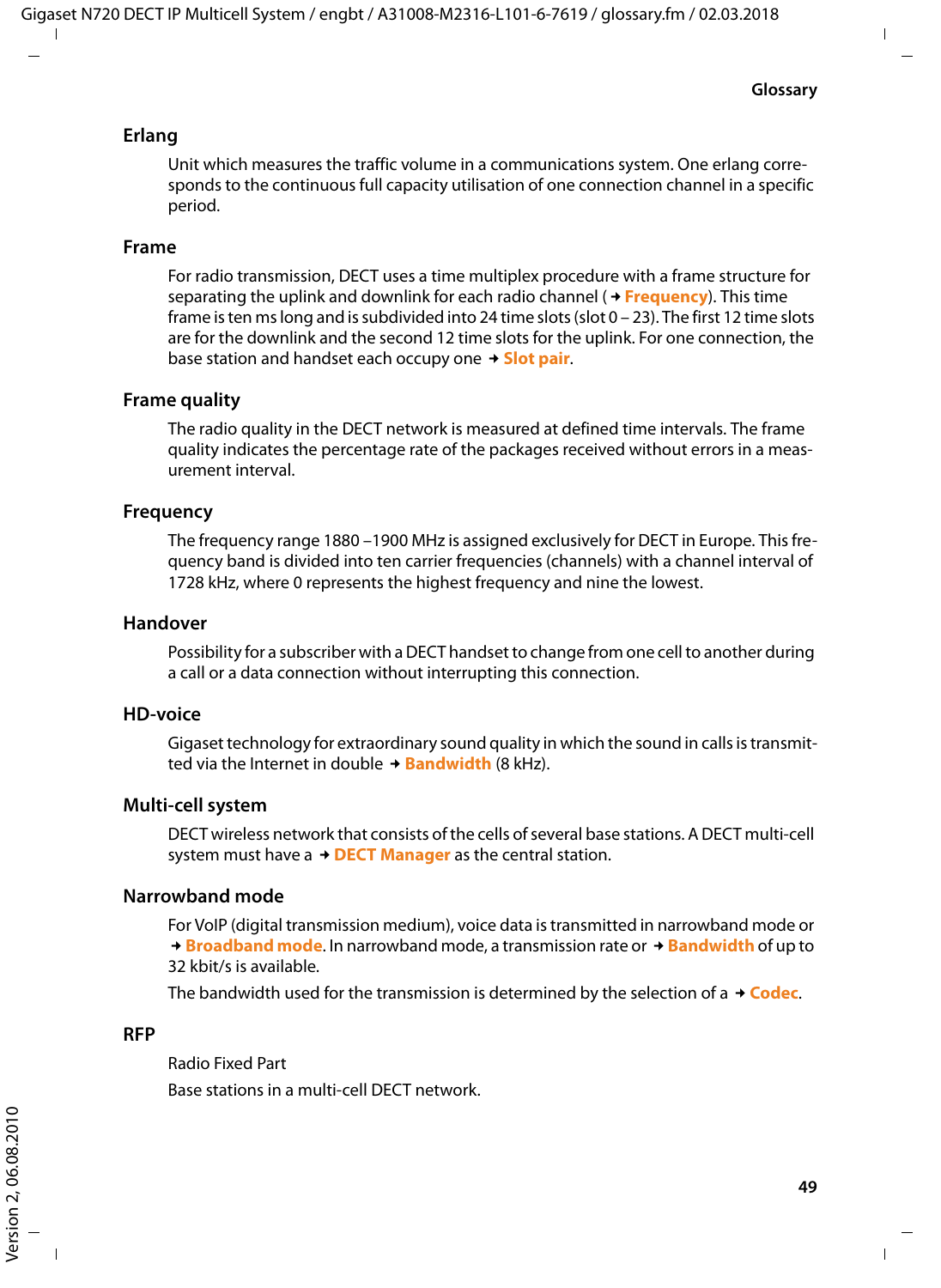#### **Glossary**

#### **RFPI**

<span id="page-51-5"></span>Radio Fixed Part Identity

ID for a base station in a multi-cell DECT network. It includes the number (RPN) and an ID for the DECT Manager. A handset uses it to recognise the base stations it is connected to and the DECT network to which it belongs.

#### <span id="page-51-0"></span>**Roaming**

Possibility for a subscriber with a DECT handset to accept or make calls in all cells of a DECT network.

#### <span id="page-51-2"></span>**RPN**

<span id="page-51-6"></span>Radio Fixed Part Number

Number for the base station in a multi-cell DECT network.

#### **RPP**

<span id="page-51-7"></span>Radio Portable Part

Handset in a multi-cell DECT network.

#### <span id="page-51-3"></span>**RSSI**

Received Signal Strength Indication

Indicator for the reception field strength of radio signals.

On the measuring handsets of the Gigaset N720 SPK PRO, RSSI is specified as a percentage value. In this case, the maximum assumed signal strength is defined as 100%. The percentage value represents the signal strength of the package received as a ratio of the maximum possible RSSI (100%).

#### <span id="page-51-4"></span><span id="page-51-1"></span>**Slot pair**

A slot pair (0–11) identifies the time slots within a time frame (£**[Frame](#page-50-7)**) that the base station and handset use for their connection. Of the 24 time slots (slot 0–23) of a frame, the first 12 are for the downlink and the second 12 for the uplink. The time slot from the first half (0–11) and the second half (12–23) form a slot pair.

Slot pair four means, for example: the base station sends in time slot four, the handset in time slot 16 (four  $+$  12).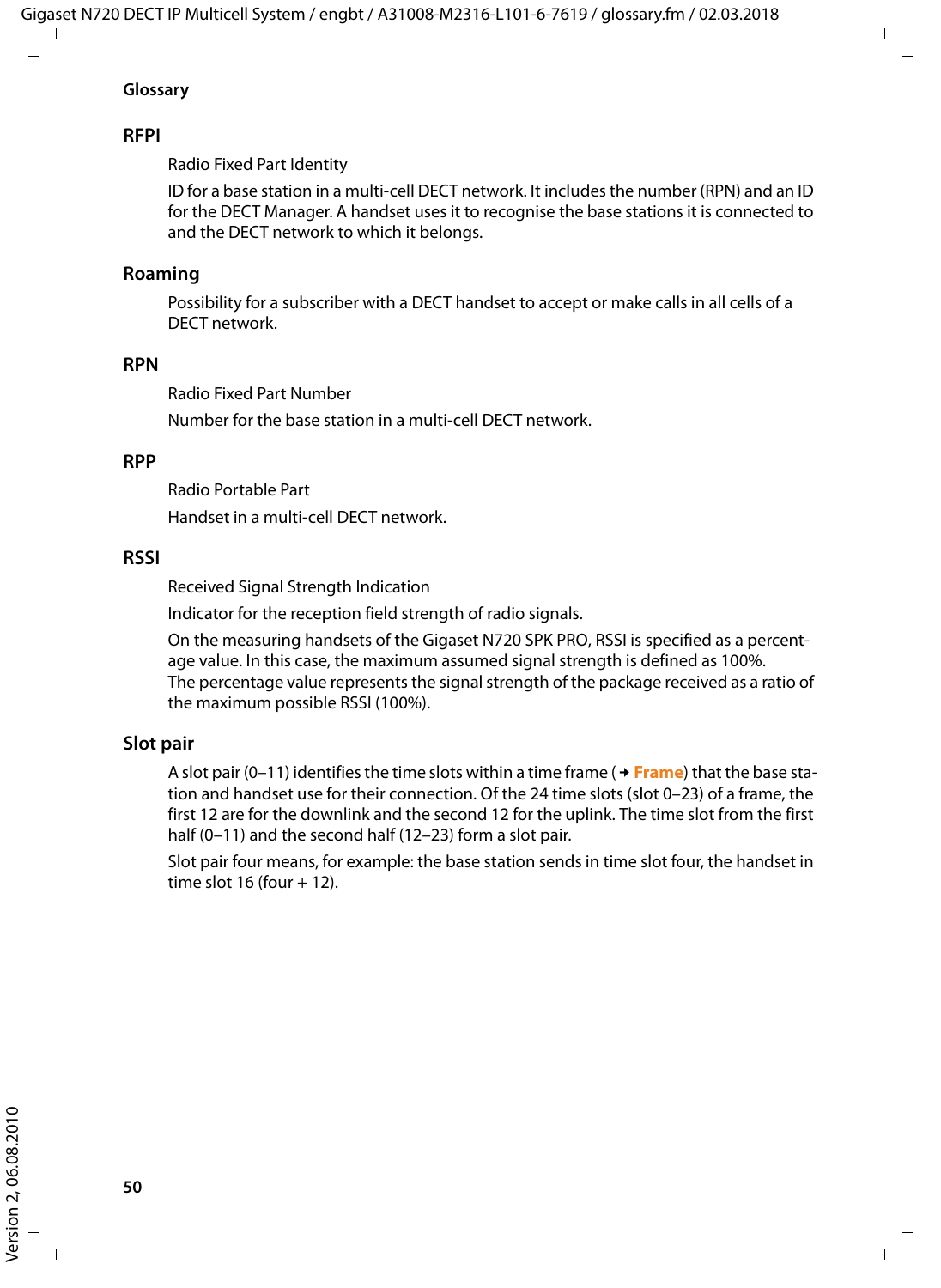# <span id="page-52-0"></span>**Index**

| A                                                            |
|--------------------------------------------------------------|
|                                                              |
| R                                                            |
|                                                              |
| mounting on the stand  34                                    |
| <b>Base station</b>                                          |
| events  28                                                   |
| graphics 28                                                  |
| <b>Base stations</b>                                         |
| minimum distance  11                                         |
| planning locations  18                                       |
| <b>Batteries</b>                                             |
|                                                              |
| inserting in handset 35                                      |
| Battery charge status, handset  36                           |
| Battery charger  32                                          |
| Battery compartment cover, handset  35                       |
|                                                              |
| charging  32<br>inserting in the base carrier  31            |
| Broadband $\ldots \ldots \ldots \ldots \ldots \ldots \ldots$ |
| Broadband mode  47                                           |
|                                                              |
| Building materials                                           |
|                                                              |
| Building property  11                                        |
|                                                              |

# **C**

| Care of the telephone  44 |  |
|---------------------------|--|
| Carrier frequency 37      |  |
|                           |  |
|                           |  |
|                           |  |
|                           |  |
|                           |  |
| Customer care  43         |  |
|                           |  |

### **D**

# **E**

| Environment 43 |  |  |  |  |  |  |  |  |  |  |  |  |  |
|----------------|--|--|--|--|--|--|--|--|--|--|--|--|--|
| Erlang 14, 49  |  |  |  |  |  |  |  |  |  |  |  |  |  |

### **F**

### **G**

| Gigaset N720 DECT IP Multicell System3  |  |
|-----------------------------------------|--|
|                                         |  |
| Gigaset N720 DM PRO 3                   |  |
|                                         |  |
| power supply 11                         |  |
| Gigaset N720 SPK (Site Planning Kit) 29 |  |
| Gigaset ZX400 headset  30               |  |
|                                         |  |
| Grade of Service (GoS)  13              |  |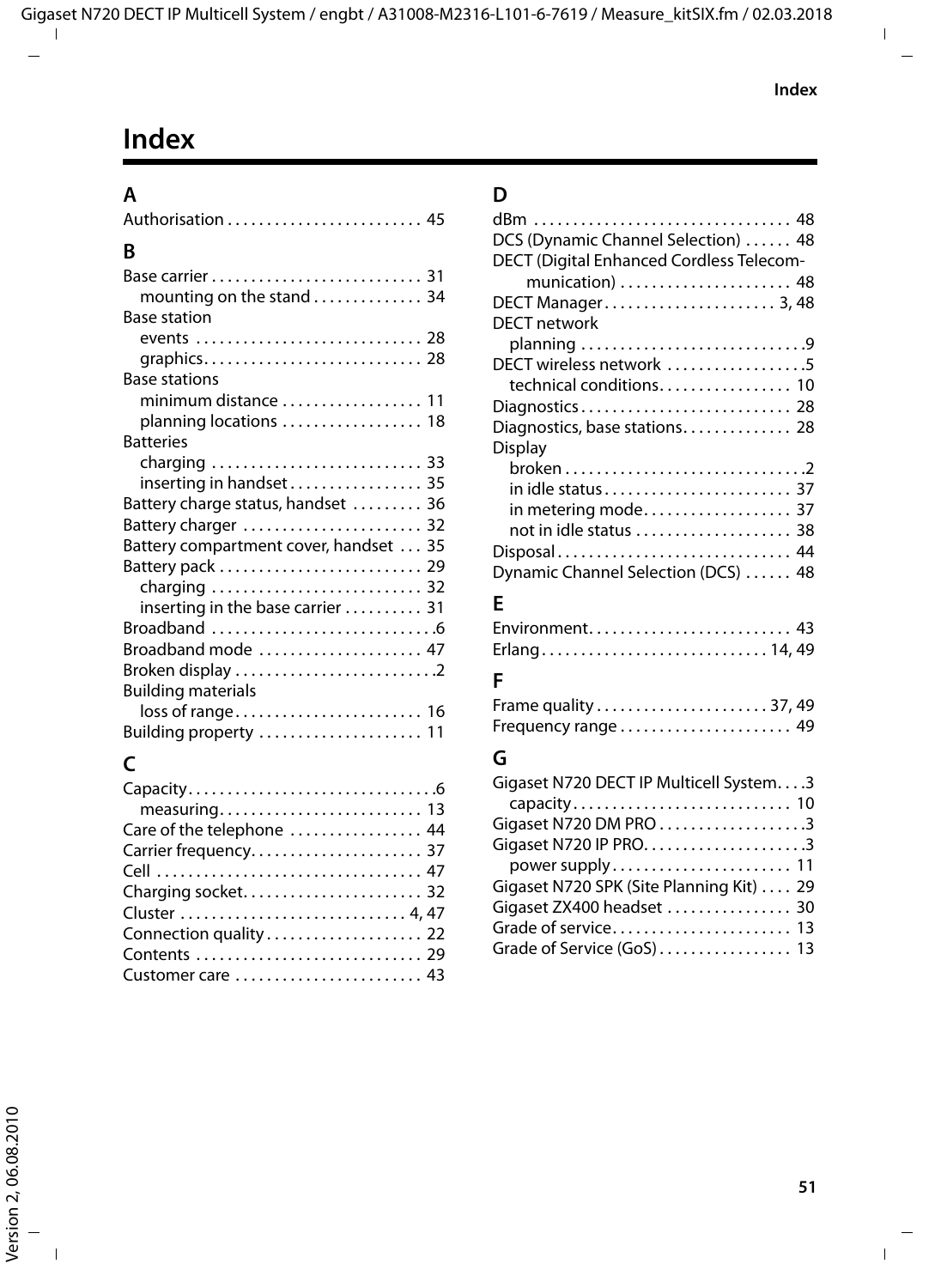### **Index**

### **H**

| Handover 4, 49<br>Handset |  |
|---------------------------|--|
|                           |  |
| contact with liquid  44   |  |
| HD-voice  49              |  |
| Headset                   |  |
|                           |  |
|                           |  |
| interference  15          |  |

### **I**

| Installation guidelines  11     |  |
|---------------------------------|--|
| Installation height, optimum 11 |  |
| Interference factors  16        |  |
| material characteristics 16     |  |
|                                 |  |
| other wireless networks  17     |  |

### **L**

| Loss of range  16 |  |
|-------------------|--|

### **M**

| Material characteristics  16                                            |
|-------------------------------------------------------------------------|
| Measurement                                                             |
|                                                                         |
| preparing 9                                                             |
| Measurement interval 40                                                 |
| Measurement log  24, 26                                                 |
| Measurement process 24                                                  |
| Measurement result 27                                                   |
| Measurement values                                                      |
| display on handset  37                                                  |
| Measuring base station  29                                              |
|                                                                         |
| mounting on the stand  34                                               |
| setting up $\ldots \ldots \ldots \ldots \ldots \ldots \ldots \ldots$ 31 |
| Measuring base station, power supply                                    |
| via battery pack 32                                                     |
| via mains power supply. 33                                              |
|                                                                         |
| Measuring case                                                          |
|                                                                         |
| key  29                                                                 |
| Measuring equipment 29                                                  |
| Measuring handset 30                                                    |
| accessories  35                                                         |
| activating/deactivating 38                                              |
| battery charge status 36                                                |

### **N**

| Narrowband mode 49 |  |  |  |  |  |  |  |  |  |
|--------------------|--|--|--|--|--|--|--|--|--|

### **O**

| Opening the battery compartment 31 |  |
|------------------------------------|--|
|                                    |  |

### **P**

| Planning drawing  18              |  |
|-----------------------------------|--|
| Playing test melody  38           |  |
| PoE (Power over Ethernet)  11, 34 |  |
|                                   |  |

### **Q**

| Questions and answers  43 |  |  |
|---------------------------|--|--|
|                           |  |  |

### **R**

| RFP (Radio Fixed Part)  49                                  |  |
|-------------------------------------------------------------|--|
| RFPI (Radio Fixed Part Identity)  50                        |  |
| RFPN (Radio Fixed Part Number) 50                           |  |
|                                                             |  |
| RPP (Radio Portable Part)  50                               |  |
| <b>RSSI</b> value                                           |  |
| fluctuations $\ldots \ldots \ldots \ldots \ldots \ldots$ 28 |  |

### **S**

| Send power       |  |
|------------------|--|
|                  |  |
|                  |  |
| Service mode  39 |  |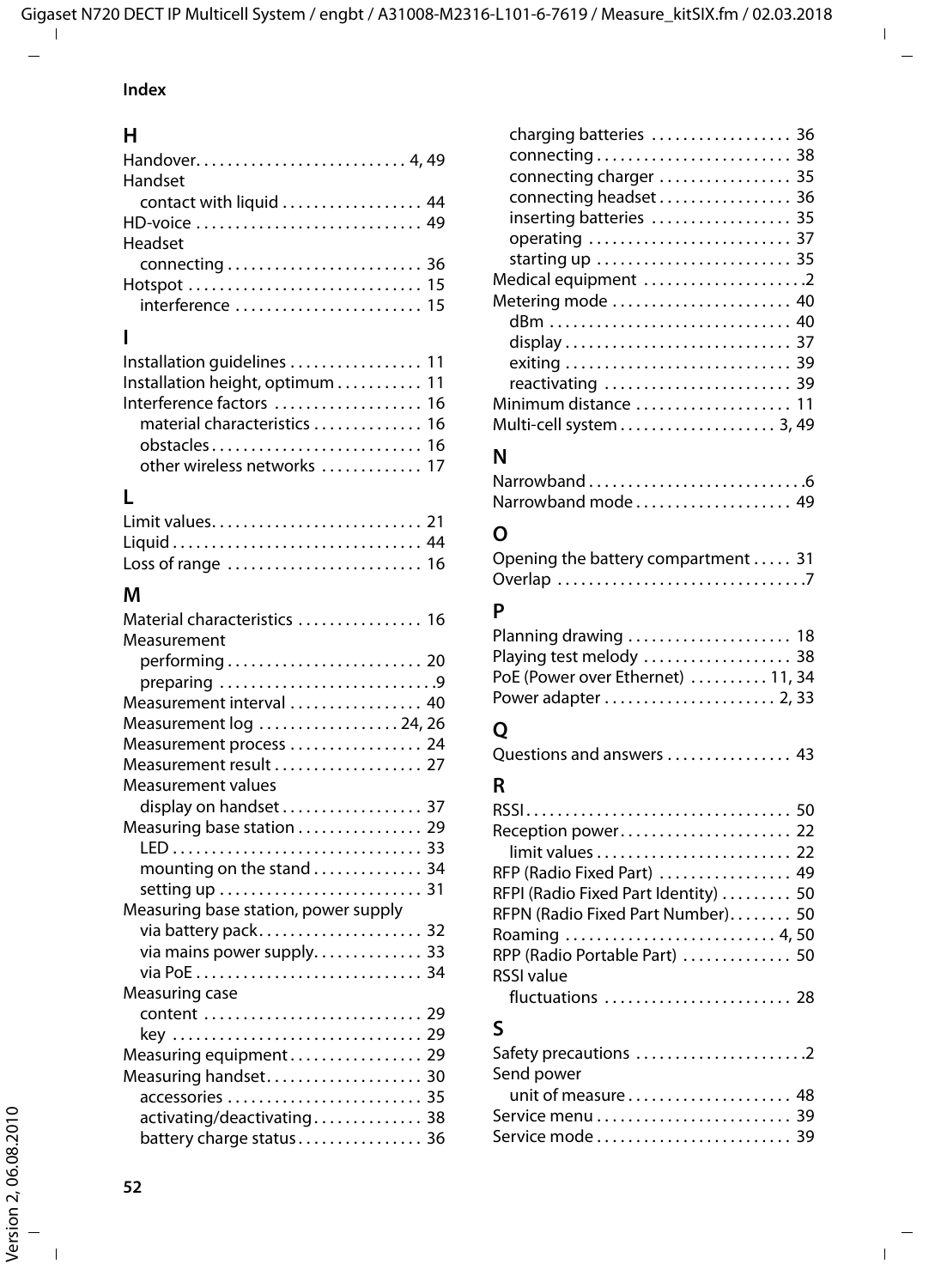| Signal strength22, 37                                                 |  |
|-----------------------------------------------------------------------|--|
| changing unit of measure 40                                           |  |
|                                                                       |  |
|                                                                       |  |
|                                                                       |  |
|                                                                       |  |
| mounting $\ldots \ldots \ldots \ldots \ldots \ldots \ldots \ldots$ 34 |  |
| Sync level 12                                                         |  |
| Synchronisation 12                                                    |  |
| Synchronisation hierarchy  12                                         |  |

### **T**

| Telephone care  43          |
|-----------------------------|
| Telephone network           |
|                             |
|                             |
| Traffic volume              |
| evaluating approximately 15 |
| evaluating in erlangs  14   |
| Troubleshooting  43         |
| v                           |
| VoIP PABX 3                 |

### **W**

| Wireless coverage 5 |  |
|---------------------|--|
| optimum5            |  |
|                     |  |